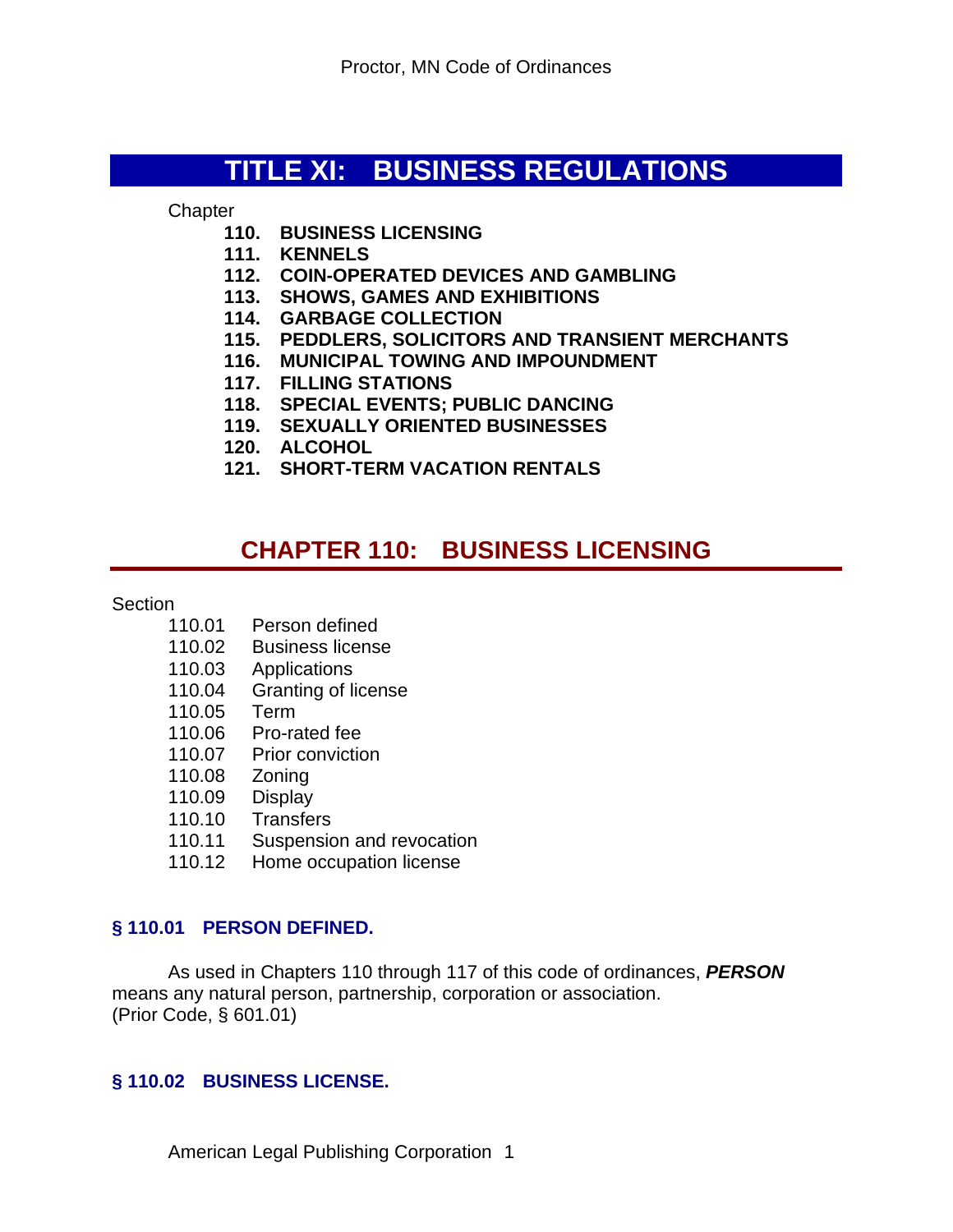(A) *License required.* No person, partnership, corporation or association shall engage in or operate any of the following businesses without having obtained a license therefor, except as otherwise provided by this chapter:

- (1) Coin-operated device;
- Cigarette sales;
- (3) Public dancing;
- (4) Filling station;
- (5) Public show, game or exhibition; or
- (6) Home occupations.

(B) *Scope.* The provisions of Chapters 110 through 117 of this code of ordinances shall apply to all licenses issued under Chapters 110 through 117 of this code of ordinances, except as provided otherwise.

(Prior Code, § 601.02) (Ord. 06-06, passed 11-20-2006)

## **§ 110.03 APPLICATIONS.**

Every application for a license to engage in any business listed in § 110.02(A) shall be made to the Clerk-Treasurer on forms supplied by the city and shall state the applicant's full name, DOB, sex and address, the name of the business if different, the address of the premises on or from which the business is to be operated, any other business operated from or on the same premises, and any other information as may be required by this code of ordinances or by the Council. All applications shall be accompanied by payment in full of the license fee. The license fee shall be refunded if the license is denied, unless otherwise specifically provided by this chapter. (Prior Code, § 601.03) (Ord. 06-08, passed 11-17-2008)

# **§ 110.04 GRANTING OF LICENSE.**

Each completed application shall be presented to the Council by the Clerk-Treasurer. The Council shall either approve or deny each application. (Prior Code, § 601.04)

## **§ 110.05 TERM.**

Except as otherwise provided by this chapter, all licenses shall be for a one-year term and shall expire on June 30 of each year. (Prior Code, § 601.05)

## **§ 110.06 PRO-RATED FEE.**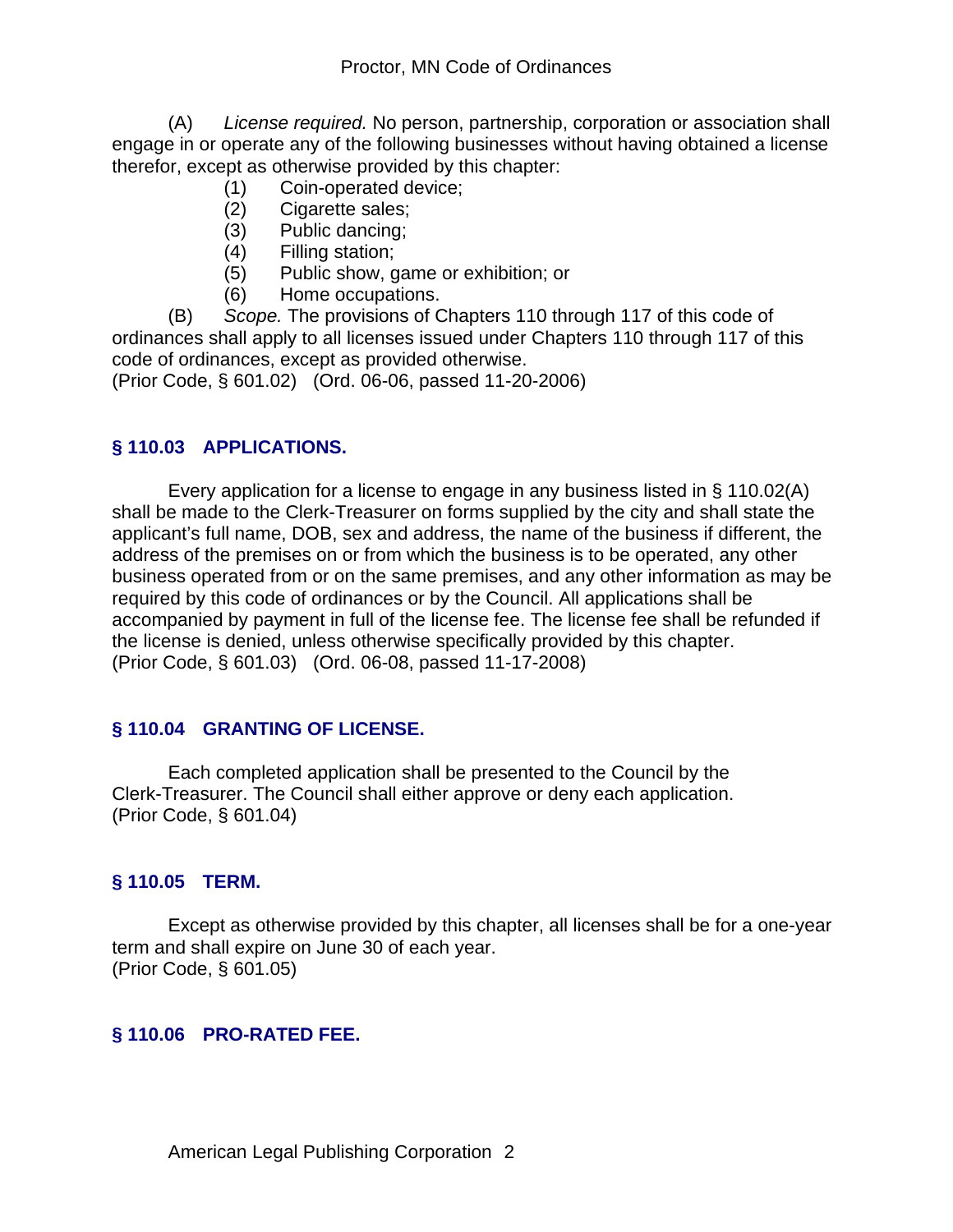Except as otherwise provided by this chapter, when a license is issued for less than a full year, the fee shall be pro-rated at the rate of one-twelfth of the annual fee for each month or fraction of a month remaining in the license year. (Prior Code, § 601.06)

#### **§ 110.07 PRIOR CONVICTION.**

No person shall be denied a license because of a prior conviction unless that conviction has been determined by the Council to be related to the business for which the license is sought, as provided by M.S. Ch. 365, as it may be amended from time to time. No person shall be denied a license because of an arrest or arrests not followed by conviction or admission of guilt. (Prior Code, § 601.07)

#### **§ 110.08 ZONING.**

No license shall be issued for any premises unless located in an area where the business for which the license is sought is permitted by the zoning regulations. (Prior Code, § 601.08) Penalty, see § 10.99

#### **§ 110.09 DISPLAY.**

Except as otherwise specifically provided by this chapter, every license shall be kept conspicuously posted on the premises on or from which the business is operated and shall be exhibited to any person on request. (Prior Code, § 601.09)

#### **§ 110.10 TRANSFERS.**

No license shall be transferred to another person or premises unless specifically provided for by ordinance and approved by the Council. (Prior Code, § 601.10) Penalty, see § 10.99

#### **§ 110.11 SUSPENSION AND REVOCATION.**

The Council may suspend for a period not to exceed 60 days or revoke any license for violation of any provision of this chapter or any applicable state law or regulation, except as provided below. No license shall be suspended or revoked unless the licensee has been given ten days' written notice and a public hearing. The notice shall state the time and place of the hearing and the nature of the charges against the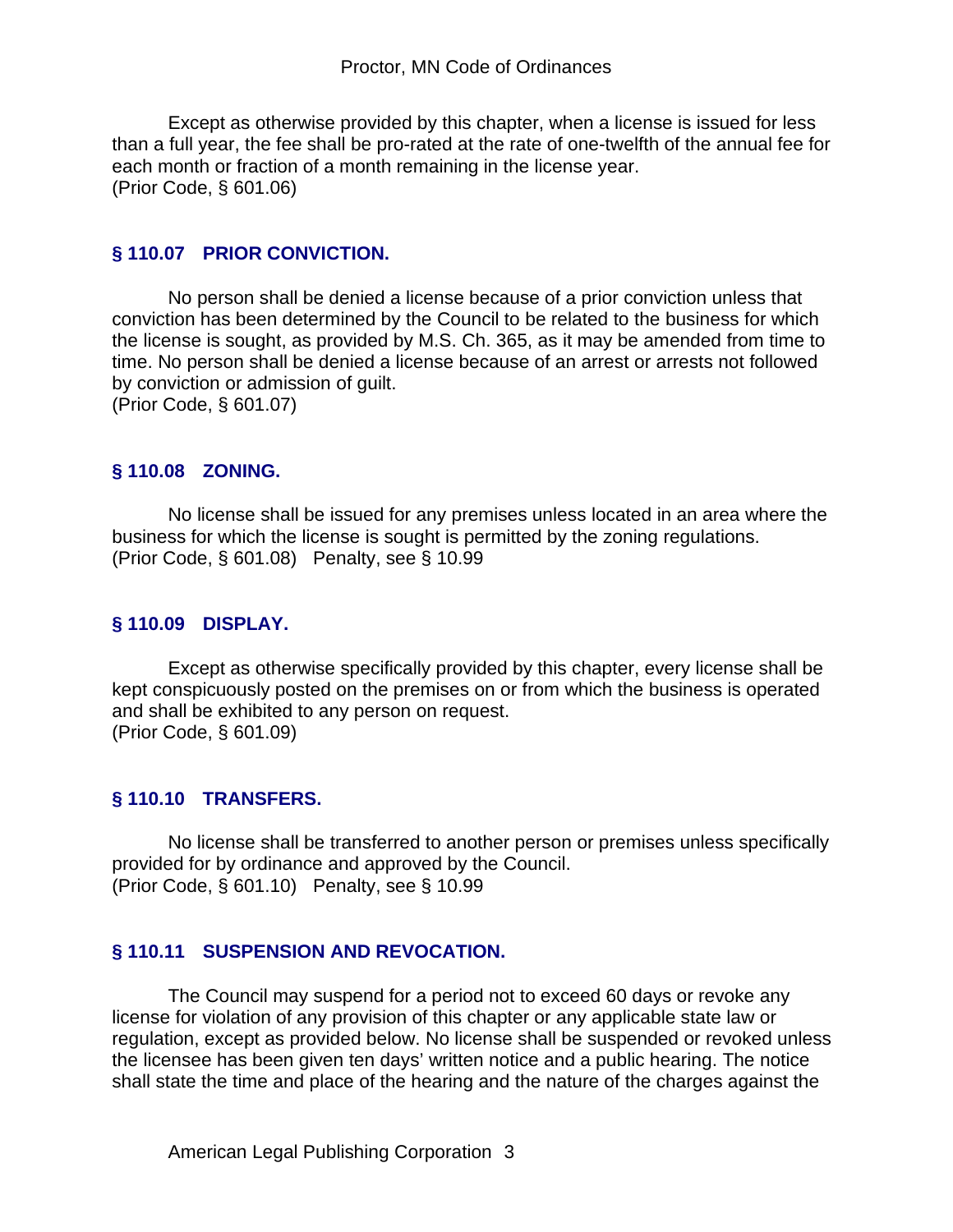licensee. The Council may, without any advance notice or hearing, suspend any license for a period not to exceed 15 days pending a hearing on revocation. (Prior Code, § 601.11)

## **§ 110.12 HOME OCCUPATION LICENSE.**

Home occupations are licensed by the city pursuant to § 155.001 of this code of ordinances. (For fees regarding business licenses, see individual sections covering the listed businesses. Additional fees may be referenced in the schedule of fees found in Chapter 37 of this code or ordinances.)

(Prior Code, § 601.12)

# **CHAPTER 111: KENNELS**

**Section** 

| 111.01 | Definitions      |  |  |
|--------|------------------|--|--|
| 11100  | ممممنا اممرم 1⁄2 |  |  |

111.02 Kennel licenses

111.03 Conditions for issuance of a kennel license

## **§ 111.01 DEFINITIONS.**

For the purpose of this chapter, the following definitions shall apply unless the context clearly indicates or requires a different meaning.

*KENNEL.* Any place a person keeps more than three dogs for the purpose of boarding.

*OWNER.* Any person who owns, harbors or keeps or has custody of a dog, or the parents or guardians or a person under 18 years of age who owns, harbors, keeps or has custody of a dog.

(Prior Code, § 601A.01) (Ord. 07-07, passed 1-7-2008)

## **§ 111.02 KENNEL LICENSES.**

(A) Kennels shall only be permitted in "S" zones. As such, a home occupation permit shall be required in addition to meeting all other conditions herein.

(B) The number of dogs allowed with a kennel license is to be determined by conditional use permit as provided herein.

 (C) No person shall maintain a kennel in the city without securing a license therefor. The fee for the license shall be as set forth in the city's fee schedule.

(D) Prior to issuance of a kennel license a hearing before the Planning and Zoning Commission requesting a conditional use permit must be held. Notice must be given to all affected property owners 350 feet of the outside dimensions of the parcel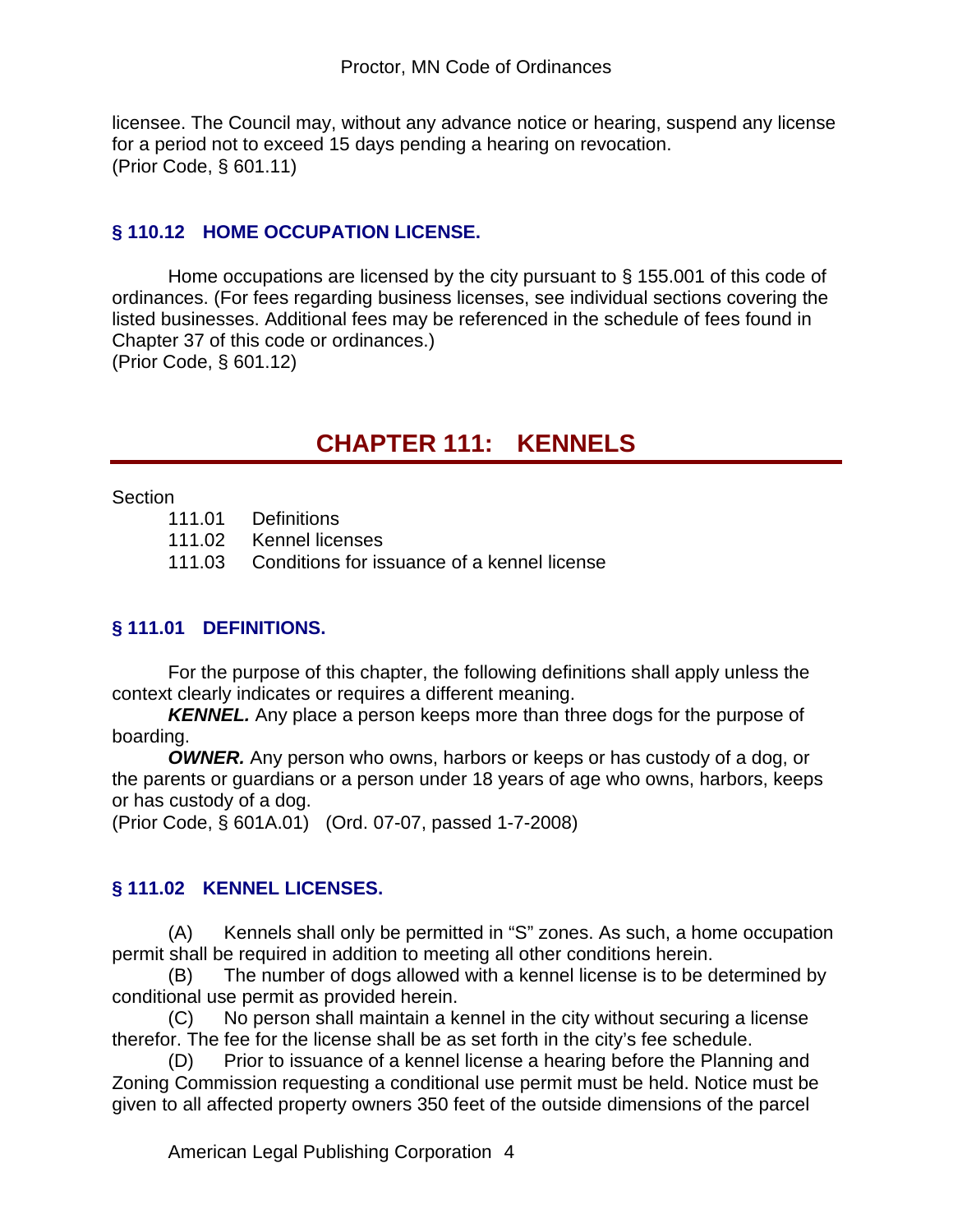where the kennel is contemplated, and published in the city's official newspaper at least ten days before the public hearing. The Planning and Zoning Commission will make a recommendation to the City Council in the request.

(E) Kennel licenses do not confer any property rights upon the licensee, and the issuance of licenses do not assume that future licenses will be granted. Licensees will need to independently assess whether any improvements made in relation to city requirements will be amortized during the initial time period of the license. Licenses will be issued for a set number of dogs, which shall not be exceeded. Licensees who wish to add a dog/dogs shall reapply for a kennel license. Licensees who relocate to another area of the city shall re-apply for a kennel license. Licenses are not assignable to other parties.

(F) The term for a kennel license shall be three years.

(G) Licensees authorize city staff to perform periodic, random inspections of the kennel for the purpose of determining compliance with the conditions of their license.

(H) No party, person, corporation or other entity will be allowed more than one private kennel license.

(I) Kennel licenses in effect on residential property at the time of adoption of this chapter that do not meet the requirements of this chapter are considered legal; nonconforming licensees may continue to keep up to the number of dogs authorized by the kennel license at the time of ordinance adoption. Adding more dogs to an existing license would require meeting the requirements of this chapter.

(Prior Code, § 601A.01) (Ord. 07-07, passed 1-7-2008)

# **§ 111.03 CONDITIONS FOR ISSUANCE OF A KENNEL LICENSE.**

The following conditions are mandatory for the issuance of a conditional use permit and a kennel license.

(A) Outdoor animal exercise shall be conducted within the confines of the property, and limited to leashed animals under the direct supervision of their owners or commercial kennel staff.

(B) Indoor housing facilities must be structurally sound with ample heat, light, soundproofing and ventilation. The applicant must submit a soundproofing inspection certifying that the structure will keep the sound of the dogs undetectable past the boundaries of the property.

(C) Dogs kept outside must have continual access so animals can get in and out of shelter and protect them from the elements.

(D) If dogs are confined by chains, the chains must be attached so as not to become entangled with chains of other dogs.

(E) Individual animal enclosures must be of a size to allow each dog to turn around fully, stand, sit and lie in a comfortable condition.

(F) The temperature of indoor housing facilities shall not be less than 50°F for dogs not accustomed to lower temperatures.

(G) Disposal facilities are provided to minimize virus infestation, odors and disease hazards.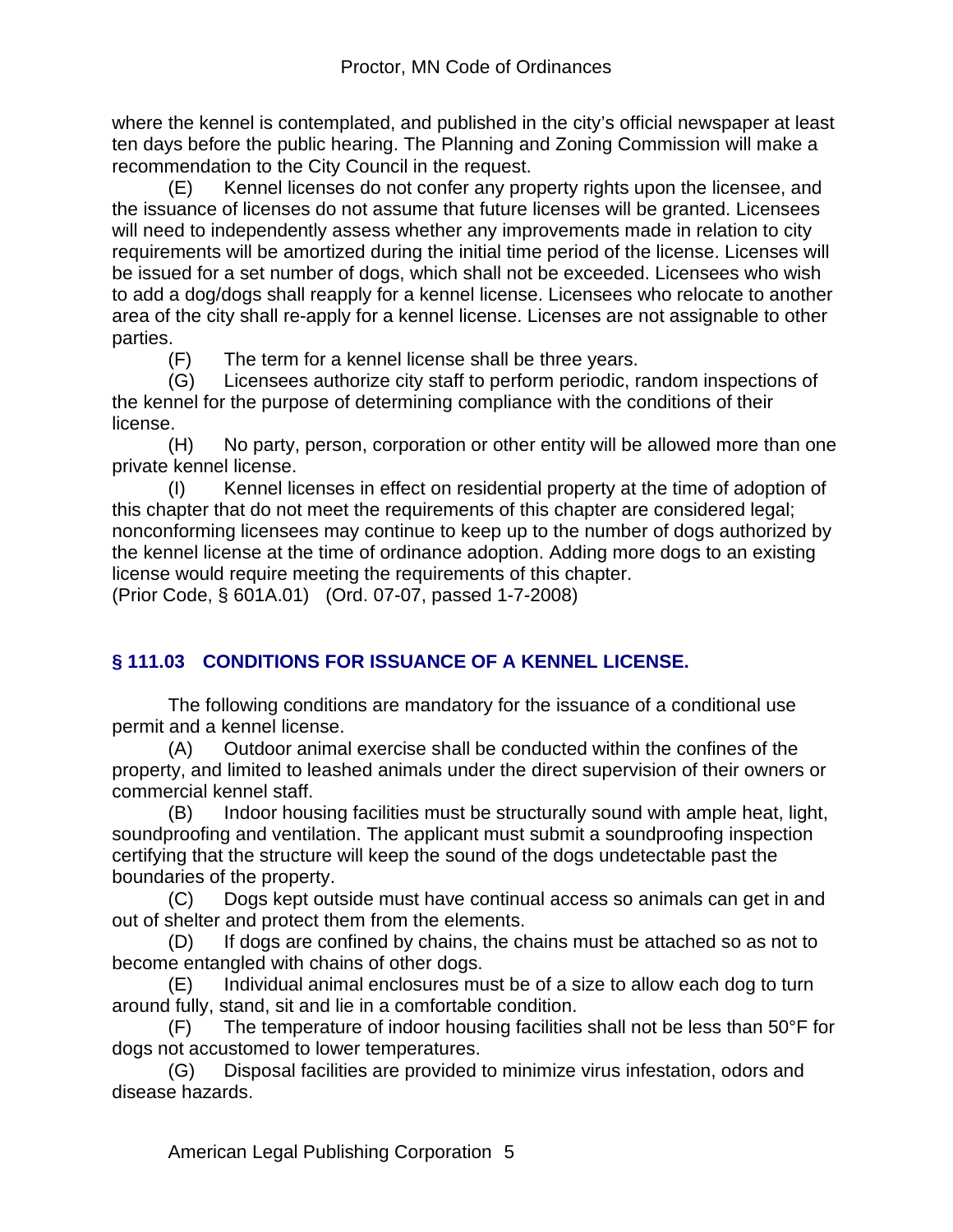(H) Adequate storage and refrigeration is provided to protect food supplies against contamination and deterioration.

(I) The City Council reserves the right to issue additional conditions on a case-by-case basis in order to maintain the public repose.

(J) All applicable county and state laws pertaining to the operation of a commercial kennel business are hereby incorporated by reference. (Prior Code, § 601A.01) (Ord. 07-07, passed 1-7-2008)

# **CHAPTER 112: COIN-OPERATED DEVICES AND GAMBLING**

**Section** 

#### *General Provisions*

- 112.01 Definitions
- 112.02 Gambling
- 112.03 Transfers

#### *Lawful Gambling*

- 112.15 Purpose<br>112.16 Provision
- Provision of state law adopted
- 112.17 License or permit required
- 112.18 Persons eligible for a license or permit
- 112.19 Eligible premises
- 112.20 Local gambling permit fee
- 112.21 Application procedure
- 112.22 Contributions<br>112.23 Conduct of ga
- Conduct of gambling
- 112.24 Reporting requirements
- 112.25 Prizes
- 112.26 Bingo

## *Charitable Gambling*

- 112.40 State license reporting requirements
- 112.99 Penalty

# **GENERAL PROVISIONS**

## **§ 112.01 DEFINITIONS.**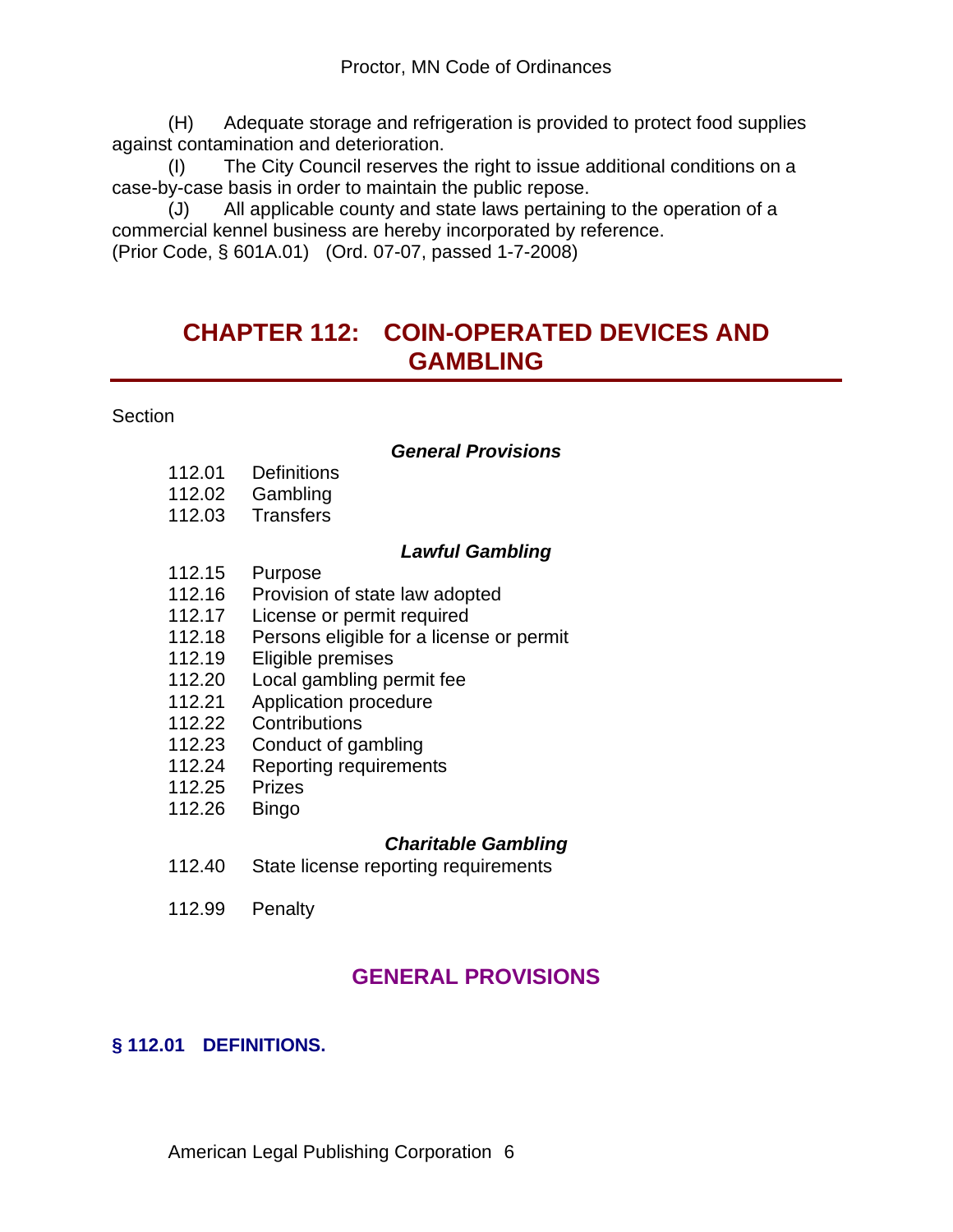For the purpose of this subchapter, the following definitions shall apply unless the context clearly indicates or requires a different meaning.

*COIN-OPERATED DEVICE.* Any machine which upon insertion of a coin, token or slug in any slot or receptacle attached to the device or connected therewith, operates or may be operated by the public generally for use as a game, entertainment or amusement. *COIN-OPERATED DEVICE* includes, but is not limited to, so-called pinball machines, motion picture machines and the device commonly known as "shuffle-board", but does not include so-called juke boxes or machines operated by coin to play music.

*OWNER.* Any person who installs or permits to be installed in his or her place of business any coin- operated device for the use or patronage of the public or persons in or about the place.

**PUBLIC PLACE.** Any room, space, store or building of a public or quasi-public character, wherein the public may enter at large or by membership. (Prior Code, § 602.01)

## **§ 112.02 GAMBLING.**

(A) *Devices prohibited.* No use is permitted for any gambling device or any machine which contains an automatic pay-off device for the return of money, coins, tokens or which provides for the pay-off by any other means; provided that this provision shall not prohibit the use of any machine which returns slugs or tokens which may be used only in the machine itself, which machine does not constitute a gambling device as defined by M.S. § 609.75, as it may be amended from time to time. No person shall own, operate, maintain or keep for operation any device the licensing of which is forbidden by this division (A).

(B) *Gambling prohibited.* The owner of any coin-operated device shall not permit the operation of the device for the making of side bets or gambling in any form. (Prior Code, § 602.05) (Ord. 02-05, passed 4-4-2005) Penalty, see § 112.99

## **§ 112.03 TRANSFERS.**

(A) *Persons.* No license may be transferred from one person to another.

(B) *Location.* The owner of a licensed coin-operated device may move the device from one location to another.

(C) *Sales.* Whenever the owner of a licensed coin-operated device shall sell, exchange, transfer or assign the device, he or she shall report the sale or other transaction to the Clerk-Treasurer, who shall present the report to the Council. (Prior Code, § 602.06) Penalty, see § 112.99

# **LAWFUL GAMBLING**

# **§ 112.15 PURPOSE.**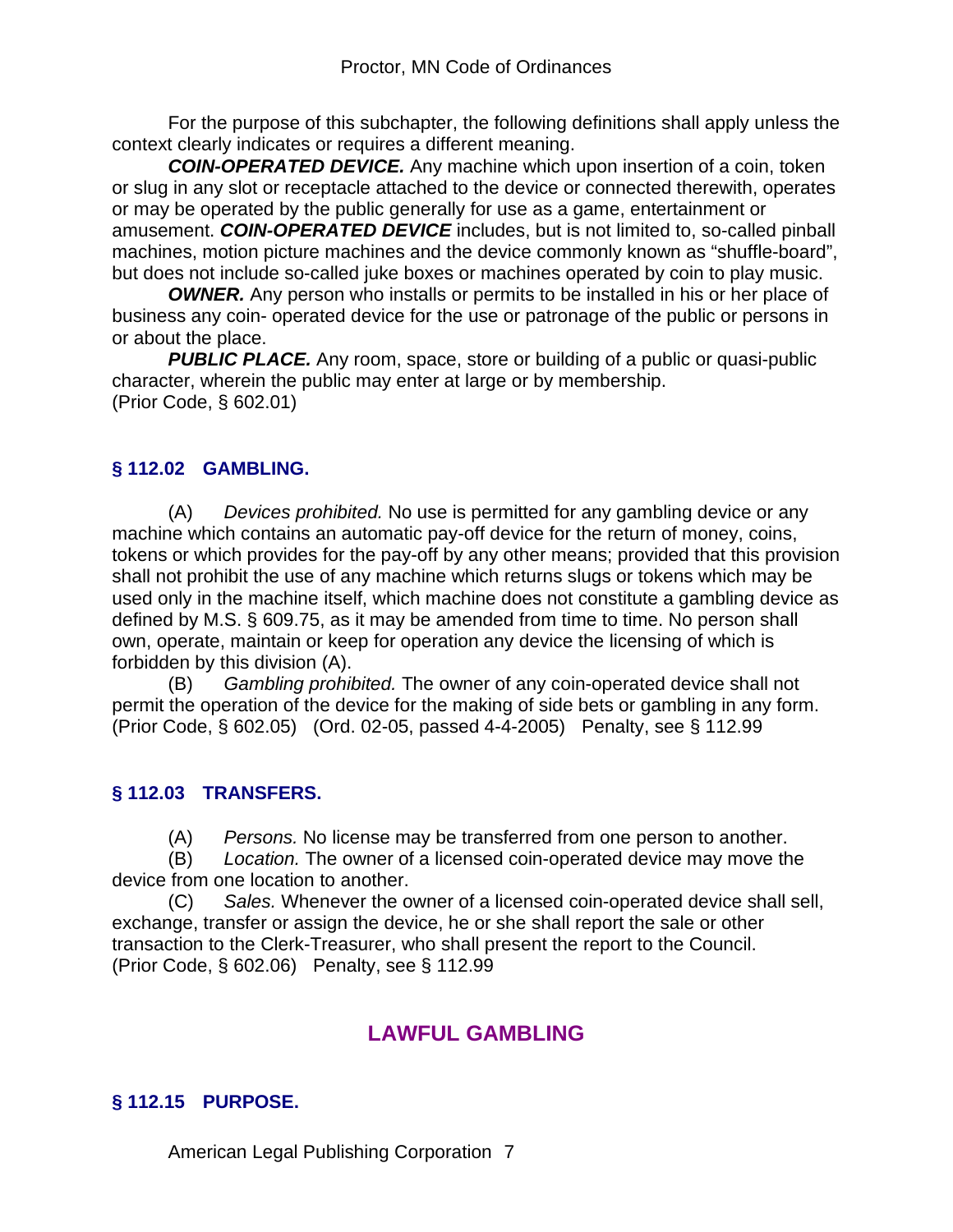The purpose of this subchapter is to closely regulate and control the conduct of gambling.

(Prior Code, § 602A.01) (Ord. 03-04, passed 5-17-2004; Ord. 04-06, passed 7-5-2006)

### **§ 112.16 PROVISION OF STATE LAW ADOPTED.**

The provisions of M.S. Ch. 349, as it may be amended from time to time, relating to the definition of terms, licensing and restrictions of gambling are adopted and made a part of this subchapter as if set out in full.

(Prior Code, § 602A.02) (Ord. 03-04, passed 5-17-2004; Ord. 04-06, passed 7-5-2006)

### **§ 112.17 LICENSE OR PERMIT REQUIRED.**

No person shall directly or indirectly operate a gambling device, conduct a bingo operation, or conduct a raffle without a license to do so from the State Gambling Control Board, or if exempt from state licensing, without a permit from the city as provided in this section. One time events, including events conducted only annually and not requiring a license from the State Gambling Board, shall be exempt from this requirement.

(Prior Code, § 602A.03) (Ord. 03-04, passed 5-17-2004; Ord. 04-06, passed 7-5-2006) Penalty, see § 112.99

#### **§ 112.18 PERSONS ELIGIBLE FOR A LICENSE OR PERMIT.**

A license or permit shall be issued only to entities eligible to engage in charitable gambling pursuant to M.S. Ch. 349, as it may be amended from time to time. (Prior Code, § 602A.04) (Ord. 03-04, passed 5-17-2004)

#### **§ 112.19 ELIGIBLE PREMISES.**

Gambling devices shall be operated and raffles conducted by a licensed organization only upon premises which it owns or leases, except that tickets for raffles may be sold off the premises. Leases shall be in writing and shall be for a term of at least 12 months. No lease shall provide that rental payments be based on a percentage of gambling receipts. A copy of the lease shall be filed with the Clerk-Treasurer/Administrator. (Prior Code, § 602A.05) (Ord. 03-04, passed 5-17-2004)

## **§ 112.20 LOCAL GAMBLING PERMIT FEE.**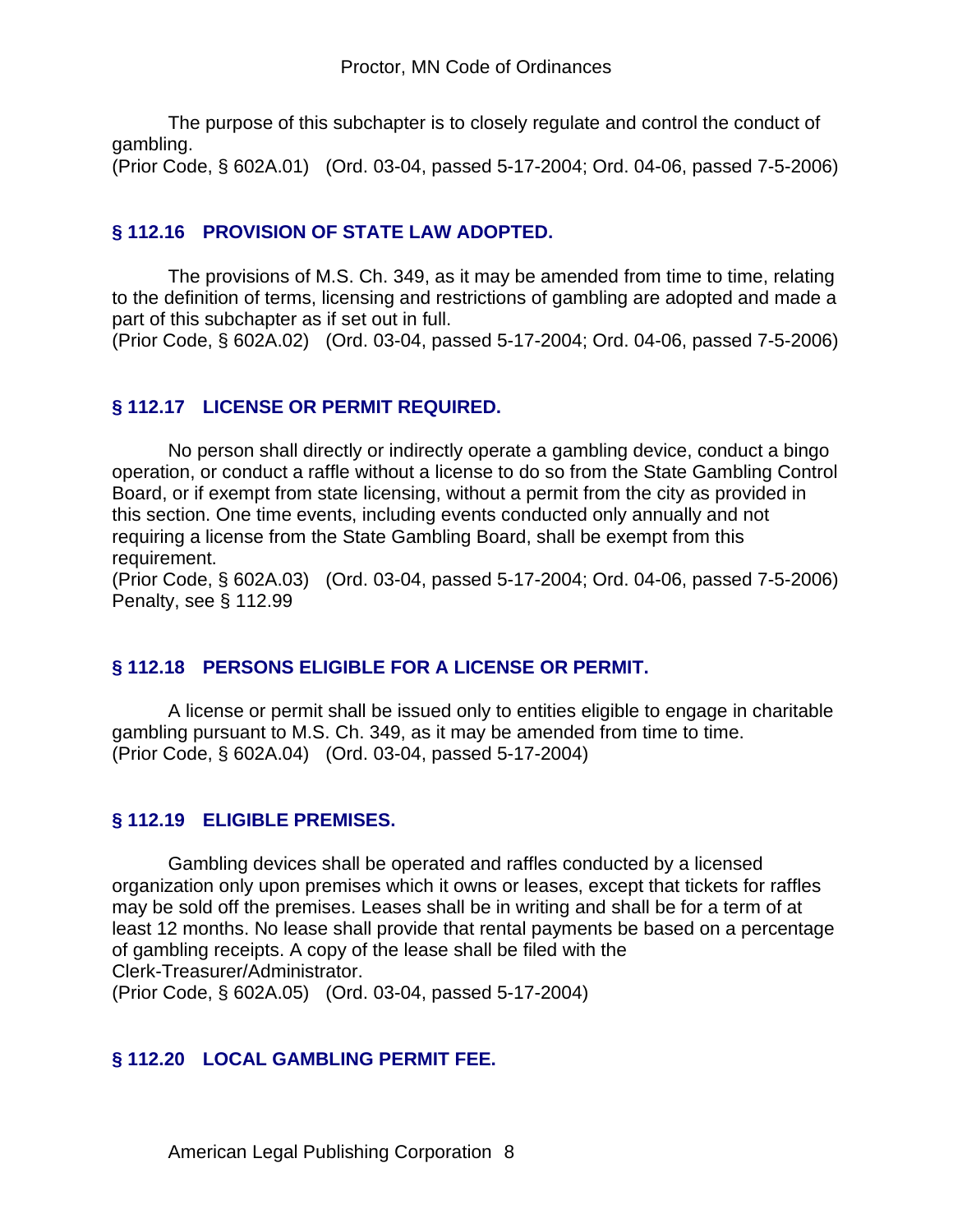An annual gambling permit fee is to be paid to the city prior to the issuance of a permit. The fee due is the amount stated in the city fee schedule as periodically set by resolution of the Council, subject to the limitations imposed on the fee by state law. (Prior Code, § 602A.06) (Ord. 03-04, passed 5-17-2004)

## **§ 112.21 APPLICATION PROCEDURE.**

Application for a permit shall be made upon a form prescribed by the City Council. No person shall make a false representation in an application. The Council shall act upon an application within 180 days from the date of application, but shall not issue a permit until at least 30 days after the date of application. (Prior Code, § 602A.07) (Ord. 03-04, passed 5-17-2004)

### **§ 112.22 CONTRIBUTIONS.**

Each organization conducting lawful gambling within the city shall contribute at least 10% of its net profits as indicated on the Gambling Monthly Summary and Tax Return derived from pull tabs operations in the city to a fund administered and regulated by the city without costs to the fund, for disbursement by the city for lawful purposes as defined in M.S. § 349.12, subd. 11, as it may be amended from time to time. The city's use of the funds shall be determined at the time of adoption of the city's annual budget or at the time of amendments thereto. The contributions required herein are due to the city at the same time that the Gambling Monthly Summary and Tax Return is due. (Prior Code, § 602A.08) (Ord. 03-04, passed 5-17-2004)

## **§ 112.23 CONDUCT OF GAMBLING.**

(A) *Gambling manager.* All operation of gambling devices and the conduct of raffles shall be under the supervision of a single gambling manager to be designated by the organization. The gambling manager shall be responsible for gross receipts and profits from gambling devices and raffles and for their operation. The gambling manager shall be responsible for using profits for a proper and lawful purpose.

(B) *Bond.* The gambling manager shall provide a fidelity bond in the sum of an amount set by City Council from time to time by resolution in favor of the organization conditioned on the faithful performance of his or her duties.

(C) *Qualifications of gambling manager.* The gambling manager shall be an active member of the organization and shall qualify under state law. (Prior Code, § 602A.09) (Ord. 03-04, passed 5-17-2004)

## **§ 112.24 REPORTING REQUIREMENTS.**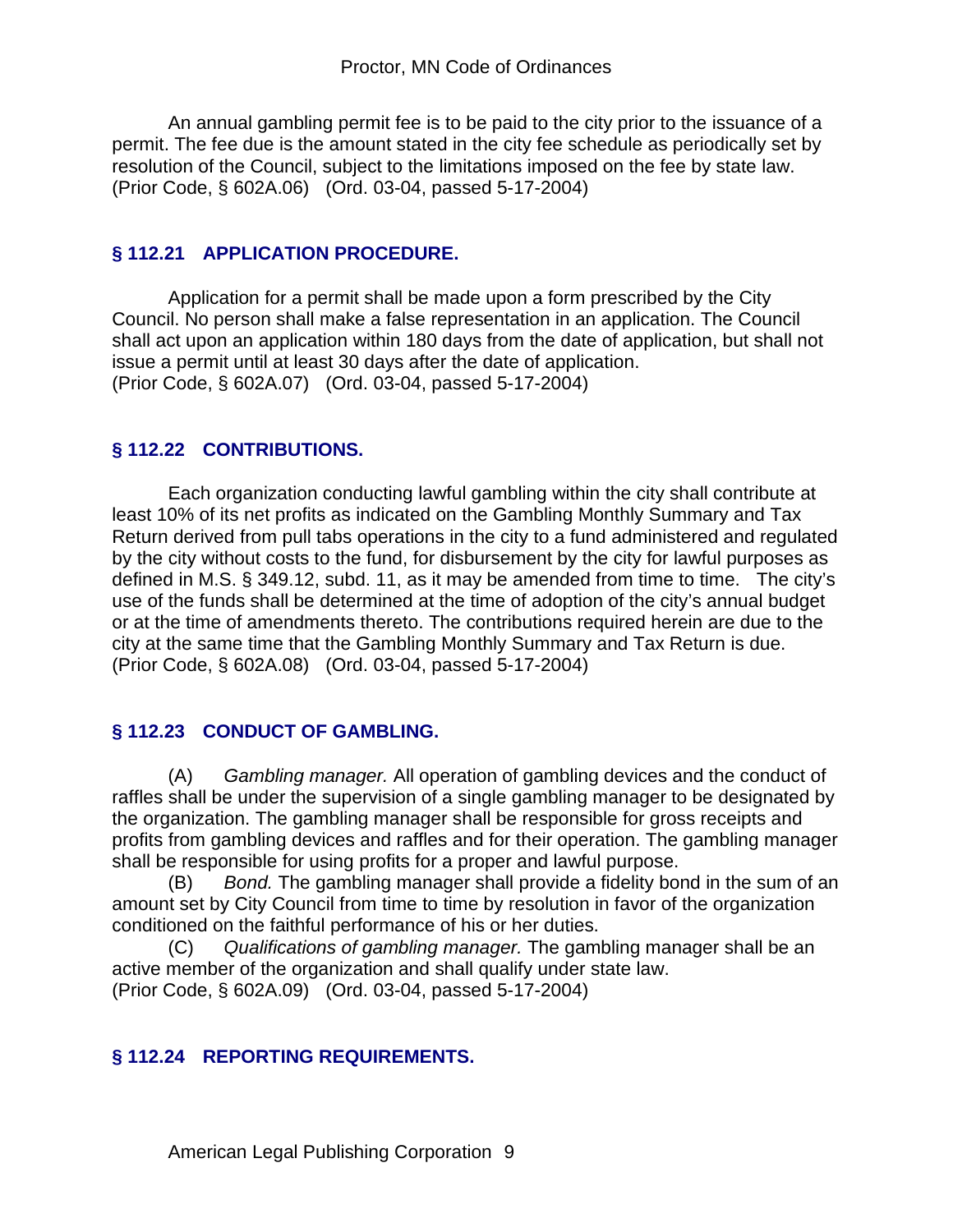(A) *Gross receipts.* Each organization licensed or permitted to operate gambling devices shall keep records of its gross receipts, expenses and profits for each single gathering or occasion at which gambling devices are operated or a raffle is conducted. All deductions from gross receipts for each single gathering or occasion shall be documented with receipt of other records indicating the amount, a description of the purchased item or service or other reason for the deduction, and the recipient. The distribution of profits shall be itemized as to payee, purpose, amount and date of payment.

(B) *Separation of funds.* Gross receipts from the operation of gambling devices and the conduct of raffles shall be segregated from other revenues of the organization, and placed in a separate account. The person who accounts from gross receipts, expenses and profits from the operation of gambling devices of the conduct of raffles shall not be the same person who accounts for other revenues of the organization.

(C) *Monthly reports.* Each organization licensed and permitted to operate gambling devices or to conduct raffles shall report monthly to its membership, and to the Clerk-Treasurer/Administrator, its gross receipts, expenses and profits from gambling devices or raffles, and the distribution of profits. The licensee or permit holder shall preserve the records for three years.

(Prior Code, § 602A.10) (Ord. 03-04, passed 5-17-2004)

# **§ 112.25 PRIZES.**

(A) Total prizes awarded in or from any single game, tickets or tip board operation used as a part of a lawful gambling or bingo operation, and the total prizes awarded in any one year of operation of a lawful gambling or bingo operation shall not exceed the maximum prizes allowed by state law.

(B) In no situation shall the total prizes in any single operation of a paddle wheel or tip board or pull tab exceed the maximum prize allowed by state law. (Prior Code, § 602A.11) (Ord. 03-04, passed 5-17-2004)

# **§ 112.26 BINGO.**

(A) Nothing in this subchapter shall be construed to authorize the conduct of bingo without acquiring a separate bingo license or permit.

(B) Bingo operations shall be conducted in accordance with M.S. Ch. 349, as it may be amended from time to time, and the regulations promulgated by the Minnesota Gambling Control Board.

(Prior Code, § 602A.12) (Ord. 03-04, passed 5-17-2004)

# **CHARITABLE GAMBLING**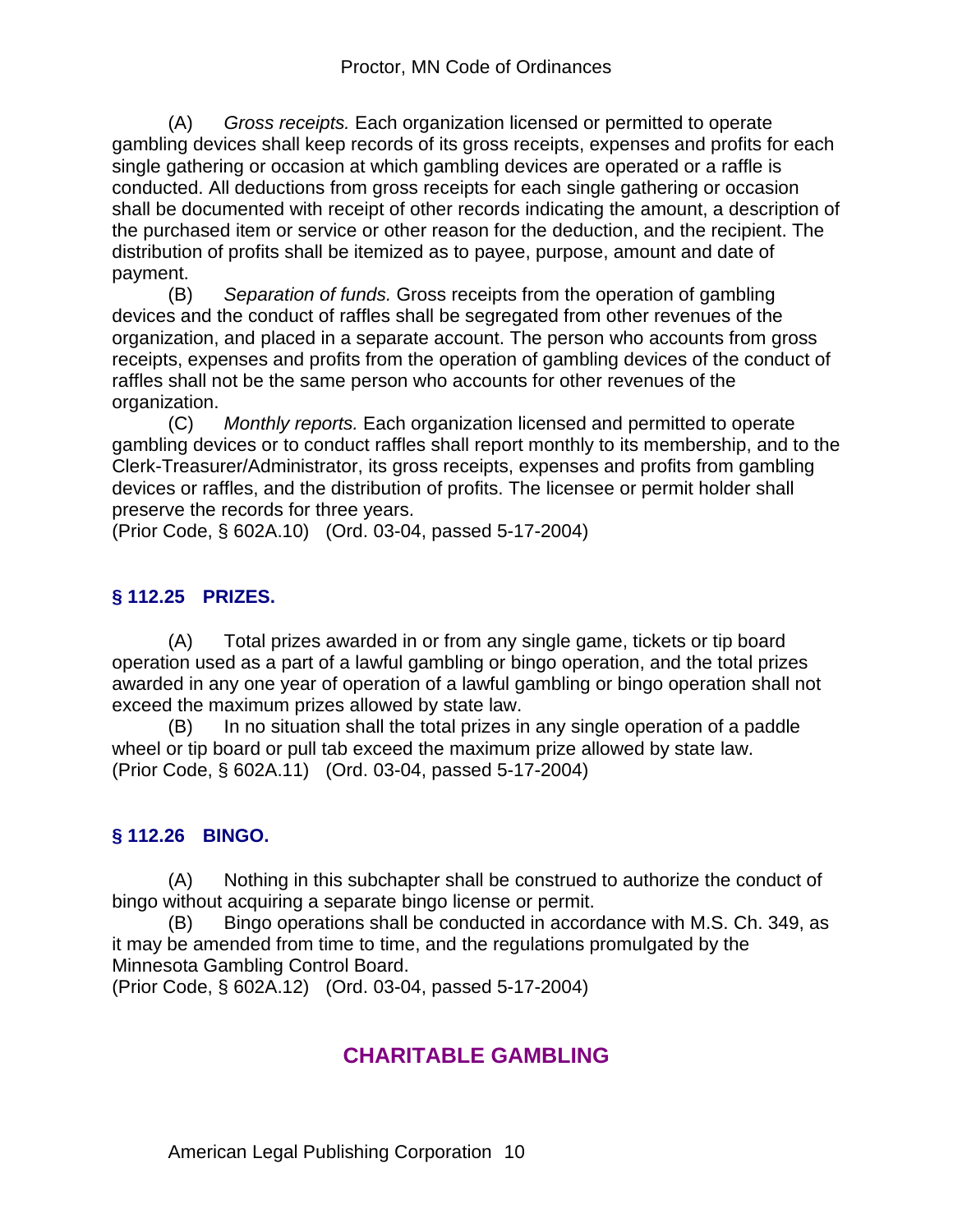## **§ 112.40 STATE LICENSE REPORTING REQUIREMENTS.**

All charitable gambling licensees holding licenses issued by the state pursuant to M.S. § 349.213, as it may be amended from time to time, the licenses being issued for bingo, tip boards, paddleboards, raffles, pull tabs and ticket jars shall be required to submit a copy of any and all financial statements, reports and documents required by the state to the Clerk-Treasurer within 30 days of the licensee's submission of the statements, reports and documents to the state.

(Prior Code, § 611.01) (Ord. 02-12, passed 2-6-2012) Penalty, see § 112.99

# **§ 112.99 PENALTY.**

(A) *Generally.* Any person violating any provision of this chapter, for which no other penalty is provided, shall be subject to the penalty provisions of § 10.99.

(B) (1) *Criminal penalty.* Violation of any provision of §§ 112.15 through 112.26 shall be a misdemeanor.

 (2) *License suspension and revocation.* Any permit may be suspended or revoked by the Council for any violation of §§ 112.15 through 112.26. A permit shall not be suspended or revoked until the procedural requirements or division (B)(3) below have been complied with, provided that in cases where probable cause exists as to a violation, the city may temporarily suspend upon service of notice of the hearing provided for in division (B)(3) below. A temporary suspension shall not extend for more than two weeks.

 (3) *Suspension and revocation procedure.* Except as otherwise provided, a permit shall not be revoked or suspended under division (B)(2) above until notice of an opportunity to be heard has been given the permit holder. The notice shall be personally served and shall state the code provision reasonably believed to have been violated. The notice shall also state the permit holder may demand a hearing on the matter, in which case the permit will not be suspended until after the hearing is held. If the permit holder requests a hearing, one shall be held on the matter by the Council at least one week after the date on which the request is made. If, as a result of the hearing, the Council finds that a violation exists, then the Council may suspend or terminate the permit.

(Prior Code, § 602A.13) (Ord. 03-04, passed 5-17-2004)

# **CHAPTER 113: SHOWS, GAMES AND EXHIBITIONS**

#### **Section**

113.01 License required

113.02 License term

113.03 Fees

113.04 Security

## *Cross-reference:*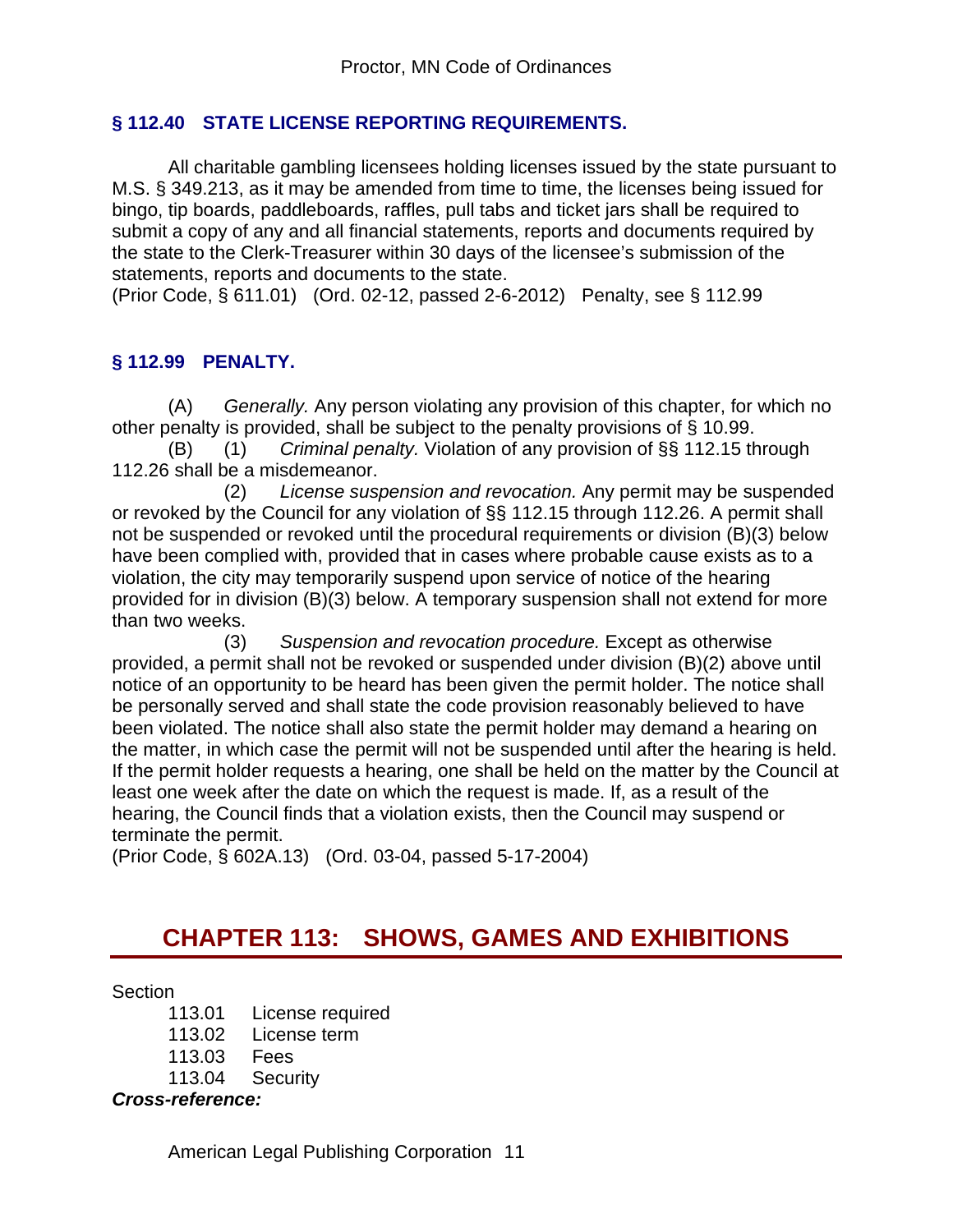*Coin-operated devices and gambling, see Ch. 112*

## **§ 113.01 LICENSE REQUIRED.**

(A) *Generally.* No person shall exhibit any public show, circus, merry-go-round, caravan, theatrical or other performance or exhibition for which pay or compensation of any kind shall be demanded or received without first obtaining a license therefor.

(B) *Exception.* No license shall be required for any public performance, show or entertainment for or in connection with any religious, charitable, fraternal or veterans organizations or literary purpose located within the city or for any show, performance or entertainment consisting exclusively of amateur performers. (Prior Code, § 603.01) Penalty, see § 10.99

### **§ 113.02 LICENSE TERM.**

A license required under § 113.01 may be issued for the term, not exceeding one year, as the Council may approve. (Prior Code, § 603.02)

### **§ 113.03 FEES.**

Fees are subject to city schedule of charges and fees. (Prior Code, § 603.03) (Ord. 02-05, passed 4-4-2005)

#### **§ 113.04 SECURITY.**

All licenses when deemed necessary by the Council as a condition of their license shall provide security by means of security personnel approved by the Council. (Prior Code, § 603.04)

# **CHAPTER 114: GARBAGE COLLECTION**

Section

114.01 License required 114.02 Regulations *Cross-reference: Solid waste, see Ch. 50*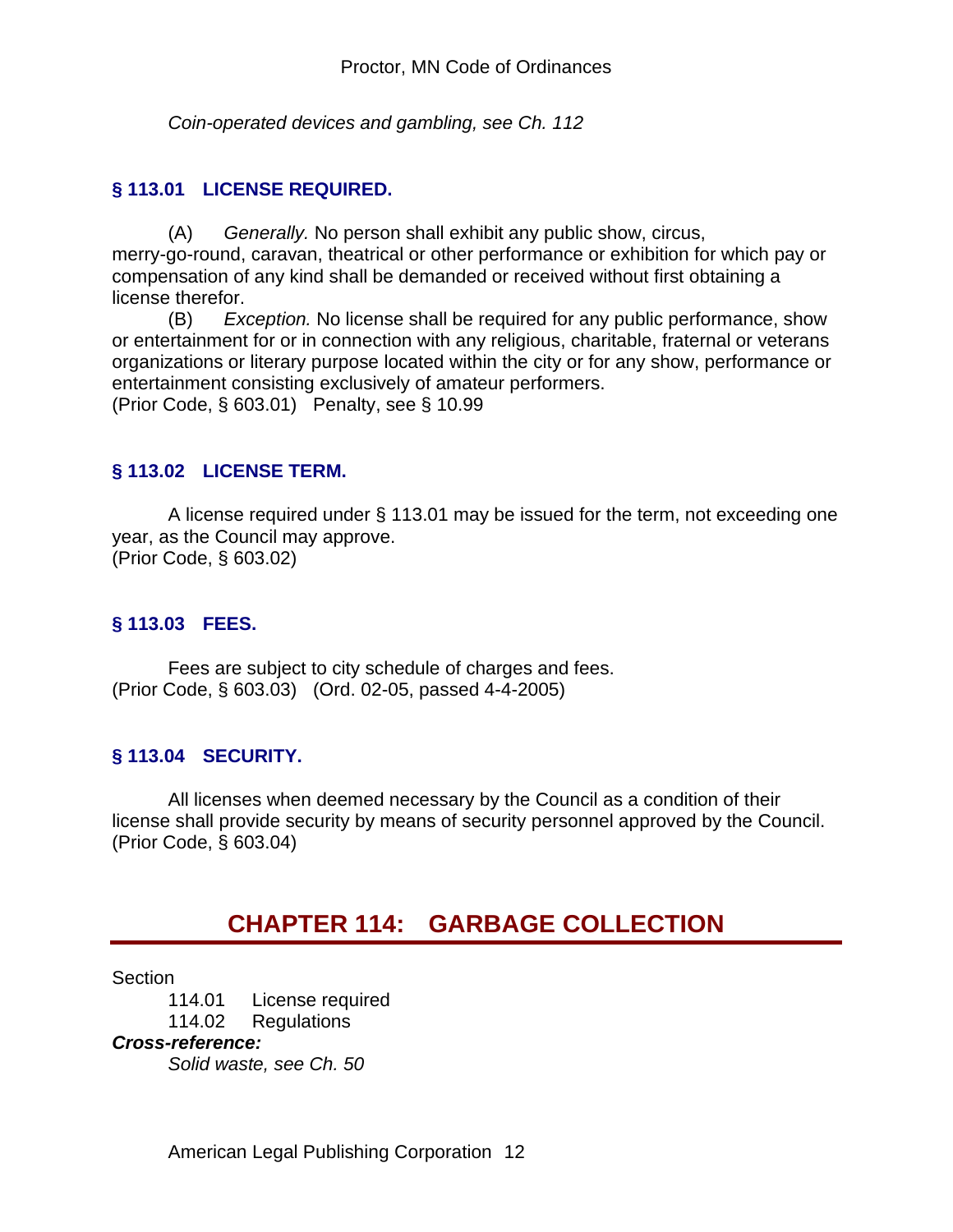### **§ 114.01 LICENSE REQUIRED.**

No person shall engage in the business of collecting and/or removing garbage, rubbish, trash, ashes or other waste without a license as required under § 50.04 if this code of ordinances.

(Prior Code, § 605.01) Penalty, see § 10.99

### **§ 114.02 REGULATIONS.**

(A) *Leakage.* Each vehicle shall be tightly covered at all times except during loading and unloading. No person shall load, drive or cause to be loaded or driven on any thoroughfare any vehicle containing garbage so as to permit its contents to fall, spill or leak therefrom.

(B) *Cleaning.* The owner or persons in possession or control of any vehicle shall cause it to be cleaned at least once a week while in use and to be kept clean when it is not in use.

(Prior Code, § 605.02)

# **CHAPTER 115: PEDDLERS, SOLICITORS AND TRANSIENT MERCHANTS**

Section

- 115.01 Definitions
- 115.02 License required
- 115.03 Application
- 115.04 Term
- 115.05 Fee
- 115.06 Refunds
- 115.07 Display
- 115.08 Practices prohibited

#### **§ 115.01 DEFINITIONS.**

For the purpose of this chapter, the following definitions shall apply unless the context clearly indicates or requires a different meaning.

**PEDDLER.** Any person with no fixed place of business who goes from house to house, from place to place, or from street to street carrying or transporting goods, wares or merchandise and offering or exposing the same for sale, or making sales and deliveries to purchasers.

**SOLICITOR.** Any person who goes from house to house, place to place, or from street to street soliciting, taking or attempting to take orders for any goods, wares or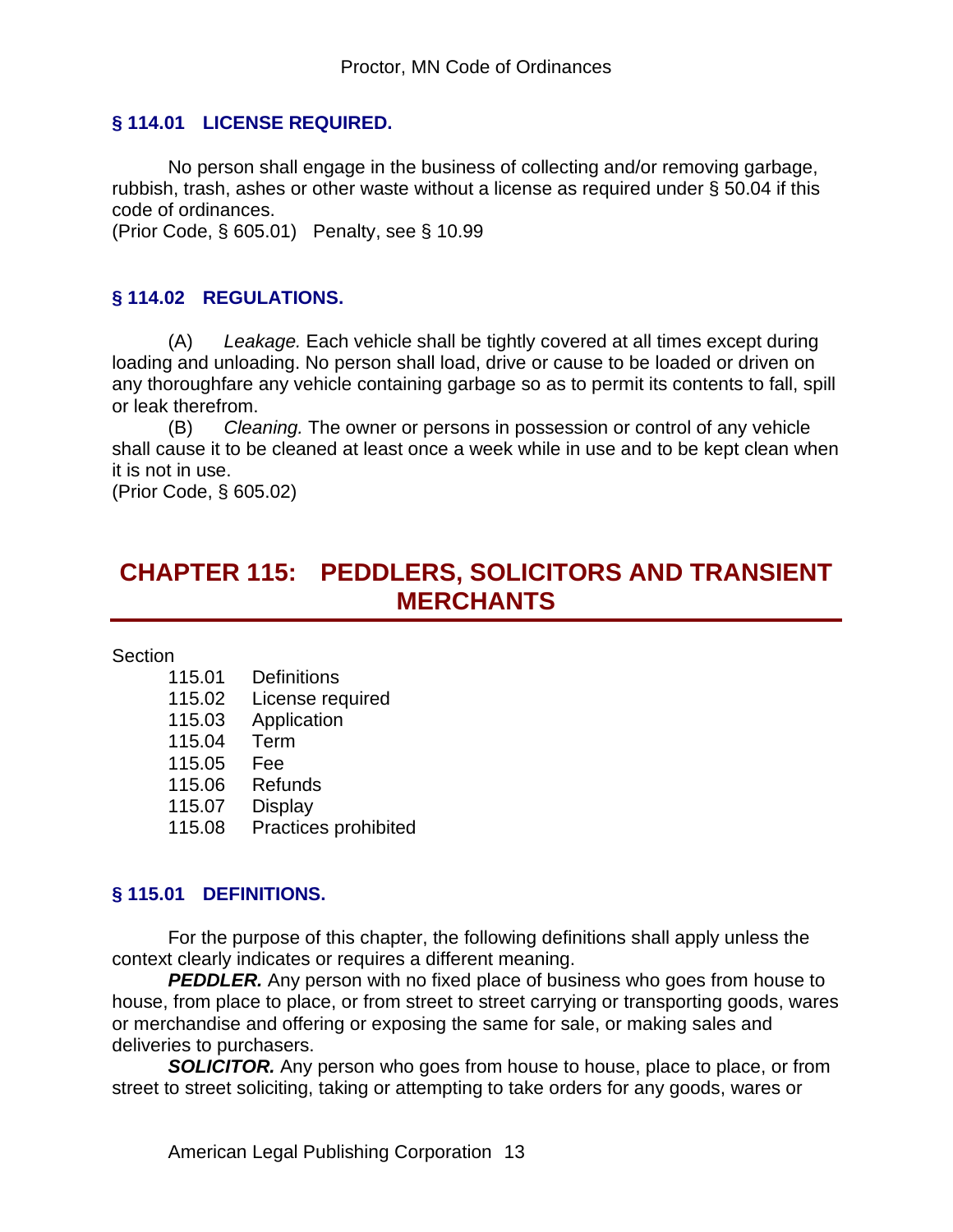merchandise including books, periodicals, magazines or personal property of any nature whatsoever for future delivery.

## *TRANSIENT MERCHANT.*

 (1) Any person, firm or corporation who engages temporarily in the business of selling and delivering goods, wares or merchandise within the city and who, in furtherance of the purpose, hires, leases, uses or occupies any building, structure, vacant lot, motor vehicle, trailer or railroad car.

 (2) The terms shall also include all persons, principals, agents or employees who transiently or temporarily engage in the business of assembling and trucking or assembling and transporting in any manner whatsoever any goods, wares or merchandise for the purposes of selling and delivering the same in wholesale lots or quantities and at wholesale prices to any retail dealer.

(Prior Code, § 606.01)

# **§ 115.02 LICENSE REQUIRED.**

(A) *Generally.* Except as provided in division (B) below, no peddler, solicitor or transient merchant shall sell or offer for sale any goods, wares or merchandise within the city without having first obtained a license therefor. Each peddler, solicitor or transient merchant shall secure a separate license.

(B) *Exceptions.* The requirements of this chapter do not apply to any sale under court order, to any bona fide auction sale, to any sale at wholesale to a retail dealer, or to sales by any religious, charitable, patriotic, philanthropic or non-profit organization.

(Prior Code, § 606.02) Penalty, see § 10.99

# **§ 115.03 APPLICATION.**

(A) *Information.* In addition to the information required by § 110.03 of this code of ordinances, each application shall state the names and addresses of all persons associated with the applicant in his or her business and shall have each person complete and sign an informed consent form authorizing the City Police Department to conduct a criminal background check. The applicant shall state the type of business for which a license is sought, the length of time for which a license is sought, a general description of the thing or things to be sold or for which orders are to be taken, the proposed method of delivery and the place of residence of the applicant for the preceding five years.

(B) *Approvals.* Each application shall bear the written approval of the Chief of Police after an investigation of the criminal background and moral character check of the applicant(s) and employee(s). If any foodstuffs are to be sold, the application shall also bear the approval of the public health office.

(Prior Code, § 606.03) (Ord. 06-08, passed 11-17-2008)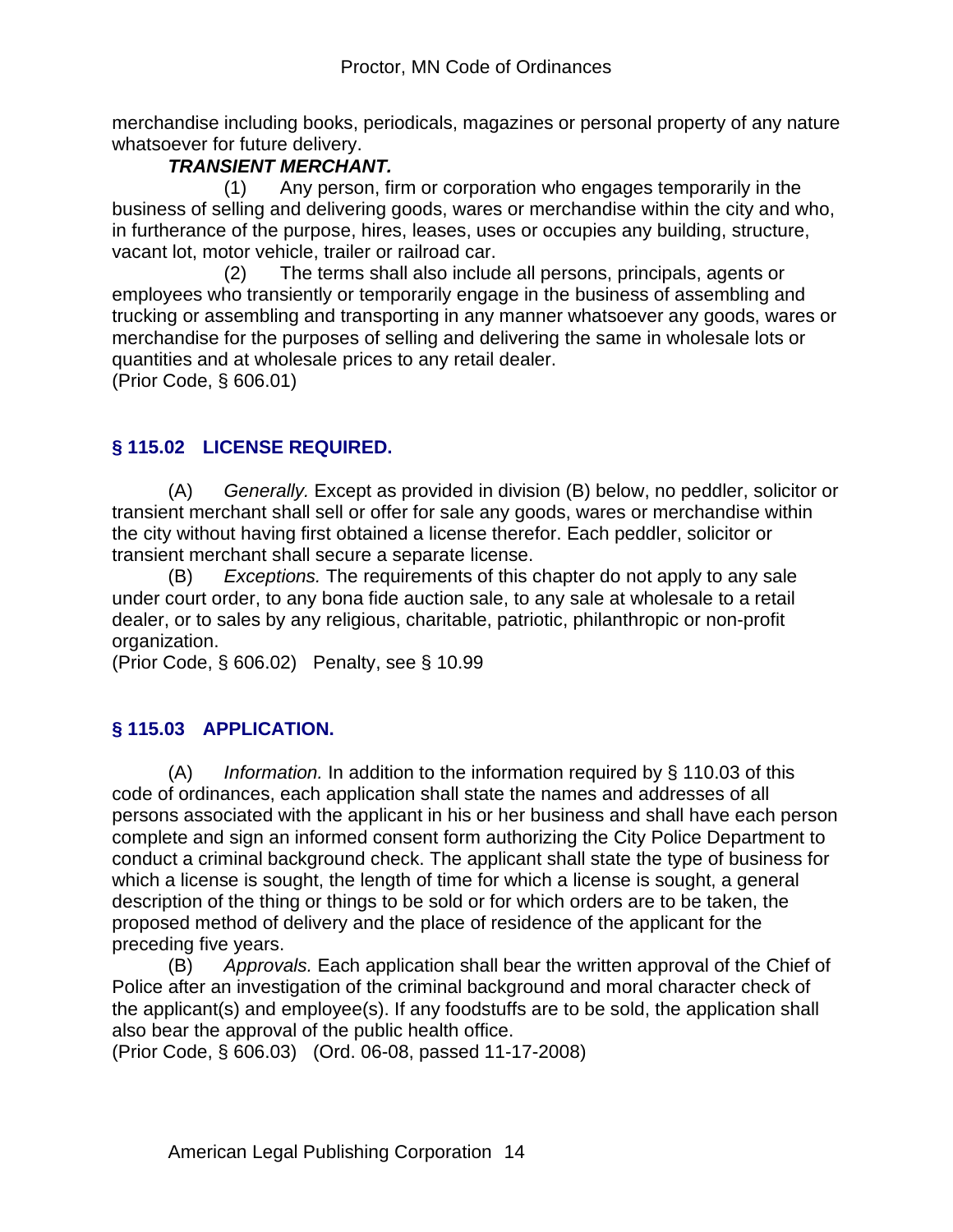#### **§ 115.04 TERM.**

A license required by § 115.02 may be issued for the term as the Council may approve, not exceeding one year. (Prior Code, § 606.04)

#### **§ 115.05 FEE.**

The fee for a peddler's, solicitor's or transient merchant's license shall be subject to the city schedule of charges and fees. (Prior Code, § 606.05) (Ord. 02-05, passed 4-4-2005)

#### **§ 115.06 REFUNDS.**

No refund shall be made on the unused portion of a license, except as authorized by resolution of the Council. (Prior Code, § 606.06)

#### **§ 115.07 DISPLAY.**

Each peddler or solicitor shall carry his or her license with him or her at all times while peddling or soliciting. Each transient merchant shall conspicuously post the license in his or her place of business. Each licensee shall exhibit his or her license to any officer or citizen upon request. (Prior Code, § 606.07)

#### **§ 115.08 PRACTICES PROHIBITED.**

No peddler, solicitor or transient merchant shall call attention to his or her business or to his or her merchandise by crying out, by blowing a horn, by ringing a bell or by any loud or unusual noise. (Prior Code, § 606.08)

# **CHAPTER 116: MUNICIPAL TOWING AND IMPOUNDMENT**

**Section** 

- 116.01 Impoundment authority
- 116.02 Reclaiming vehicles
- 116.03 Definitions
- 116.04 Towing licenses required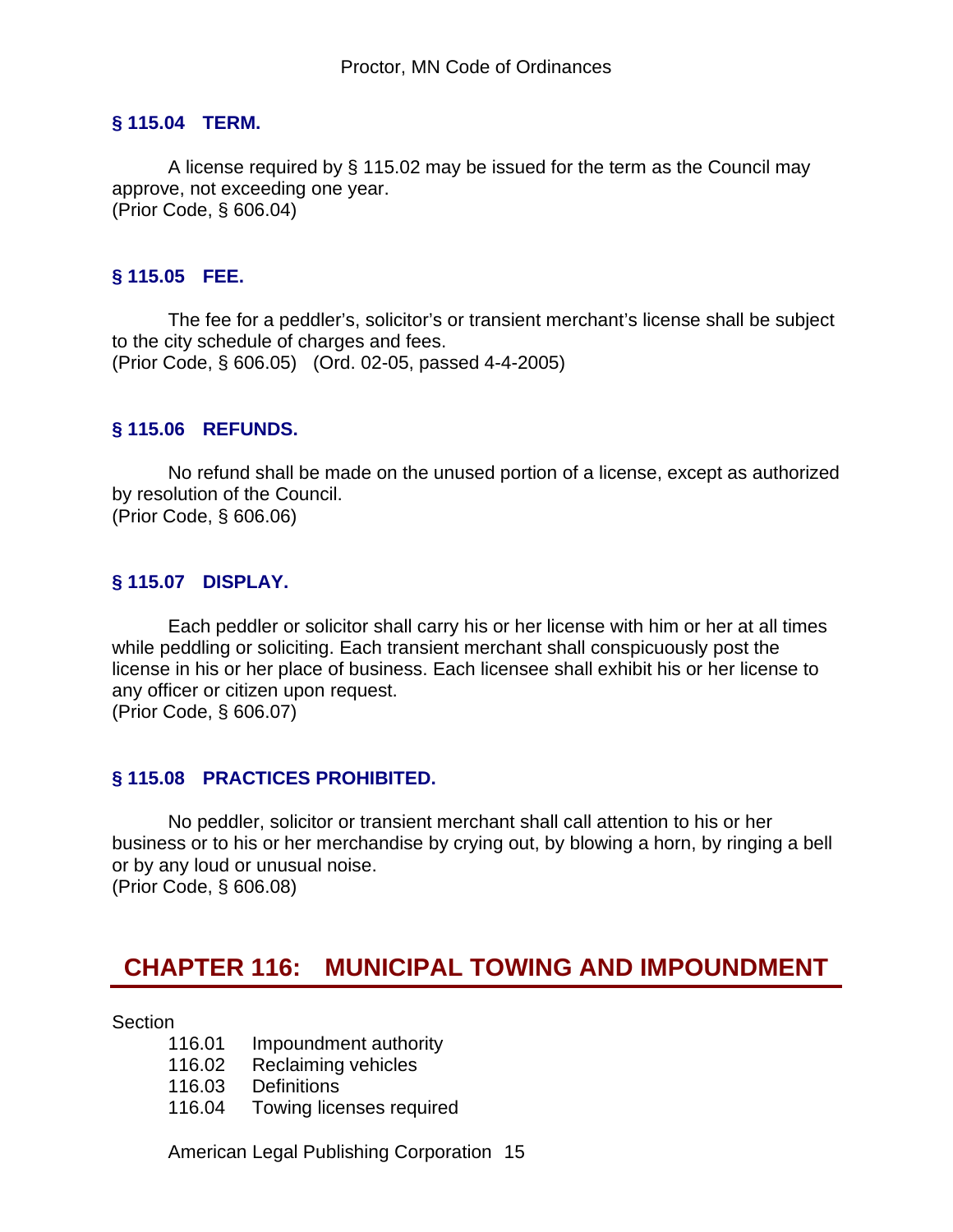- 116.05 License application process
- 116.06 Fees
- 116.07 License issuance, refusal, revocation
- 116.08 Insurance
- 116.09 Off-street parking required
- 116.10 Wrecker vehicle inspection
- 116.11 Powers and duties of the Chief of Police
- 116.12 Emergency towing service
- 116.13 Towing rotation list<br>116.14 Driving wrecker to t
- Driving wrecker to the scene of accident
- 116.15 Soliciting towing business at the scene of accident prohibited; presence at scene is evidence of violation
- 116.16 Towing fees
- 116.17 Storage lot facilities

# **§ 116.01 IMPOUNDMENT AUTHORITY.**

Any police officer or other duly authorized person may remove and impound any vehicle when the vehicle is found standing in violation of state statutes or other provisions of this chapter when it is reasonably believed to be an unattended stolen vehicle or when the driver of the vehicle has been taken into custody with regard to any violation of this code or state statute and the removal and impoundment is reasonably needed in the investigation of a crime.

(Prior Code, § 607A)

## **§ 116.02 RECLAIMING VEHICLES.**

Any impounded vehicle may be reclaimed by the duly identified owner thereof only upon payment of the removal, impounding and storage fees assessed against it. (Prior Code, § 607A)

## **§ 116.03 DEFINITIONS.**

For the purpose of this chapter, the following definitions shall apply unless the context clearly indicates or requires a different meaning.

ACCIDENT. Any occurrence causing any damage to any motor vehicle which results from the motion of one or more vehicles.

*CHIEF OF POLICE.* The Chief of Police of the City of Proctor or any person or persons as he or she shall designate.

**DISABLED VEHICLE.** Any vehicle involved in an accident, any vehicle illegally standing or stopping when the owner or person in control of vehicle is not present, and any vehicle when the owner or person in control of it is not able or is not permitted to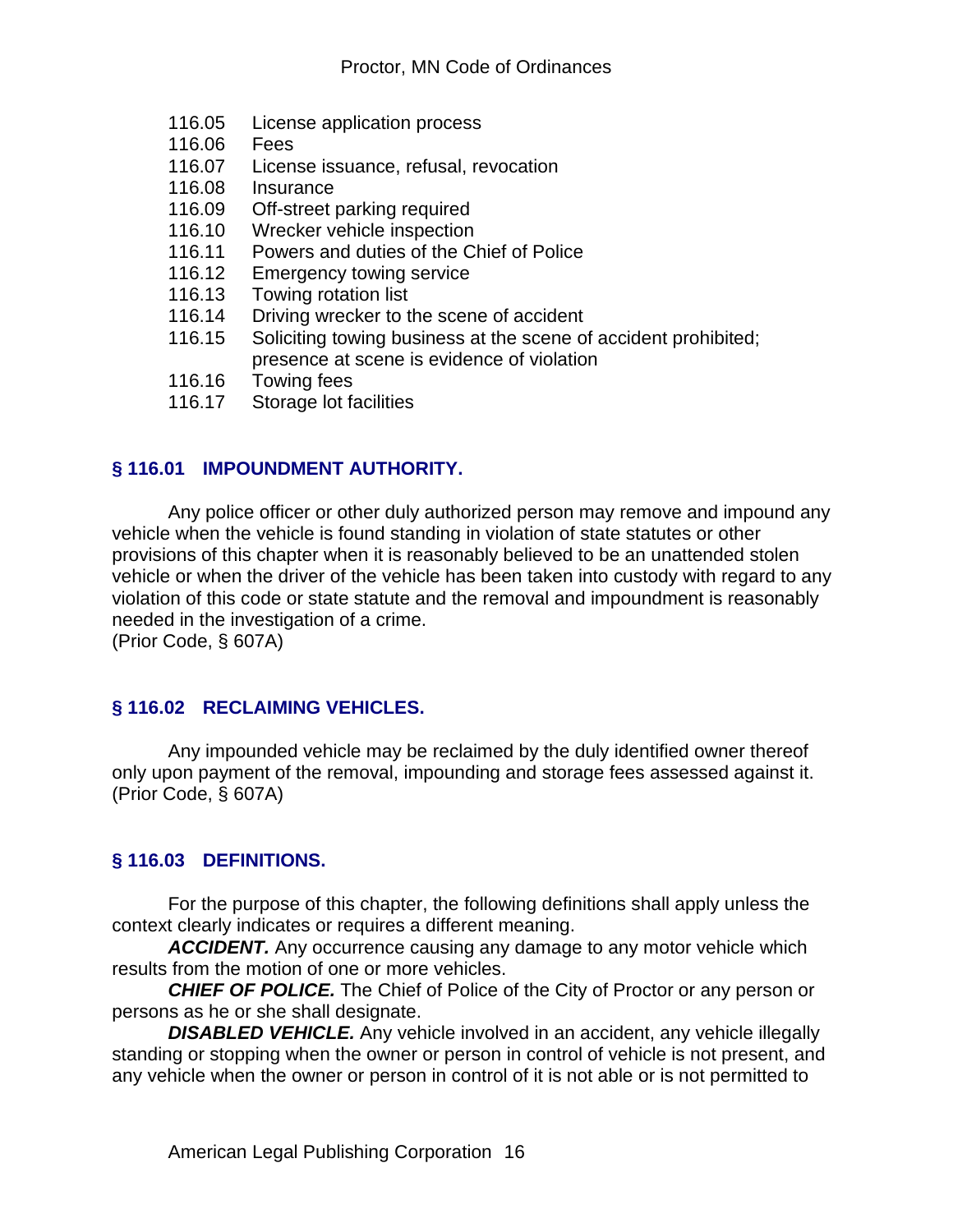drive, if peace officers at the scene determine that there is an apparent need to move the vehicle by wrecker.

**EMERGENCY TOWING SERVICE.** The business of offering service to disabled vehicles and other vehicles by means of motor vehicle at the request of the Chief of Police.

*TOWING ROTATION LIST.* Any list of licensed towing services located within the city maintained by the Chief of Police as provided for in this chapter. (Prior Code, § 607A)

# **§ 116.04 TOWING LICENSES REQUIRED.**

No person shall engage in offering emergency towing service within the city without being licensed in accordance with this chapter unless summoned by the owner or operator of the disabled vehicle or his or her agent. (Prior Code, § 607A) Penalty, see § 10.99

# **§ 116.05 LICENSE APPLICATION PROCESS.**

(A) Any applicant desiring to engage in or continue in the business of an emergency towing service in the city shall file with the Clerk-Treasurer a written application upon a form for that purpose which shall be signed by the applicant or his or her authorized agent.

(B) The application shall contain the name, address of the principal place of business, telephone number of the towing service, the number and types of wreckers to be operated, the license numbers of all vehicles to be used to provide emergency towing service, and the name, address and telephone number of the true owner of the company concerned.

(C) Proof of all insurance required by this chapter shall be filed with every application.

(D) The application shall also contain an agreement on the part of the licensee to abide by all of the provisions and requirements of this chapter relevant to the class of license for which he or she applies.

(E) The Clerk-Treasurer may at any time require additional information of the licensee or applicant relevant to his or her application. (Prior Code, § 607A)

# **§ 116.06 FEES.**

(A) The annual fee for emergency towing service license shall be subject to the city schedule of charges and fees.

(B) In addition, an annual inspection fee may be charged for each vehicle proposed to be used for towing service under this chapter at the discretion of the city.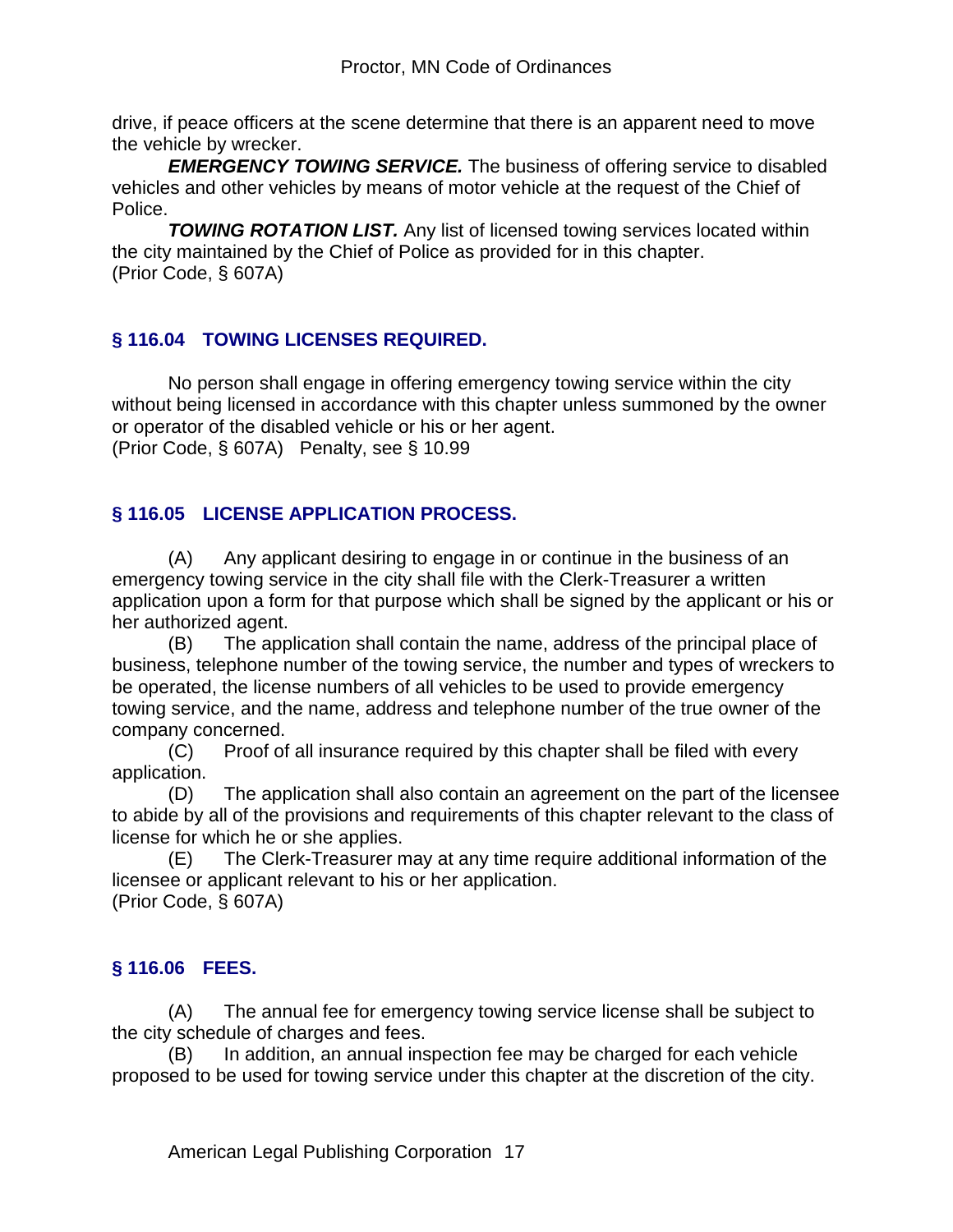(C) The fees specified are payable at the time of application, and no refund of fees shall be made except that the annual license fee for the towing service shall be refunded if a license application or renewal application is rejected. No proration of fees shall be made except for licenses issued after September 30 for which the license fee for that license only shall be prorated.

(Prior Code, § 607A) (Ord. 02-05, passed 4-4-2005)

# **§ 116.07 LICENSE ISSUANCE, REFUSAL, REVOCATION.**

(A) New or renewal licenses shall be issued prior to the expiration of the calendar year provided all required application criteria have been met. Licenses shall be valid one year from the date of issuance.

(B) Licenses issued under this chapter are subject to revocation under the following grounds:

(1) Filing false information on an application;

 (2) Failing to inform the Clerk-Treasurer of changes in required information within ten days of the change;

 (3) Failure to have an insurance policy as required in this chapter in force;

 (4) Evading or attempting to evade the towing service fee limitations of this chapter by providing services or performing acts not reasonably necessary under the circumstances;

 (5) Violation by the licensed applicant or by any employee thereof of any provision of this chapter;

 (6) Use by the licensee of any trade name for his or her towing service other than the one registered with the Clerk-Treasurer or operating any towing service vehicle without the name of the proper towing service posted in the directed manner on the vehicle or with the name of another towing service appearing in place of the proper name;

 (7) Two or more moving violations or one driving while under the influence (or 0.10 b/a or more) by a licensee or his or her employees while furnishing towing services within one year;

(8) Soliciting business at the scene of an accident;

 (9) Providing service which manifests a substantial lack of care or competence, or both, in the provision of towing service;

 (10) Failure to respond to the scene of an accident at the request of the Chief of Police or failure to respond to the scene of an accident within 20 minutes of being summoned by the Chief of Police;

 (11) Three consecutive failures or refusals to tow a disabled vehicle at the request of the Chief of Police;

 (12) Failure to clean up debris left at the scene of an accident when responding to the Chief of Police's request to tow a disabled vehicle at the scene; and

 (13) Failure to allow a rightful claimant of a towed vehicle to regain control of it within one hour of receipt of a request therefor, whether in person, in writing or by telephone, providing that appropriate payments are tendered.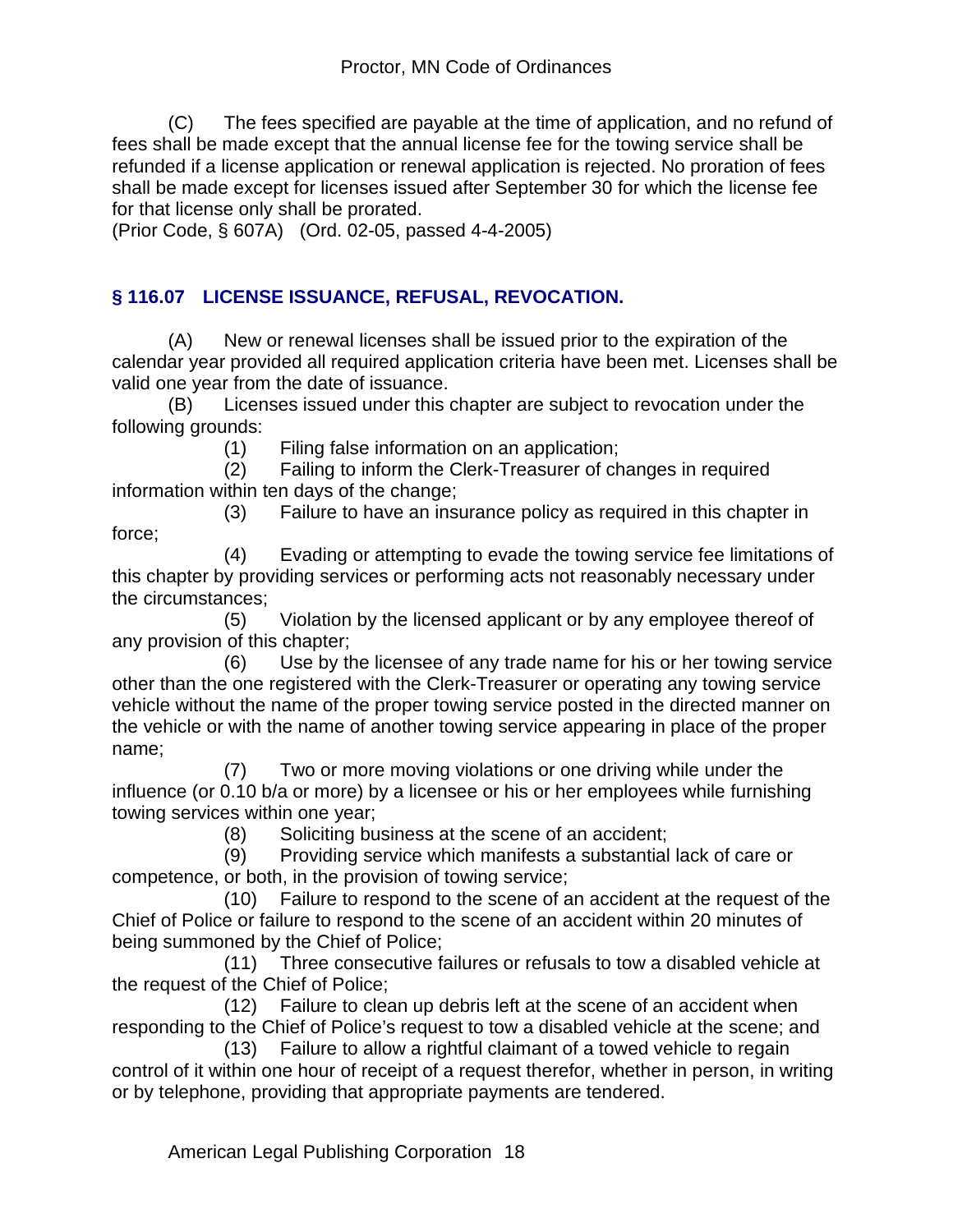(C) Licenses subject to revocation under division (B) above shall be reviewed by the Chief of Police and a report and recommendation thereon shall be submitted by the Chief to the City Public Safety Commission.

(D) In addition, any licensee who has been the subject of suspension or revocation within five years of a new or renewal application for a license under this chapter may be denied the new or renewed license by the Clerk-Treasurer upon his or her review of the application.

(E) (1) Any licensee whose license has been recommended for suspension or revocation by the Chief of Police or had his or her renewal for license denied by the Clerk-Treasurer shall be entitled to a hearing before the Public Safety Committee of the City Council by filing a letter requesting a hearing within ten days of receiving notice of the revocation, suspension or refusal to issue. The decision of the Committee shall be in writing and filed with the Clerk-Treasurer and served upon the aggrieved applicant not later than 60 days following the filing of the letter requesting the hearing before the committee.

 (2) Thereafter the aggrieved party shall have ten days to appeal the Committee's decision to the City Council which shall, upon receipt of a written letter of appeal, hold a hearing to reconsider the license. The hearing shall be held at the next scheduled Council meeting.

 (3) Upon completion of the hearing, the City Council shall either sustain, reverse or modify the actions previously taken. The decision shall be final. (Prior Code, § 607A) Penalty, see § 10.99

# **§ 116.08 INSURANCE.**

(A) Each license applicant shall present proof of insurance coverage naming the city as an additional insured in the following amounts:

 (1) Comprehensive general liability insurance insuring against liability imposed by law for bodily injury or death in the sum of an amount set by City Council from time to time by resolution for any one person and in the sum of an amount set by City Council from time to time by resolution for two or more persons for the same occurrence and for damages to property in the sum of an amount set by City Council from time to time by resolution;

 (2) Worker's compensation insurance and employer's liability insurance as required by law;

 (3) Automobile liability and property damage insurance and basic economic loss benefits or a personal injury protection endorsement (PIP), including coverage for non-owned and hired vehicles, in limits as for comprehensive general liability coverage above; and

 (4) Garagekeeper's liability coverage of an amount set by City Council from time to time by resolution.

(B) Every policy referred to in division (A)(2) above shall contain an endorsement providing for 30 days' notice to the Clerk-Treasurer in the event of any material change or cancellation of the policy. (Prior Code, § 607A)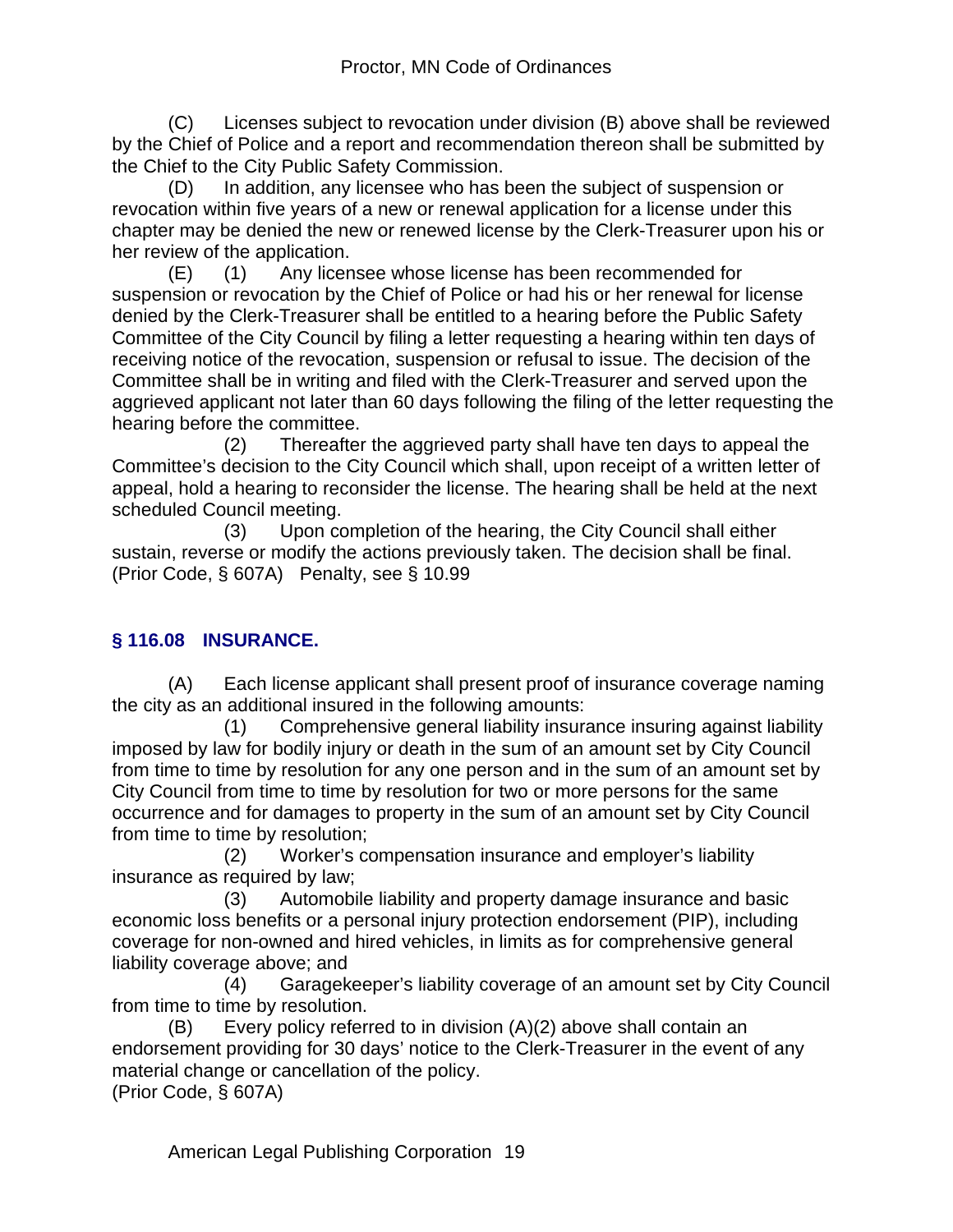## **§ 116.09 OFF-STREET PARKING REQUIRED.**

All wrecker services shall provide sufficient off-street parking to accommodate all vehicles to which they render and intend to render service, and no wrecker services shall permit vehicles to which they render or intend to render service to be parked on any street.

(Prior Code, § 607A)

## **§ 116.10 WRECKER VEHICLE INSPECTION.**

(A) Any vehicle intended to be used for the offering of wrecker service shall be submitted to persons inspecting on behalf of the city to determine compliance with the following standards.

 (1) Every vehicle shall have a manufacturer-rated capacity of not less than one ton and be equipped with brake-lock system and/or wheel shocks.

 (2) Each vehicle shall be equipped with a power operated winch, winchline and boom with a factory-rated lifting capacity or tested capacity of not less than 8,000 pounds, single-line capacity.

 (3) Each vehicle shall carry as standard equipment a tow bar, towing dollies or a roll-back car hauler, safety chains, a fire extinguisher, a "state of the art" car door opener, a wrecking bar, a broom, a shovel and flares.

 (4) Each vehicle and all of its equipment shall be in safe and good working condition.

(B) Any vehicle intended to be used as a heavy duty wrecker for providing emergency wrecker service shall be equipped as in division (A) above except:

 (1) Each vehicle shall have a manufacturer-rated capacity of not less than two and one-half tons;

 (2) Each vehicle shall be equipped with a power operated winch, winchline and boom with a factor-rated lifting capacity or tested capacity of not less than 32,000 pounds, single or double line capacity; and

(3) No towing dollies need be carried, but must be available.

(C) Every vehicle proposed for use in offering wrecker services shall have the name and telephone number of the company owning the vehicle displayed.

(D) Any vehicle proposed for use in offering towing services shall have emergency lights complying with standards of the state. (Prior Code, § 607A)

# **§ 116.11 POWERS AND DUTIES OF THE CHIEF OF POLICE.**

The Chief of Police shall be empowered to investigate all applicants for licenses under this chapter and to inspect or have inspected all vehicles proposed to be used in conformity with the provisions of this chapter. In addition, the Chief of Police shall have the power and duty to enforce all provisions of this chapter and to take action with regard to suspensions and revocations as are indicated in this chapter.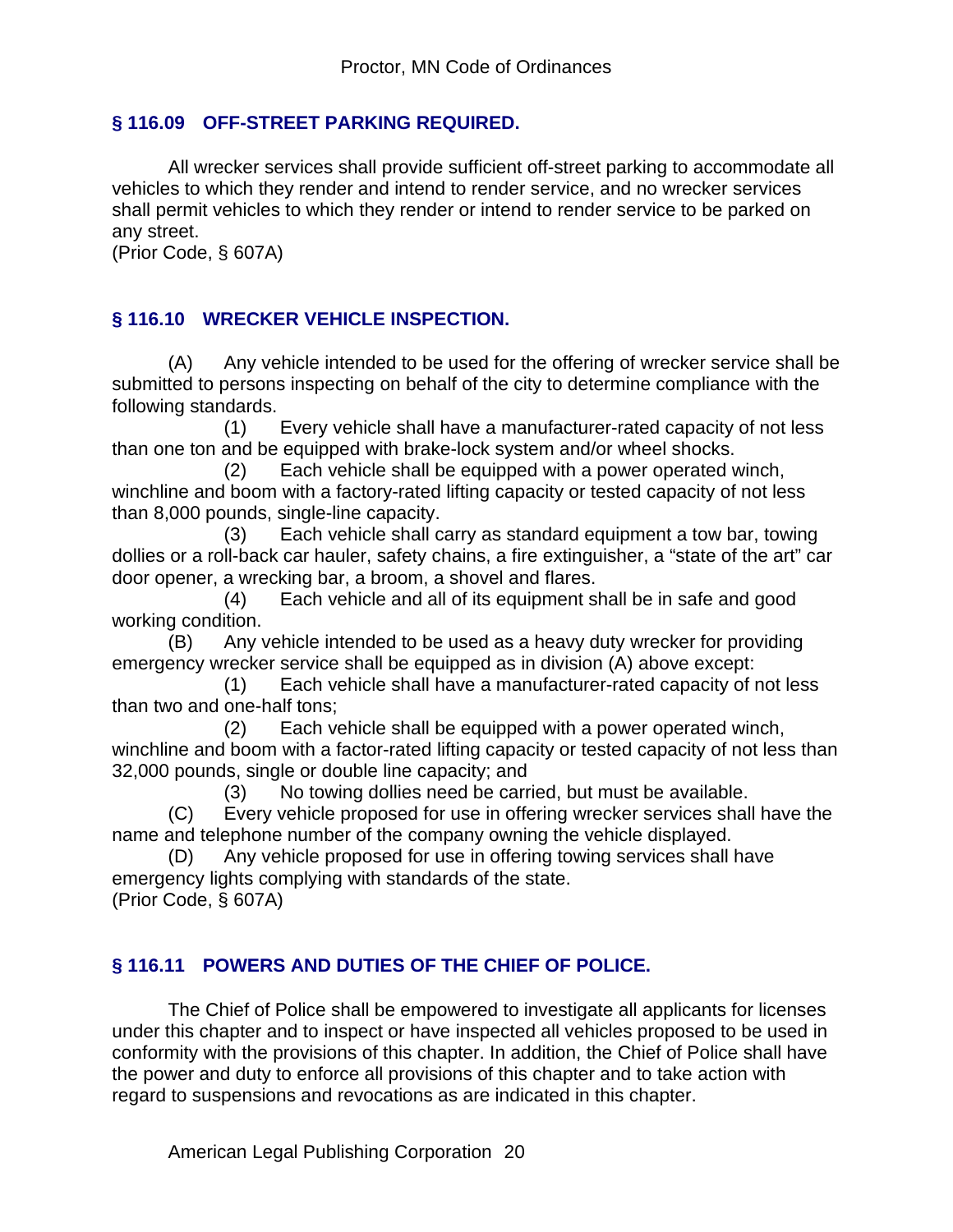(Prior Code, § 607A)

## **§ 116.12 EMERGENCY TOWING SERVICE.**

An emergency towing service shall provide the following minimum services.

(A) The service shall provide services with a wrecker or wreckers which meet the vehicular requirements of this chapter.

(B) The service shall provide 24 hour a day, seven day a week service.

(C) The service shall come at all times when summoned by the Chief of Police to remove a disabled vehicle and, when summoned, shall remove the vehicle on all occasions.

(D) The service vehicles shall arrive at the scene of a disabled vehicle when summoned by the Chief of Police within a reasonable time after being summoned, the time not to exceed 20 minutes.

(E) The services shall, upon the request of any peace officer, store any vehicle inside a building which is reasonably weather-proof and secure for as long as is necessary to complete any police investigation of the vehicle.

(F) If the Chief of Police directs that any vehicle be towed to any location other than a storage location normally used by the wrecker service providing the service, the wrecker service shall deposit the vehicle as directed; provided that if services provided pursuant to this direction would justify additional charges under this chapter, the Chief of Police shall pay the charges.

(Prior Code, § 607A)

# **§ 116.13 TOWING ROTATION LIST.**

(A) The Chief of Police shall call only emergency towing services as provided herein when the Police Department requires towing services in the course of duty. When emergency wrecker services are to be provided, the Chief of Police shall call the first service on the rotation list. When a service has been called, its name shall be placed last on the rotation list.

(B) The Chief of Police shall keep records of all calls made for emergency wrecker services under the provisions of this chapter which shall be public record.

(C) In case of emergency when the Chief of Police shall determine that the public convenience and necessity requires it, the Chief of Police may depart from the strict rotation of emergency wrecker lists for the duration of the emergency and call any licensed wrecker service at his or her discretion. A record of the departure together with the reason therefor shall be maintained with the record referred to in division (B) above.

(D) In circumstances and situations where the owner of a vehicle subject to emergency towing under this division (D), divisions (A) and (B) above presents the Chief of Police or his or her official designee with valid proof of towing insurance from an automotive club or insurer at the site where towing is required, the Chief or his or her designee shall allow the owner to contact a towing service honoring the towing insurance held by the owner. If the owner's attempt to contact a towing service honoring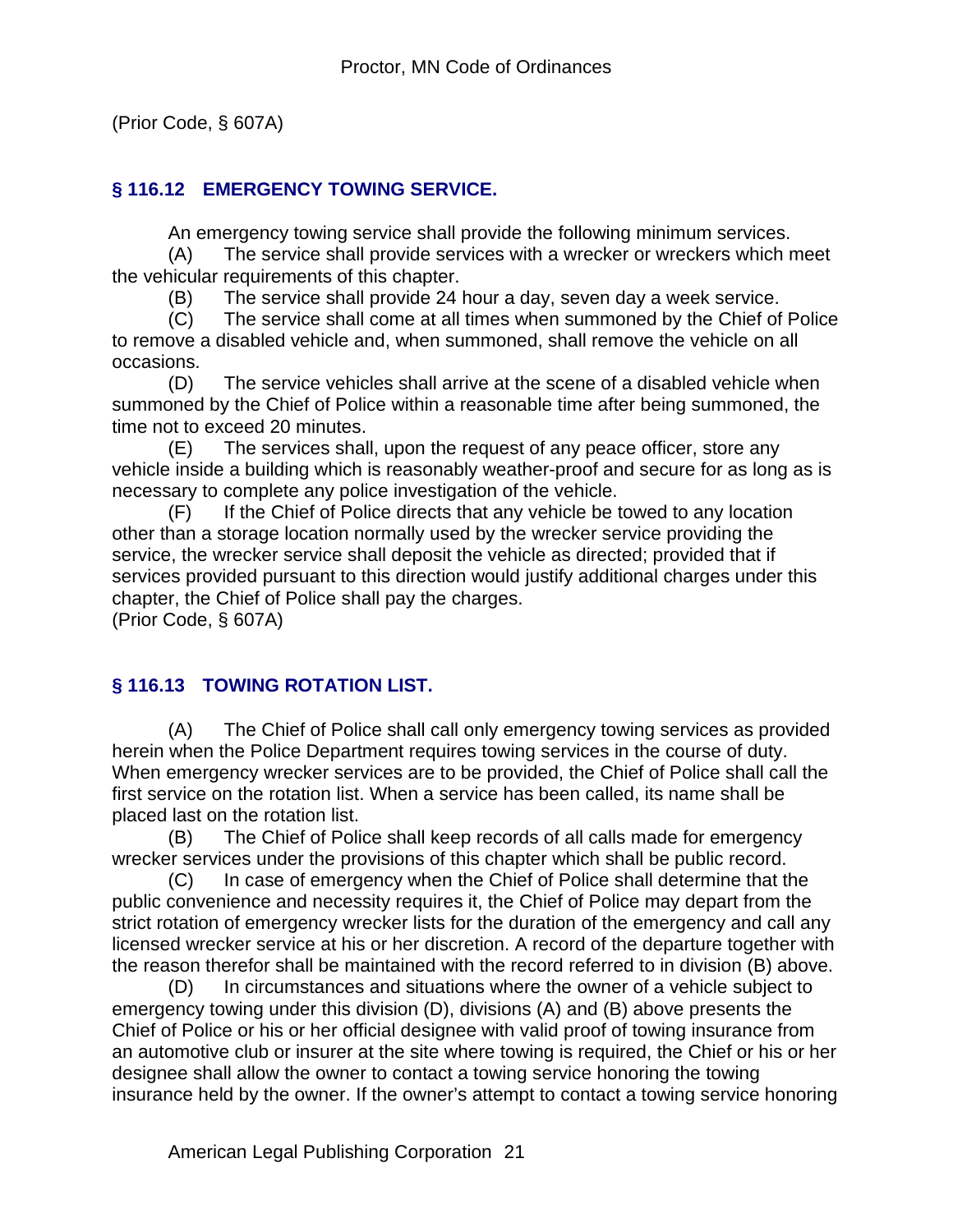the aforementioned insurance fails, the Chief or his or her designee shall then utilize the provisions of divisions (A) and (B) above to facilitate the required tow. (Prior Code, § 607A)

### **§ 116.14 DRIVING WRECKER TO THE SCENE OF ACCIDENT.**

No persons shall drive a wrecker, licensed or unlicensed, to the scene of an accident or collision on the streets of the city unless the person has been called to the scene by the Chief of Police or has been requested by the owner or operator of a disabled vehicle or his or her agent.

(Prior Code, § 607A) Penalty, see § 10.99

### **§ 116.15 SOLICITING TOWING BUSINESS AT THE SCENE OF ACCIDENT PROHIBITED; PRESENCE AT SCENE IS EVIDENCE OF VIOLATION.**

No person shall solicit in any manner, directly or indirectly, on the streets of the city the business of towing any vehicle which is a disabled vehicle on the street regardless of whether the solicitation is for the purpose of soliciting the business of towing, removing, repairing, wrecking, storing, trading or purchasing the vehicle. (Prior Code, § 607A) Penalty, see § 10.99

## **§ 116.16 TOWING FEES.**

(A) No licensed emergency towing service shall charge in excess of an amount set by City Council from time to time by resolution per tow plus applicable tax relative to the towing of any motorcycle, ATV, snowmobile, automobile or light truck towed pursuant to this chapter plus an amount set by City Council from time to time by resolution per tow plus applicable tax using a flat bed type of truck.

(B) Provided, any emergency towing service may charge additional reasonable fees for rendering services in addition to towing, to include the use of any accessory equipment required to perform the services requested.

(C) In addition, there shall be no regulation of fees charged by towing services licensed under this chapter relative to the towing of any vehicles other than described above at division (A).

(D) No licensed emergency towing service shall charge in excess of the city schedule of charges and fees relative to the impoundment and/or storage of motorcycles, ATVs, snowmobiles, automobiles or light trucks towed and stored under the provisions of this chapter.

(Prior Code, § 607A) (Ord. 02-05, passed 4-4-2005) Penalty, see § 10.99

## **§ 116.17 STORAGE LOT FACILITIES.**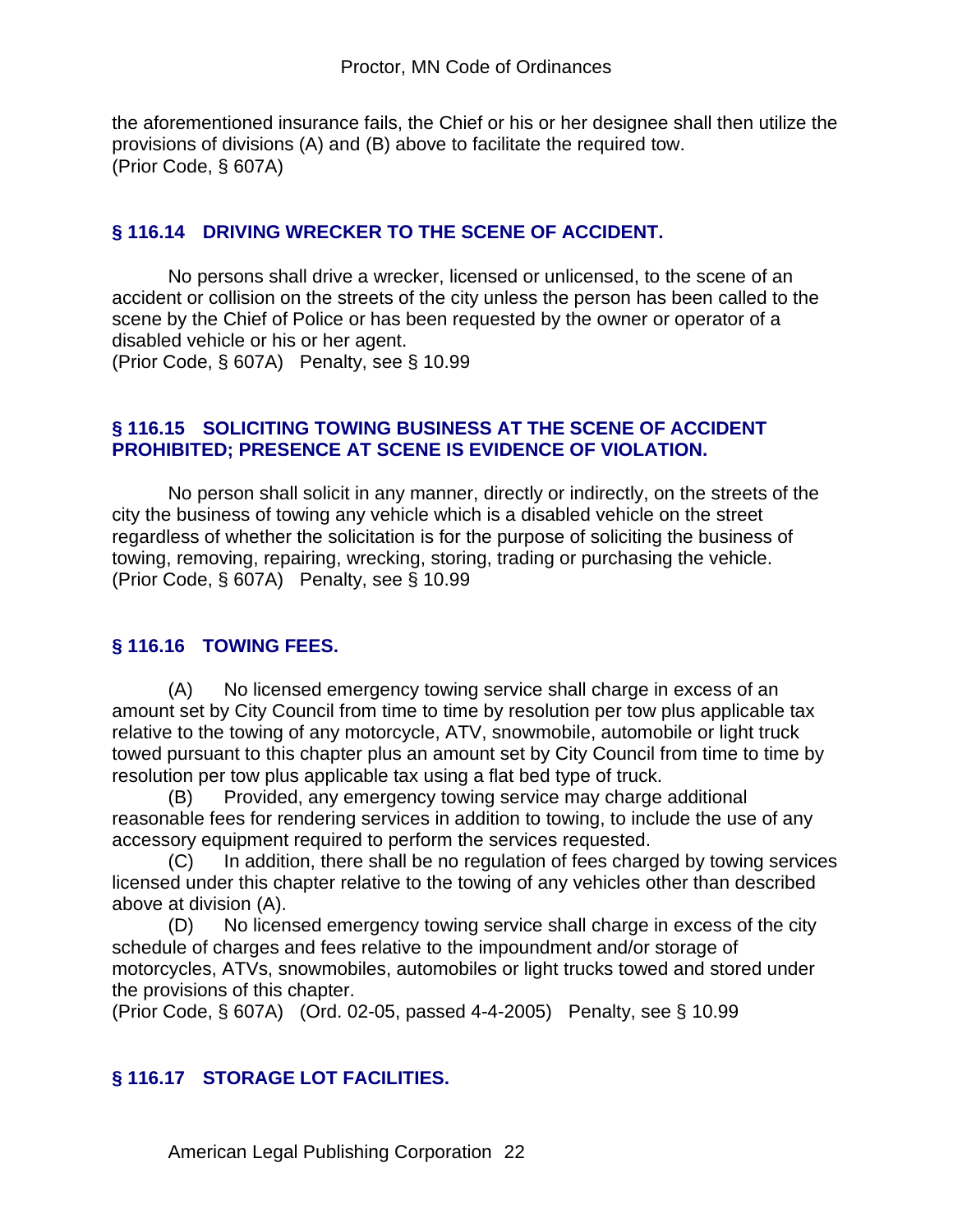(A) All licensed emergency towing services required by this chapter shall maintain a storage lot located within the city limits. Any vehicles towed pursuant to this chapter shall be stored within the confines of that lot; provided, vehicles towed pursuant to § 116.13(D) may be stored in accordance with the contract of towing insurance applicable.

(B) Any storage lot utilized by each sub-emergency towing service which is located within the city limits of the city shall comply with the zoning requirements of the zone in which it is located.

(C) Any storage lot which is located within the city limits shall be effectively screened from adjacent residential developments to prevent adverse visual or noise impact upon neighborhoods.

(Prior Code, § 607A)

# **CHAPTER 117: FILLING STATIONS**

**Section** 

- 117.01 Definition
- 117.02 License required
- 117.03 Fee
- 117.04 Transfers
- 117.05 Eligibility
- 117.06 Inspections
- 117.07 Operation

# **§ 117.01 DEFINITION.**

For the purpose of this chapter, the following definition shall apply unless the context clearly indicates or requires a different meaning.

**FILLING STATION.** Any place, building, pump or device maintained and used on private premises within the city for the purpose of selling or disbursing gasoline or other motor fuels for use in vehicles of any kind.

(Prior Code, § 608.01) (Ord. 02-12, passed 2-6-2012)

# **§ 117.02 LICENSE REQUIRED.**

No person, firm or corporation shall engage in the business of keeping, maintaining or operating any filling station without first obtaining a license therefor. (Prior Code, § 608.02) (Ord. 02-12, passed 2-6-2012) Penalty, see § 10.99

# **§ 117.03 FEE.**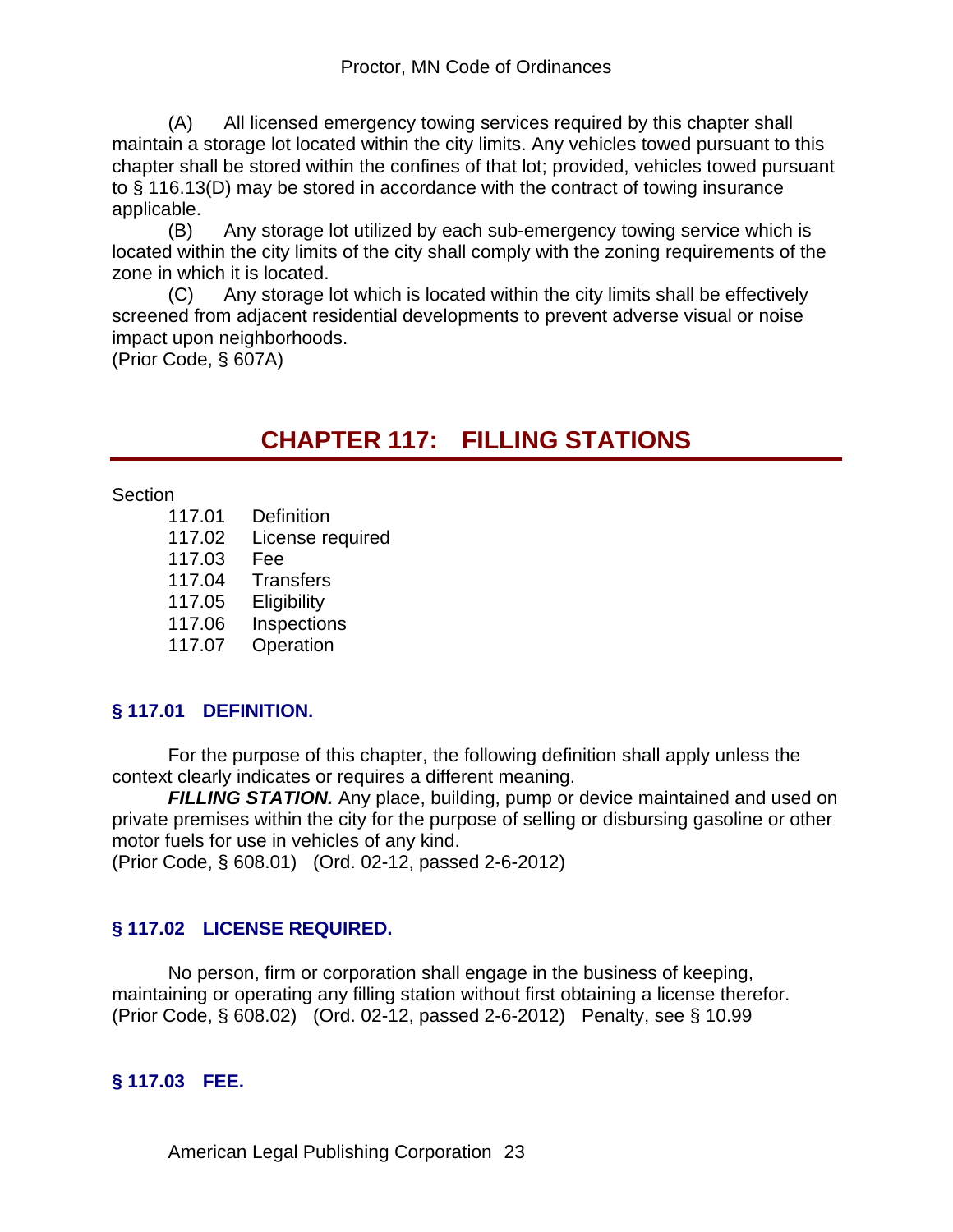The annual fee for a filling station shall be an amount set by City Council from time to time by resolution per pump. (Prior Code, § 608.03) (Ord. 02-12, passed 2-6-2012)

## **§ 117.04 TRANSFERS.**

A filling station license may be transferred, if approved by the Council, if the licensee desires to change his or her place of business or has sold or disposed of his or her business. A request for a transfer shall be in writing and signed by both the licensee and the transferee.

(Prior Code, § 608.04) (Ord. 02-12, passed 2-6-2012)

## **§ 117.05 ELIGIBILITY.**

A filling station license shall be issued only if the premises are in compliance with all applicable Fire Code and Building Code provisions. (Prior Code, § 608.05) (Ord. 02-12, passed 2-6-2012)

## **§ 117.06 INSPECTIONS.**

Every filling station shall permit the Fire Chief, his or her agents, or other properly designated officers to enter and inspect the premises at various and reasonable times without a warrant for the purpose of enforcing all applicable fire safety regulations. (Prior Code, § 608.06) (Ord. 02-05, passed 4-4-2005; Ord. 02-12, passed 2-6-2012)

## **§ 117.07 OPERATION.**

No filling station or other person in charge of operating a filling station shall fill or allow to be filled with fuel the tank or tanks of any motor vehicle while the engine of the vehicle is running or is in motion; and no owner or other person driving, operating or in charge of a motor vehicle shall fill, allow or cause to be filled with fuel the tank or tanks of the motor vehicle while the engine is running.

(Prior Code, § 608.07) (Ord. 02-05, passed 4-4-2005; Ord. 02-12, passed 2-6-2012)

# **CHAPTER 118: SPECIAL EVENTS; PUBLIC DANCING**

Section

*Special Events*

118.01 Application for approval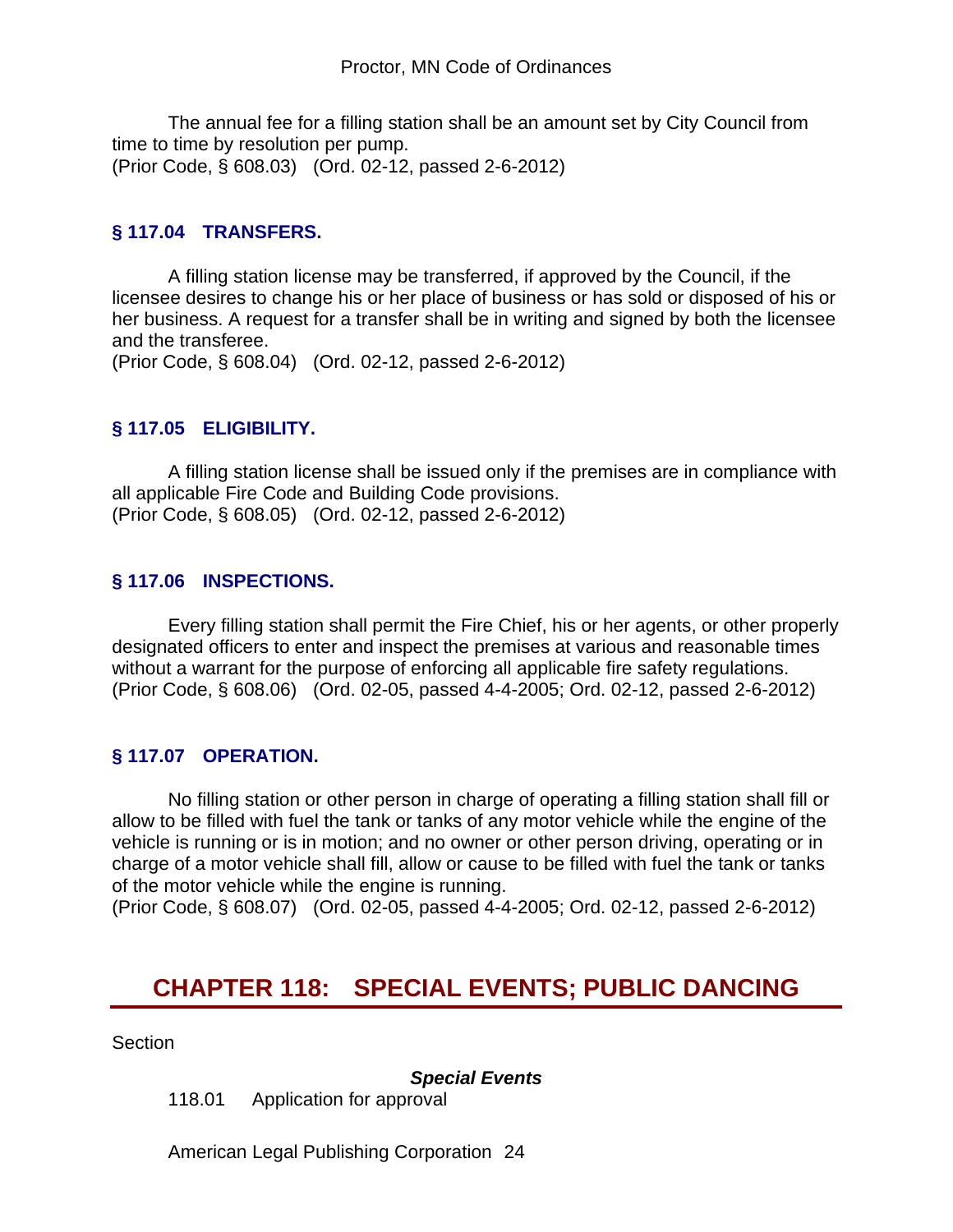### *Public Dancing*

- 118.15 Adoption by reference
- 118.16 Term

#### *Street Dances*

- 118.30 Permit required
- 118.31 Hours
- 118.32 Areas allowed<br>118.33 Other requirem
- 118.33 Other requirements<br>118.34 Insurance and depo
- Insurance and deposits
- 118.35 Public safety
- 118.36 Fee

#### *Police Services*

- 118.50 Introduction and purpose
- 118.51 Description of criteria<br>118.52 Special events safety
- Special events safety
- 118.53 Special event risk factors
- 118.54 Factors that increase risk levels for any event
- 118.55 Factors that decrease risk levels for any event
- 118.56 Guidelines for event sponsors to consider
- 118.57 Special events staffing matrix

#### *Cross-reference:*

*Business licensing, see Ch. 110 Shows, games and exhibitions, see Ch. 113*

# **SPECIAL EVENTS**

## **§ 118.01 APPLICATION FOR APPROVAL.**

Any person(s) wishing to hold a special event, to include pyrotechnics, shall apply for approval on forms to be provided by City Hall and the Event Coordinator. The City Council will create by resolution, specific deadlines for all permits and approvals necessary to conduct a special event, which copies thereof will be provided to the city. No special event may be held unless an application as provided for herein has been submitted, fully completed and approved in writing by the City Administrator or designee, Event Coordinator and Public Safety Committee. (Ord. 02-17, passed 5-1-2017)

# **PUBLIC DANCING**

## **§ 118.15 ADOPTION BY REFERENCE.**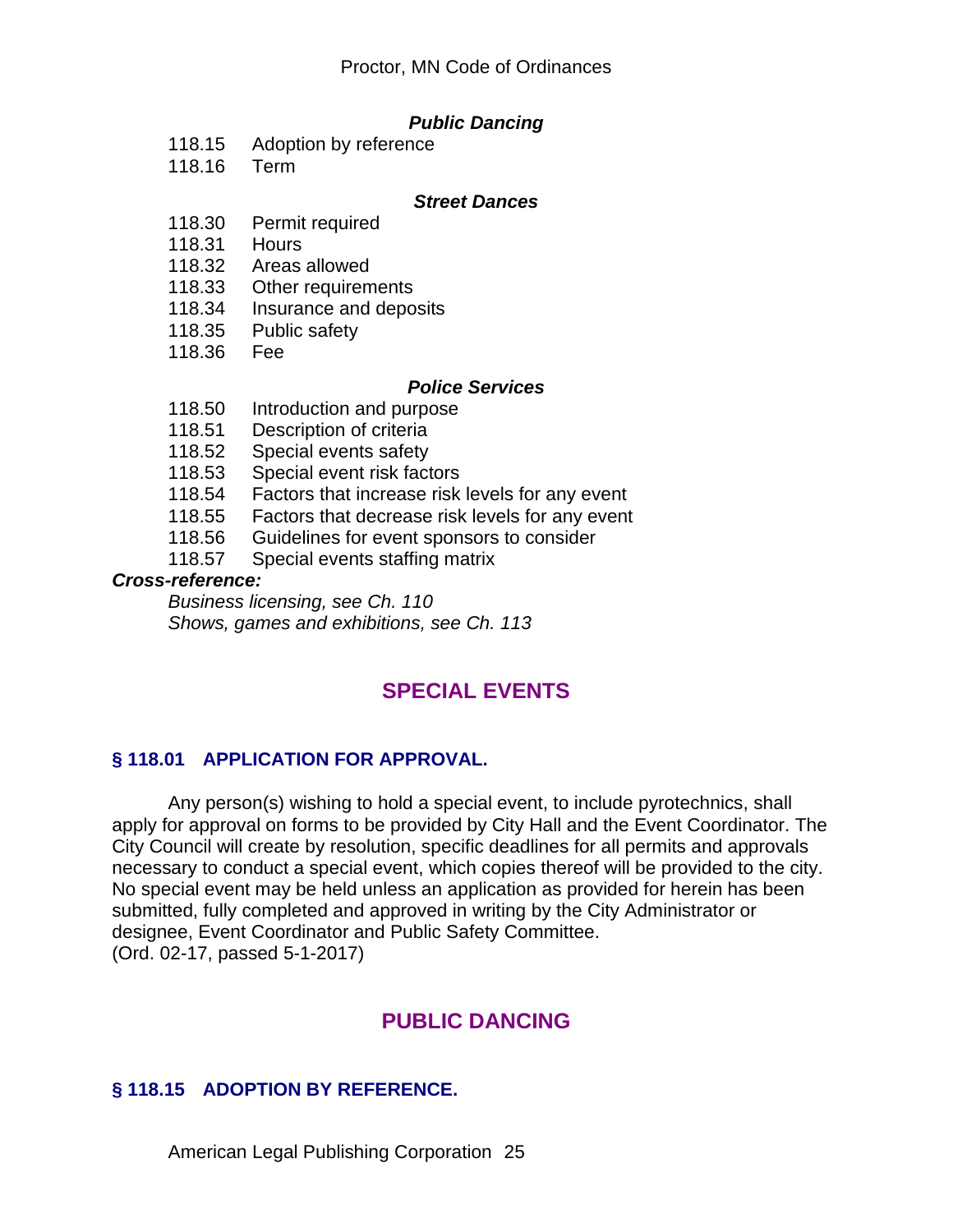The provisions of state law regarding public dancing are adopted by reference. No person shall conduct a public dance unless he or she has been issued a public dance license.

(Prior Code, § 610.01) (Ord. 02-12, passed 2-6-2012) Penalty, see § 10.99

### **§ 118.16 TERM.**

Dance licenses may be issued for a one-year term or for a one-day term. In addition to the information required by § 118.30, each application shall state whether a one-year or a one-day license is requested.

(Prior Code, § 610.02) (Ord. 02-12, passed 2-6-2012)

# **STREET DANCES**

#### **§ 118.30 PERMIT REQUIRED.**

Any person, association, organization or business entity requesting to hold a public dance, music festival or music celebration featuring live or recorded music upon any street, alleyway, sidewalk or other property owned by the city by virtue of license, fee, title, easement or equity shall apply to the city for a permit for an event. Applications for permits shall be maintained at City Hall.

(Prior Code, § 610.04) (Ord. 09-05, passed 7-18-2005; Ord. 02-12, passed 2-6-2012)

#### **§ 118.31 HOURS.**

No public dance, music festival or music celebration as described in § 118.30 shall be permitted to begin before noon, and any music or entertainment presented in connection with the events shall terminate at 12:00 a.m. (Prior Code, § 610.04) (Ord. 02-12, passed 2-6-2012) Penalty, see § 10.99

#### **§ 118.32 AREAS ALLOWED.**

Any public dance, music festival or music celebration for which a permit is required as set forth in § 118.30 shall be restricted to areas of the city zoned commercial, industrial or open space/recreational. (Prior Code, § 610.04) (Ord. 02-12, passed 2-6-2012) Penalty, see § 10.99

#### **§ 118.33 OTHER REQUIREMENTS.**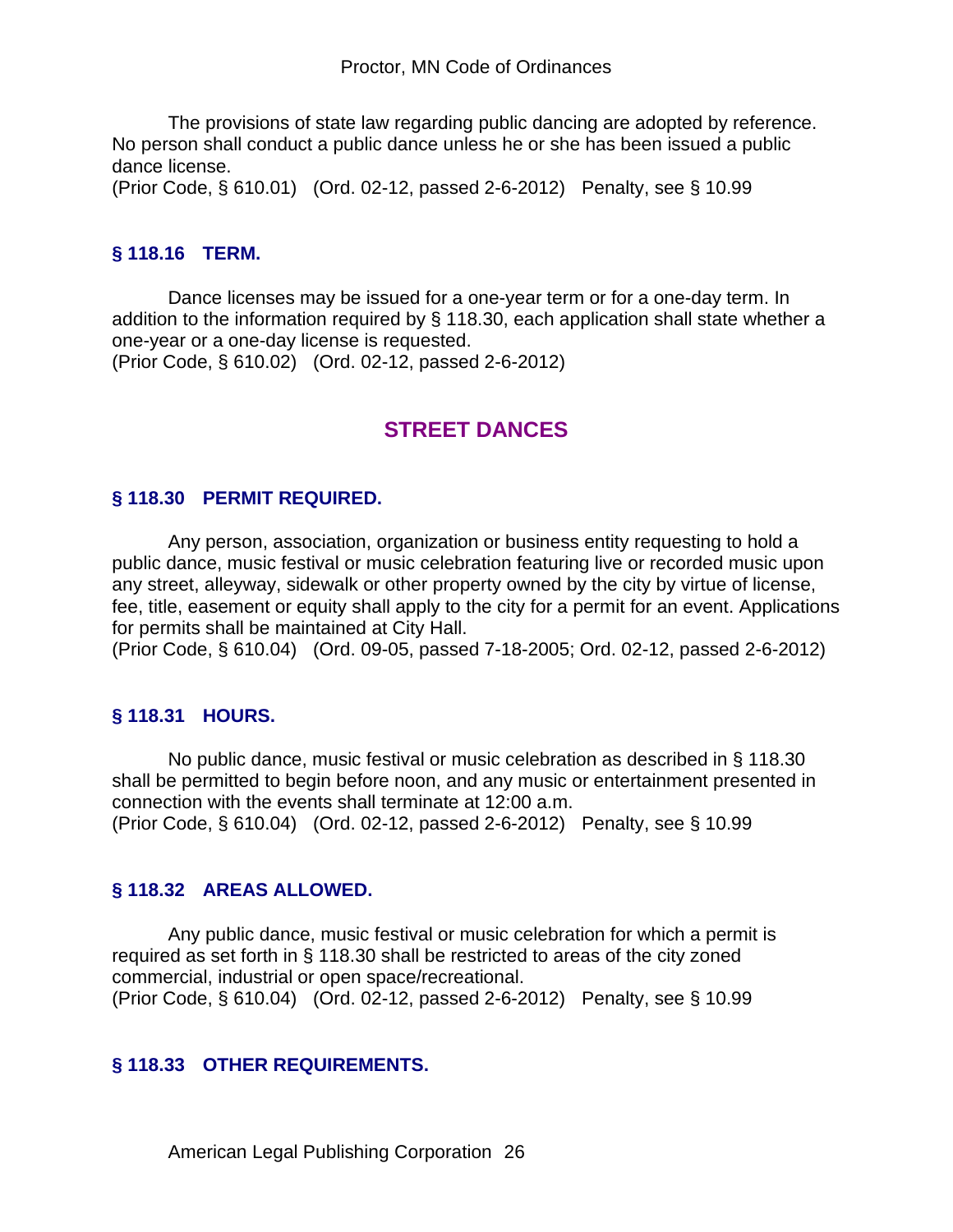(A) (1) The City Council will create by resolution, specific deadlines for all applicants for a permit as set forth in § 118.30 and shall submit a formal permit application to the Event Coordinator provided by the city and available at City Hall. No special event may be held unless an application as provided for herein has been submitted, fully completed and approved in writing by the Event Coordinator and Public Safety Committee.

 (2) The permittee liability insurance shall provide coverage in an amount no less than the liability limits set forth in M.S. § 466.04, subd. 1, as it may be amended from time to time. Additionally, any monetary deposits or insurance policies procured by the permittee as required by this subchapter shall be delivered to the Event Coordinator no later than the guidelines set by resolution of the City Council, prior to the event.

(B) Any completed application submitted by a permittee shall include specific information regarding:

- (1) Date(s) of the event;
- (2) Time(s) of the event;
- (3) Location;

(4) Permittee's proposal for traffic and crowd control, police protection

and cleanup;

(5) Expected number of patrons; and

 (6) The name, policy number and liability limits of any insurer providing liability insurance coverage for the event, together with the name, address and telephone number of the insurance agent procuring the policy on behalf of the permittee. The liability insurance shall provide coverage in an amount no less than the liability limits set forth in M.S. § 466.04, subd. 1, as it may be amended from time to time.

(C) Additionally, any monetary deposits or insurance policies procured by the permittee as required by this subchapter shall be delivered to the City Administrator no later than seven calendar days prior to the event.

(Prior Code, § 610.04) (Ord. 02-12, passed 2-6-2012; Ord. 03-17, passed 5-1-2017)

# **§ 118.34 INSURANCE AND DEPOSITS.**

(A) All permittees shall be required to provide evidence of a general liability policy in the amount as set forth in § 118.33. In addition, if the permittee sells, barters, trades or in any way dispenses alcoholic beverages at the event, the permittee must also provide evidence of dram shop insurance in the minimum amount required by state law. Any policies of insurance shall name the city as an additional insured.

(B) A cleanup deposit of an amount set by City Council from time to time by resolution shall also be posted by the permittee and shall be refundable upon timely satisfactory cleanup. The on-duty city police officer shall be the agent of the city for purposes of determining whether the cleanup has been completed. It shall be the duty of the permittee to contact the officer and inspect the area with him or her upon completion of cleanup.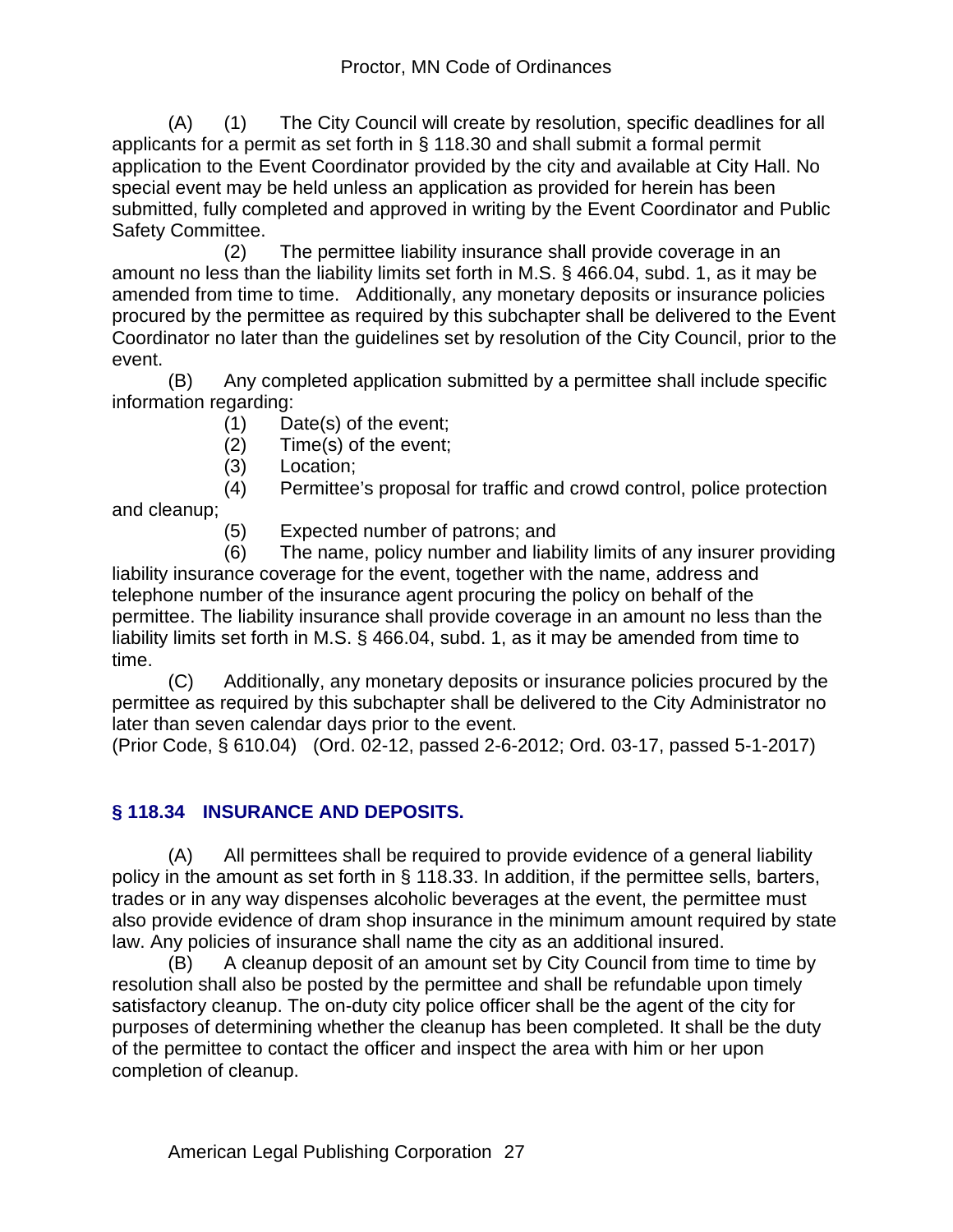(C) The permittee shall also secure and erect barricades prior to any event as required by the Chief of Police and shall be responsible for timely removal thereof at the conclusion of the event.

(Prior Code, § 610.04) (Ord. 02-12, passed 2-6-2012)

## **§ 118.35 PUBLIC SAFETY.**

(A) The permittee shall provide officers as follows:

 (1) Two officers for any event with anticipated attendance of zero to 300 patrons with one additional officer for each additional 200 patrons.

 (2) The officers hired by the permittee shall be retained by the permittee under the following priority:

(a) Off-duty city officers;

 (b) Officers from a jurisdiction sharing mutual aid agreements with the city; or

 (c) As approved by the City Chief of Police; provided, all officers hired under the priority listed in this division (A)(2)(c) shall be licensed, full-time peace officers from a jurisdiction within the state.

(B) Any and all selling or dispensing of alcoholic beverages at any event regulated hereunder shall conform to state and city liquor laws and ordinances, to be enforced by the applicable policing unit.

(Prior Code, § 610.04) (Ord. 02-12, passed 2-6-2012)

# **§ 118.36 FEE.**

The permit application fee hereunder shall be per city schedule of charges and fees. (Prior Code, § 610.04) (Ord. 02-05, passed 4-4-2005; Ord. 02-12, passed 2-6-2012)

# **POLICE SERVICES**

# **§ 118.50 INTRODUCTION AND PURPOSE.**

(A) While there are a variety of considerations utilized to determine the level of police services staffing for each event, the following is compromised of the typical criteria considered by the Police Chief on a case-by-case basis for the majority of special events in the city.

(B) If in the professional judgment of the Chief of Police or his or her designee, an event warrants more than the usual security coverage, event organizers will be advised as soon as thorough assessment of the event can be made. This includes security assessments for physical security (barricades, metal detectors and the like) or police, or other personnel.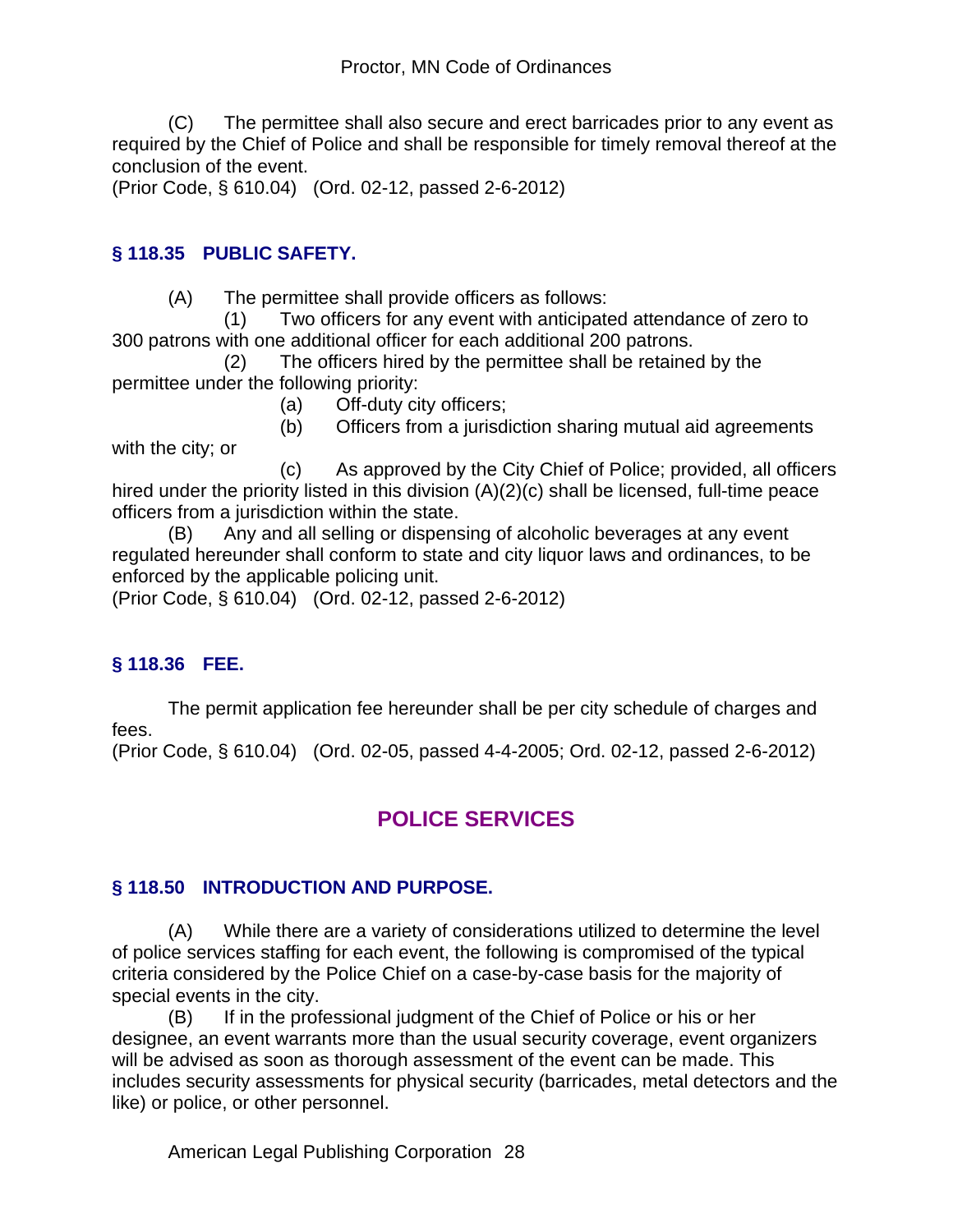(C) Each event will be evaluated and the minimum amount of police services personnel will be assigned to accomplish the security/law enforcement goal for the event.

(D) While the Police Department works closely in event planning with all organizations to provide a reasonably safe environment for special events, the final decision on all event security measures and police services staffing levels is the responsibility of the Chief of Police.

(Ord. 03-15, passed 6-15-2015)

# **§ 118.51 DESCRIPTION OF CRITERIA.**

(A) *Prior history.* If an event is conducted with any level of repetition (annual, each semester, monthly and the like) the Police Department will examine past event history to ascertain if the event usually ran smoothly or had been prone to security problems. Problem events may warrant a higher level of security coverage.

(B) *Estimated crowd size.* Each event will be assessed on the basis of past history for the estimated crowd size versus actual crowd size. If repeat events are prone to low crowd estimates but history has shown larger than estimated crowd actually attends the event, then security coverage will be estimated upward.

(C) *Impact on public property and/or surrounding community.* In order to control any adverse impact (crowd management issues, traffic considerations and the like) as the result of a certain type of event, staffing and physical security measures may be increased.

(D) *Location of event.* Events that require controlled access and which have many potential entry points to the event venue normally require a higher level of staffing and physical security measures.

(E) *Advertising.* Events that are advertised in the media beyond the community may require a higher degree of security consideration (staffing, physical security and the like).

(F) *Higher profile or VIP speakers or subject matter.* Celebrities, controversial speakers and some politicians may require "dignitary protection" measures that normally go beyond normal event security measures. Similarly, events that have controversial or highly charged subject matter may warrant special security consideration.

(G) *Money exchange.* Events which involve the selling of tickets or merchandise normally require a police detail.

(Ord. 03-15, passed 6-15-2015)

# **§ 118.52 SPECIAL EVENTS SAFETY.**

(A) The City Police Department recognizes the rights of individuals to engage in constitutionally protected free speech and public assembly. The Police Department also recognizes its responsibility to protect the rights of persons who choose to engage in the activity in a reasonable manner.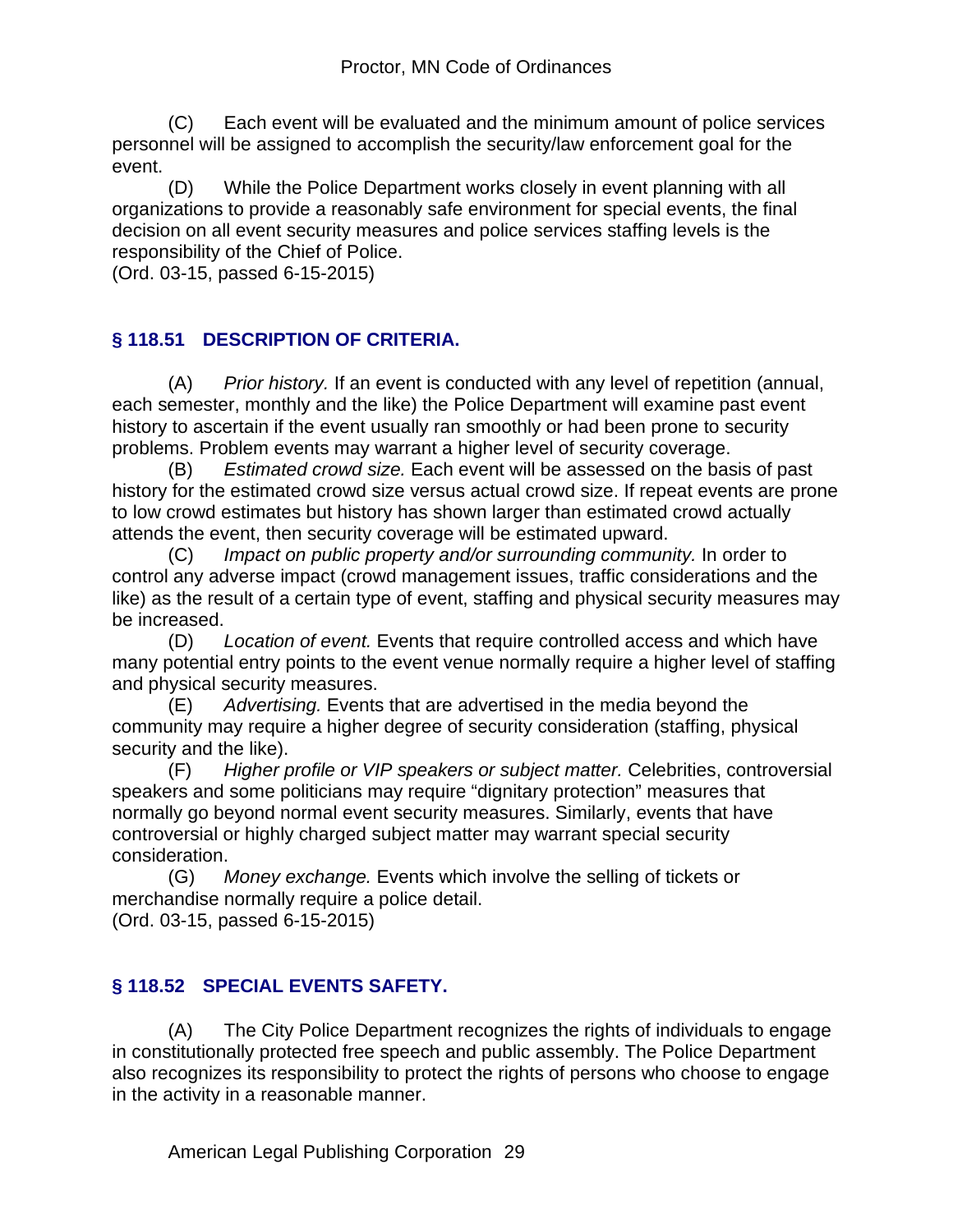(B) However, when the activity infringes on the rights and safety of others, the activity loses constitutional protection and may become a violation of law, city policy or union contractual agreements.

(C) (1) The Police Department is one of the departments that must be involved in the pre-planning and research of all major special events held in the city. (2) The reasons for detailed planning are:

- (a) To provide a safe and secure environment;
- (b) To prevent crime;
- (c) To maintain order;
- (d) To protect persons and property;
- (e) To respond to and implement emergency services when

required;

 (f) To prepare for and request necessary emergency and non-emergency services; and

 (g) To determine the best methods for achieving these goals in a cost effective manner.

(Ord. 03-15, passed 6-15-2015)

# **§ 118.53 SPECIAL EVENT RISK FACTORS.**

(A) (1) The following risk factors often influence the staffing levels indicated on the matrix guide.

 (2) These factors will be discussed with event organizers with the goals of:

- (a) Reducing risk; and
- (b) Making the event successful.

(B) The Police Department looks at special events at three different risk levels. Those levels are identified as low, medium and high. Each event has factors attached that may increase or decrease the risk level which affect staffing. (Ord. 03-15, passed 6-15-2015)

## **§ 118.54 FACTORS THAT INCREASE RISK LEVELS FOR ANY EVENT.**

- (A) The need for personal protection for speakers, performers or guests;
- (B) Guest(s) will be in the city at multiple locations;
- (C) Out of city advertising (non-city guests);
- (D) Cash protection/deliveries;
- (E) Anticipation of large ticket sales (or oversell);
- (F) Night time event;
- (G) Outdoor venue;
- (H) Live/amplified entertainment;
- (I) Multiple events on the same day;
- (J) Venues with multiple entrances;
- (K) Traffic control needs;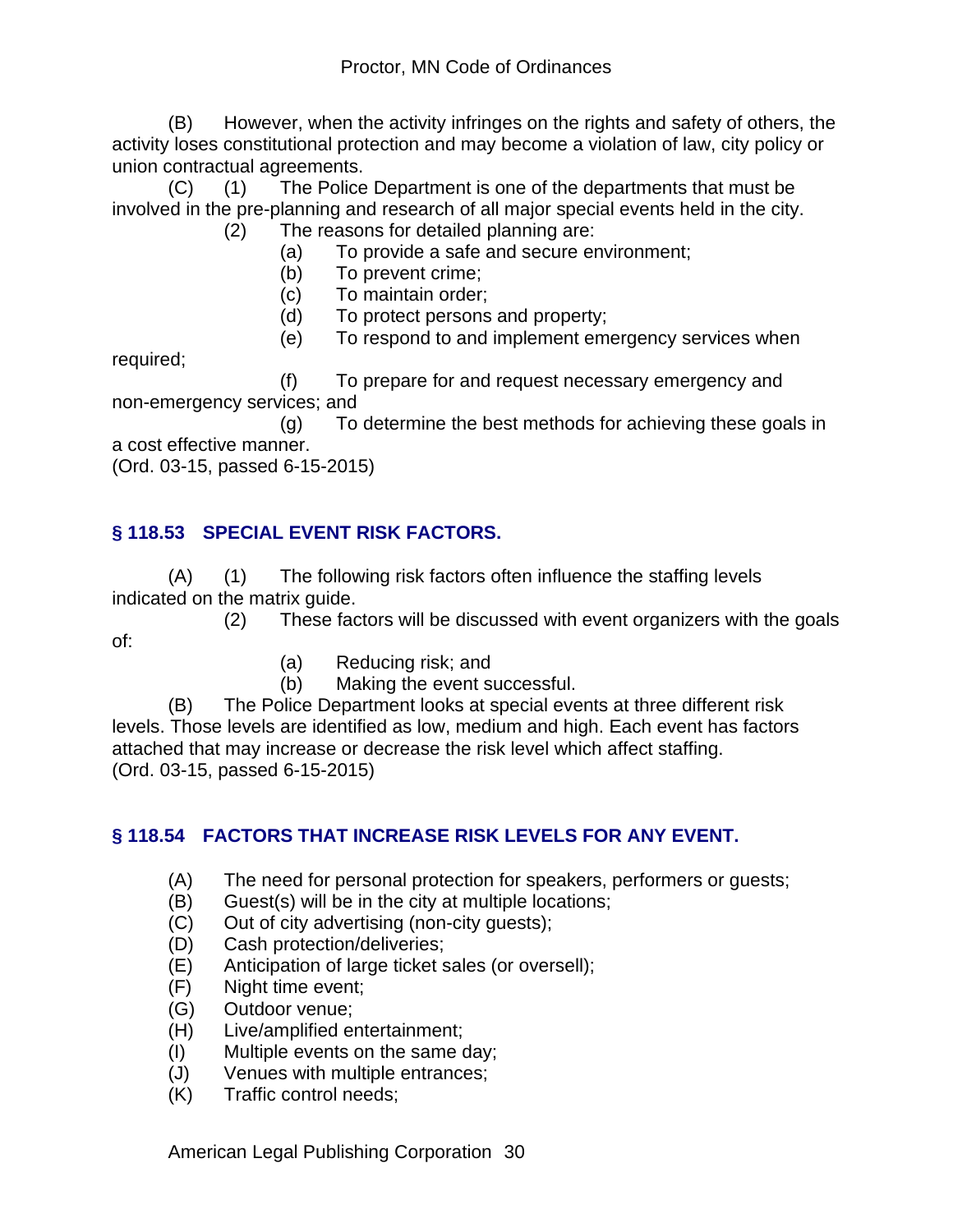- (L) Sales of alcoholic beverages;
- (M) Lack of significant number of toilets;
- (N) Lack of timely notification to the Police Chief and City Police Department;

and

(O) Other factors determined by the Police Chief.

(Ord. 03-15, passed 6-15-2015)

## **§ 118.55 FACTORS THAT DECREASE RISK LEVELS FOR ANY EVENT.**

- (A) Guest(s) will be in the city at one general location;
- (B) Events limited to city residents, those employed in the city;
- (C) Competing event elsewhere will affect attendance;
- (D) Patrons are screened for weapons at the entrance;
- (E) Prior events of similar nature with no history of safety problems or required police actions;
	- (F) Day time event;
	- (G) Indoor venue;
	- (H) Shorter duration of event;
	- (I) Historically poor ticket sales;
	- (J) Student affairs oversight and presence at students events;
	- (K) Formal or semi-formal events; and
	- (L) Other factors determined by the Police Chief.
- (Ord. 03-15, passed 6-15-2015)

# **§ 118.56 GUIDELINES FOR EVENT SPONSORS TO CONSIDER.**

(A) Have you given sufficient notification to the Police Chief regarding your event?

(B) Will the event impact other events, city traffic or surrounding community in any way?

(C) What special safety considerations should be taken for day versus nighttime events?

(D) How will the size of the crowd that gathers before and after the event impact our community?

(E) How will potential complaints regarding noise, litter, parking, lack of toilets and loitering be mitigated?

- (F) Does the event have proper insurance/liability coverage?
- (G) What if it rains?

(H) Can medical or emergency personnel get into the venue without complications?

- (I) What is the maximum capacity of the venue?
- (J) What potential threats need to be shared with the Police Chief?

(Ord. 03-15, passed 6-15-2015)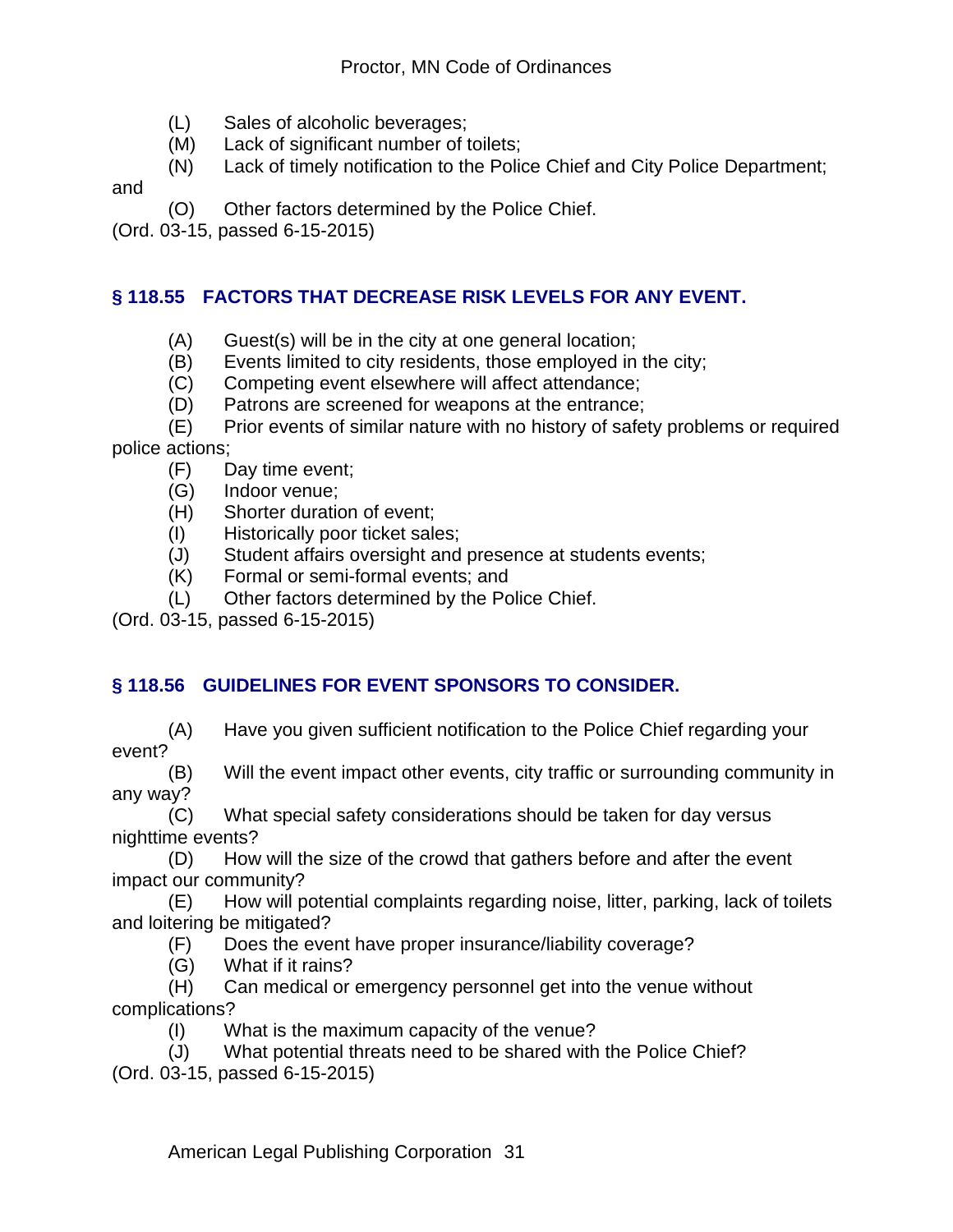## **§ 118.57 SPECIAL EVENTS STAFFING MATRIX.**

The Police Department staffing matrix is a guideline to assist the planner in reasonably predicting the staffing levels necessary for the event. The number of the personnel assigned may vary as dictated by the nature of the particular event, or as calculated to be necessary by the Police Department and those responsible for the event. Ultimately, the decision of the Police Department regarding its deployment will prevail.

| <b>Police Department Staffing Matrix</b>                                                    |          |                 |                    |               |                  |                 |            |  |  |
|---------------------------------------------------------------------------------------------|----------|-----------------|--------------------|---------------|------------------|-----------------|------------|--|--|
|                                                                                             |          | <b>Low Risk</b> | <b>Medium Risk</b> |               | <b>High Risk</b> |                 |            |  |  |
| <b>Estimated # of</b>                                                                       | 0-100    | $101 - 200$     | $201 - 500$        | $501 - 1,000$ | $1,001 - 2,000$  | $2,001 - 3,000$ | $3,000+$   |  |  |
| <b>Attendance</b>                                                                           |          |                 |                    |               |                  |                 |            |  |  |
| Dances                                                                                      | $\Omega$ | 2PS             | 2 O                | 2 O           | 6 O              | 8 O             | 2 Add'l.   |  |  |
|                                                                                             |          |                 | 2 PS               |               | 1 S              | 1 S             | O          |  |  |
|                                                                                             |          |                 |                    |               | 4 PS             | 6 PS            |            |  |  |
| Fairs/festivals                                                                             | $\Omega$ | $\Omega$        | 2 O                | 30            | 5 O              | 6 O             | 2 Add'l.   |  |  |
|                                                                                             |          |                 | 1S                 |               | 1S               | 1S              | O          |  |  |
|                                                                                             |          |                 |                    |               | 4 PS             | 10 PS           |            |  |  |
| Invited                                                                                     | 20       | 2 O             | 20                 | 3 O           | 4 O              | 6 O             | 2          |  |  |
| guests/speakers                                                                             |          |                 | 1S                 |               | 1S               | 1S              | additional |  |  |
|                                                                                             |          |                 |                    |               |                  |                 | O for      |  |  |
|                                                                                             |          |                 |                    |               |                  |                 | each 500   |  |  |
| Live concerts                                                                               | $\Omega$ | 2PS             | 20                 | 3 O           | 5 O              | 9 O             | 2 Add'l.   |  |  |
|                                                                                             |          |                 | 4 PS               | 1S            | 1S               | 2S              | O          |  |  |
|                                                                                             |          |                 |                    | 8PS           | 8 PS             | 10 PS           |            |  |  |
| Sports, dirt track                                                                          | TBD      | TBD by          | TBD by             | TBD by        | TBD by           | TBD by          | TBD by     |  |  |
| racing, film                                                                                | by       | Police          | Police             | Police        | Police           | Police          | Police     |  |  |
| shoots, foot                                                                                | Police   |                 |                    |               |                  |                 |            |  |  |
| races, parades                                                                              |          |                 |                    |               |                  |                 |            |  |  |
| O - OfficersS - SergeantPS - Private Security*<br>Key                                       |          |                 |                    |               |                  |                 |            |  |  |
| * The definition of PRIVATE SECURITY FOR SPECIAL EVENT STAFFING is off duty police officers |          |                 |                    |               |                  |                 |            |  |  |

approved by the Police Chief

(Ord. 03-15, passed 6-15-2015)

# **CHAPTER 119: SEXUALLY ORIENTED BUSINESSES**

**Section** 

- 119.01 Purpose, findings and conclusion
- 119.02 Definitions
- 119.03 Location restrictions
- 119.04 Regulated uses
- 119.05 Licensing
- 119.06 Inapplicability of M.S. § 617.242
- 119.99 Penalty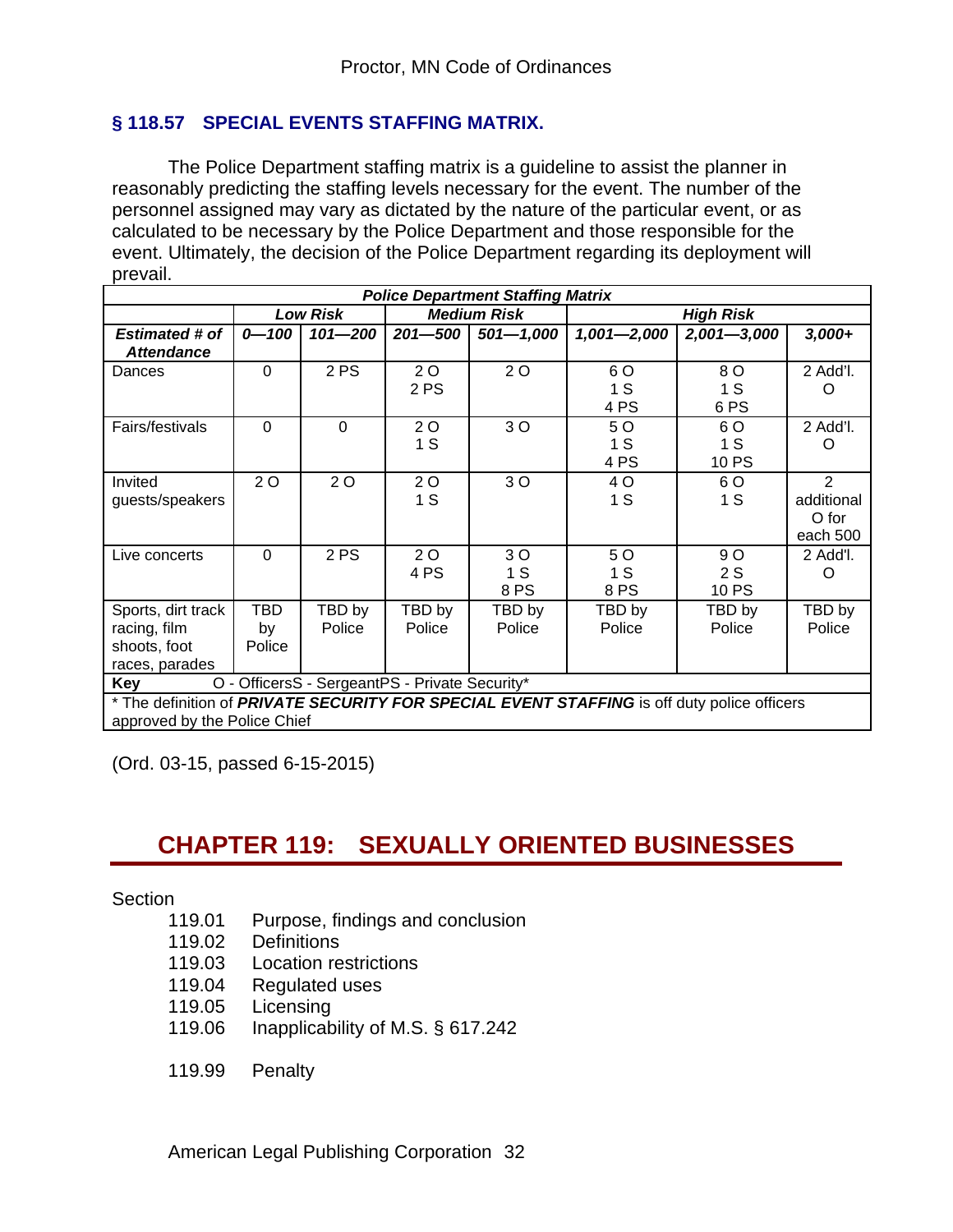## **§ 119.01 PURPOSE, FINDINGS AND CONCLUSION.**

(A) *Purpose.* The purpose of this chapter is to control and regulate certain land uses that have a direct and detrimental effect on the character of the city's residential and commercial neighborhoods.

(B) *Findings.* The City Council makes for the following findings regarding the effect of where sexually oriented businesses are located.

 (1) Sexually oriented businesses can exert a dehumanizing influence on persons attending places of worship, children attending licensed daycare homes, persons using public parks and children and other persons attending public schools.

 (2) Sexually oriented businesses can contribute an increase in criminal activity in the area where the businesses are located, taxing local law enforcement services.

 (3) Sexually oriented businesses can significantly contribute to the deterioration of residential neighborhoods and can impair the value of the residential housing in the area in which the businesses are located.

 (4) The concentration of sexually oriented businesses in one area can have a substantially detrimental effect on the area in which the businesses are concentrated and on the overall quality of urban life. A cycle of decay can result from the influx and concentration of sexually oriented businesses. The presence of the businesses is perceived by others as an indication that the area is desecrating and the result can be devastating as other businesses and residences move out of the vicinity. Declining real estate values, which can result from the concentration of the business, erode the city's tax base.

(C) *Authority.* This city has the authority under to regulate the location of this type of business.

(D) *Conclusions.* In order to minimize the detrimental effect that sexually oriented businesses have on adjacent land uses, the City Council adopts the following regulations, recognizing that it has a great interest in the present and future character of the city's residential and commercial neighborhoods.

(Prior Code, § 612) (Ord. 02-12, passed 2-6-2012)

# **§ 119.02 DEFINITIONS.**

For the purpose of this chapter, the following definitions shall apply unless the context clearly indicates or requires a different meaning.

*ADULT CABARET.* A building or portion of a business used for providing dancing or other live entertainment, if the building or portion of a building excludes minors by virtue of age, or if dancing or other live entertainment is distinguished or characterized by an emphasis on the presentation, display, depiction or description of nudity, sexual conduct, sexual excitement or sadomasochistic abuse, as defined herein, for observation or participation by patrons therein.

*ADULT ENTERTAINMENT CENTER.* An enclosed building or a part of an enclosed building, wherein an admission is charged for entrance into the facility, or for food, alcoholic beverages or other beverages intended for consumption within the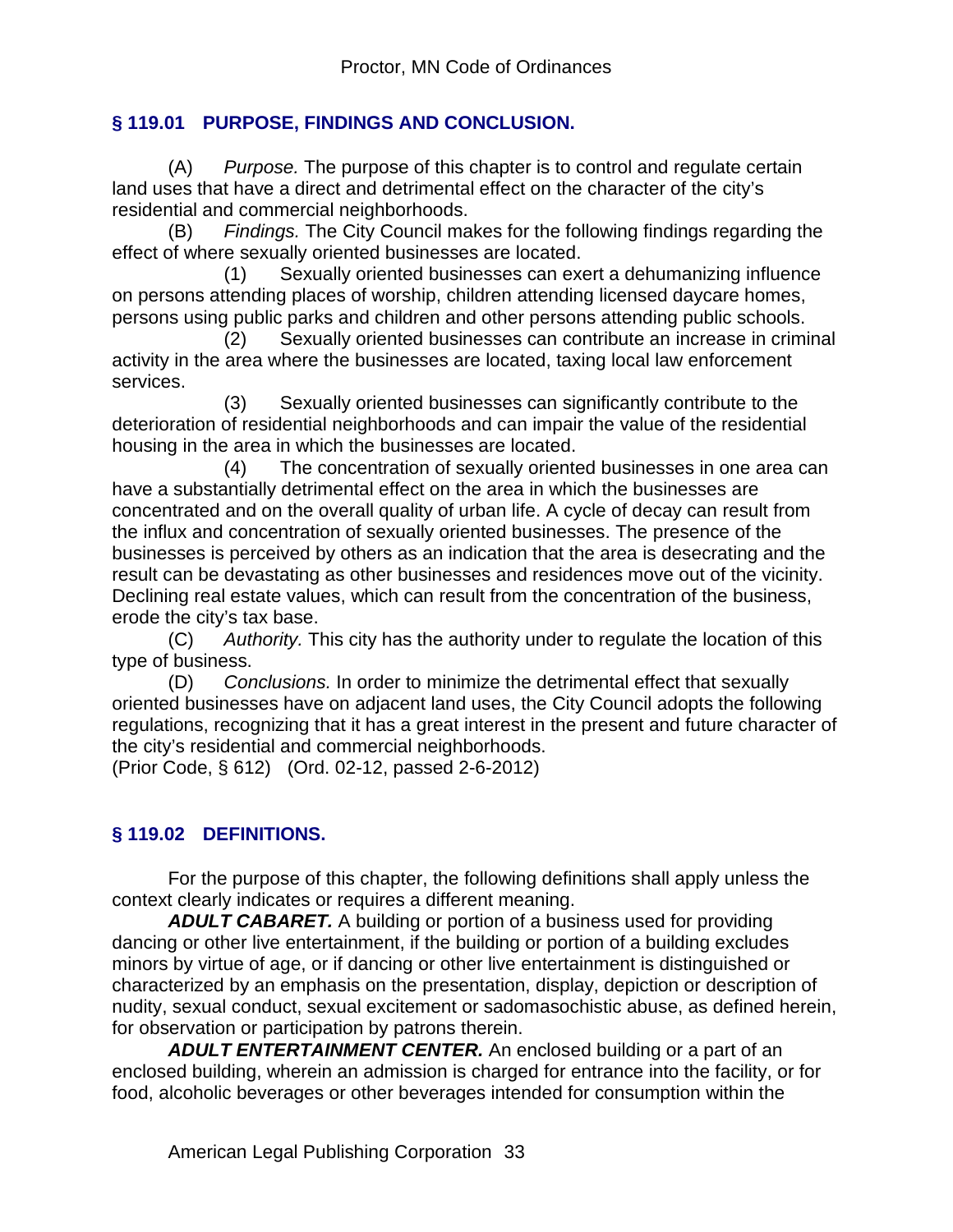facility, wherein may be observed or which contains one or more coin-operated mechanisms which when activated permit a customer to view one or more live persons unclothed or in an attire, costume or clothing as to expose to view any portion of the female breast below the top of the areola, or any portion of the pubic hair, anus, cleft of the buttocks, vulva or genitals.

*ADULT HEALTH/SPORT CLUB.* A health/sport club which excludes minors by reason of age, or if the club is distinguished or characterized by an emphasis on specified sexual activities or nudity, sexual conduct, sexual excitement or sadomasochistic abuse, as defined herein, for observation or participation by patrons therein.

*ADULTS-ONLY BOOKSTORE.* An establishment having as a substantial or significant portion of its stock in trade, books, magazines, films for sale or viewing on premises by use of motion picture devices or other coin-operated means, and other periodicals which are distinguished or characterized by their principal emphasis on matters depicting, describing or relating to nudity, sexual conduct, sexual excitement or sadomasochistic abuse, as defined below, or an establishment with a segment or section devoted to the sale or display of any material, for sale to patrons therein. It shall be presumed that an establishment is an *ADULTS-ONLY BOOKSTORE* if 10% or more of its floor space is devoted to the materials.

*ADULTS-ONLY MOTION PICTURE THEATER/VIDEO STORE.* An enclosed building used regularly and routinely for presenting, selling or renting programs, material distinguished or characterized by an emphasis on matter depicting, describing or relating to nudity, sexual conduct, sexual excitement or sadomasochistic abuse, as defined herein, for observation by patrons therein. It shall be presumed that an establishment is an *ADULTS-ONLY MOTION PICTURE THEATER/VIDEO STORE* if 10% or more of its floor space is devoted to those materials.

*ADULT RAP PARLOR.* A conversation/rap parlor which excludes minors by reason of age, and which provides the service of engaging in listening to conversation, talk or discussion, if the service is distinguished or characterized by an emphasis on nudity, sexual conduct, sexual excitement or sadomasochistic abuse, as defined herein, for observation or participation by patrons therein.

*ADULT SAUNA.* An establishment or place primarily in the business of providing:

(1) A steam bath or hot air bathing; and/or

 (2) Massage services which excludes minors by reason of age where the service(s) is distinguished or characterized by an emphasis on nudity, sexual conduct, sexual excitement or sadomasochistic abuse, as defined herein, for patrons.

*ADULT STEAM ROOM/BATH HOUSE FACILITY.* A building or portion of a building used for providing a steam bath or heat bathing room used for the purpose of pleasure, bathing, relaxation or reducing, utilizing steam or hot air as a cleaning, relaxing or reducing agent, if the building or portion of a building restricts minors by reason of age or if the service provided by the steam room/bathhouse facility is distinguished or characterized by an emphasis on nudity, sexual conduct, sexual excitement or sadomasochistic abuse, as defined herein, for observation or participation by patrons therein.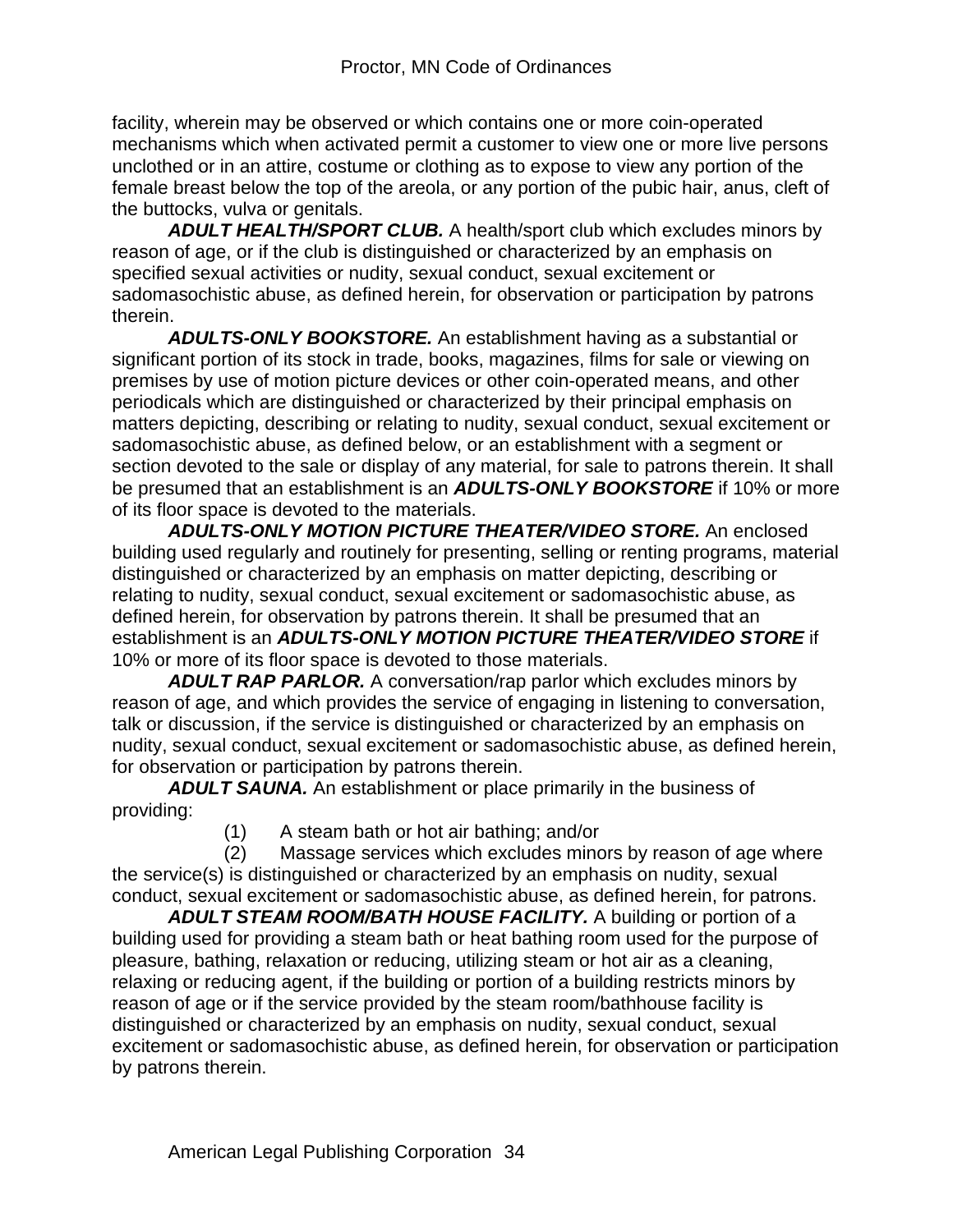*MASSAGE PARLOR.* A massage parlor which restricts minors by reason of age, or which provides the service of massage, if the service is distinguished by an emphasis on nudity, sexual conduct, sexual excitement or sadomasochistic abuse, as defined herein, for observation or participation by patrons therein.

*NUDITY.* The showing of the human male or female genitals, pubic area or buttocks with less than a fully opaque covering, or the showing of the female breast with less than a fully opaque covering of any portion thereof below the top of the nipple, or the depiction of covered male genitals in a discernibly turgid state.

*SADOMASOCHIST ABUSE.* Flagellation or torture by or upon a person clad in undergarments, a mask or bizarre costume, or the condition of being fettered, bound or otherwise physically restrained on the part of one so clothed.

**SEXUAL CONDUCT.** Acts of masturbation, homosexuality, sexual intercourse or physical contact with a person's unclothed genitals, pubic area, buttocks, or, if the person be a female, her breast.

*SEXUAL EXCITEMENT.* The condition of human male or female genitals when in a state of sexual stimulation or arousal.

*SEXUALLY ORIENTED BUSINESS.* An adult bookstore, adult theater, adult massage parlor, adult conversation/rap parlor, adult sauna, adult entertainment center, adult cabaret, adult health/sport club, adult steam room/bathhouse facility, or any other business whose primary business activity is characterized by emphasis on matters depicting, describing or relating to nudity, sexual conduct, sexual excitement or sadomasochistic abuse, as defined here.

(Prior Code, § 612) (Ord. 02-12, passed 2-6-2012)

# **§ 119.03 LOCATION RESTRICTIONS.**

(A) Adult use only bookstore, adult theaters, adult massage parlors, adult conversation/rap parlors, adult saunas, adult entertainment centers, adult cabarets, adult steam room/bathhouse facilities and other sexually oriented businesses may be located or maintained within commercially zoned areas only.

(B) Adults-only bookstores, adult theaters, adult massage parlor, adult conversation/rap parlor, health/sport club, adult steam room/bathhouse and other sexually oriented businesses shall not:

(1) Be operated or maintained within 1,000 feet of a residential zone;

 (2) Be operated or maintained within 1,000 feet of a church, licensed daycare facility, public library, educational facility which serve persons age 17 or younger, place of worship, public park or elderly housing facility;

 (3) Be operated or maintained within 2,000 feet of another sexually oriented business;

 (4) In regard to distance limitations set forth herein, be measured in a straight line from the primary structure of the premises in commercially-zoned districts or from the demarcation lines of residential zones; and

 (5) Be located in the same building or upon the same property as another use.

(Prior Code, § 612) (Ord. 02-12, passed 2-6-2012) Penalty, see § 119.99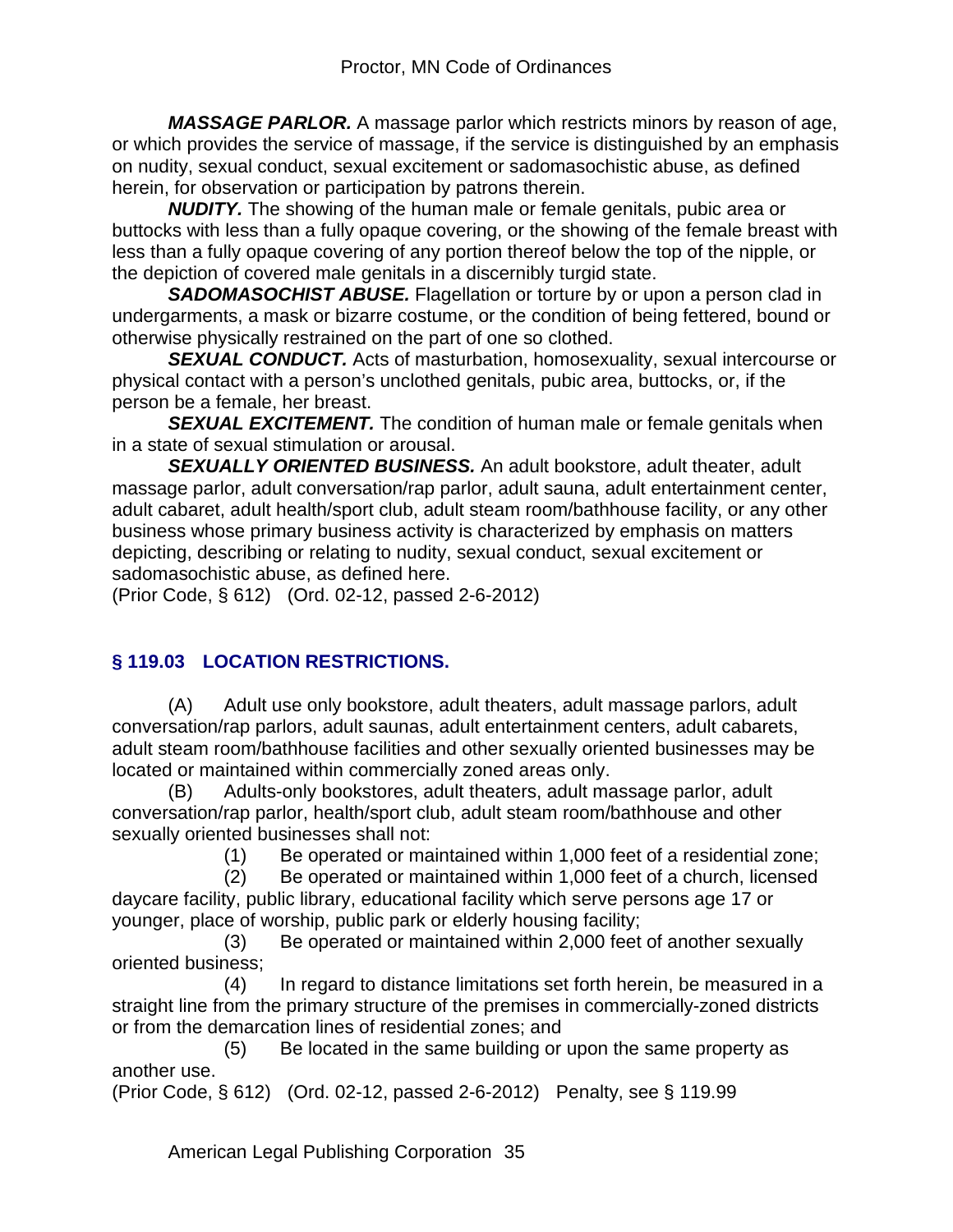## **§ 119.04 REGULATED USES.**

(A) *Windows.* Notwithstanding any other provision of this code, a sexually oriented business:

 (1) Shall not display merchandise or pictures of the products or entertainment in window areas or any area where they can be viewed from the road frontage;

(2) Shall leave windows covered or opaque; and

 (3) Shall not place a sign in any window, notwithstanding other ordinances regulating signs on commercial structures.

(B) *Hours of operation.* Notwithstanding any other provisions of this code, a sexually oriented business:

(1) May operate between 10:00 a.m. and 12:00 a.m.; and

 (2) Shall be closed on Sundays and holidays as defined by the city code herein.

(C) *Physical contact.* Notwithstanding any other provisions of this code, a sexually oriented business:

 (1) Employing dancers or other live entertainment shall not allow physical contact between the dancers/entertainers and the patrons of the business; and

 (2) Employing dancers or other live entertainers shall maintain a distance of at least four feet at all times between the dancers/entertainers and the patrons of the business.

(D) *Gratuities.* Notwithstanding any other provision of this code, a sexually oriented business:

 (1) Shall not allow its dancers or other live entertainers to solicit payments/gratuities from the patrons of the business; and

 (2) Shall not allow the patrons of the business to make direct payment/gratuities to its dancers or other live entertainers.

(Prior Code, § 612) (Ord. 02-12, passed 2-6-2012) Penalty, see § 119.99

# **§ 119.05 LICENSING.**

(A) *Basic provisions for licensing; license required.* No person or corporation, shall directly or indirectly deal in or operate in this city an adult use only bookstore, adult theaters, adult massage parlors, adult conversation/rap parlors, adult saunas, adult entertainment centers, adult cabarets, adult steam room/bathhouse facilities or other sexually oriented businesses without a license to do so as provided in this chapter.

(B) *License process.*

 (1) *Application.* Every application for a license under this section shall state the name of the applicant, his or her age, representations as to his or her character with the references as the Council may require, his or her citizenship, the type of license applied for, the business in connection with which the proposed license will operate and its location, whether the applicant is owner and operator of the business, how long he or she has been in that business at that place, and any other information as the Council may require from time to time. In addition, the application shall be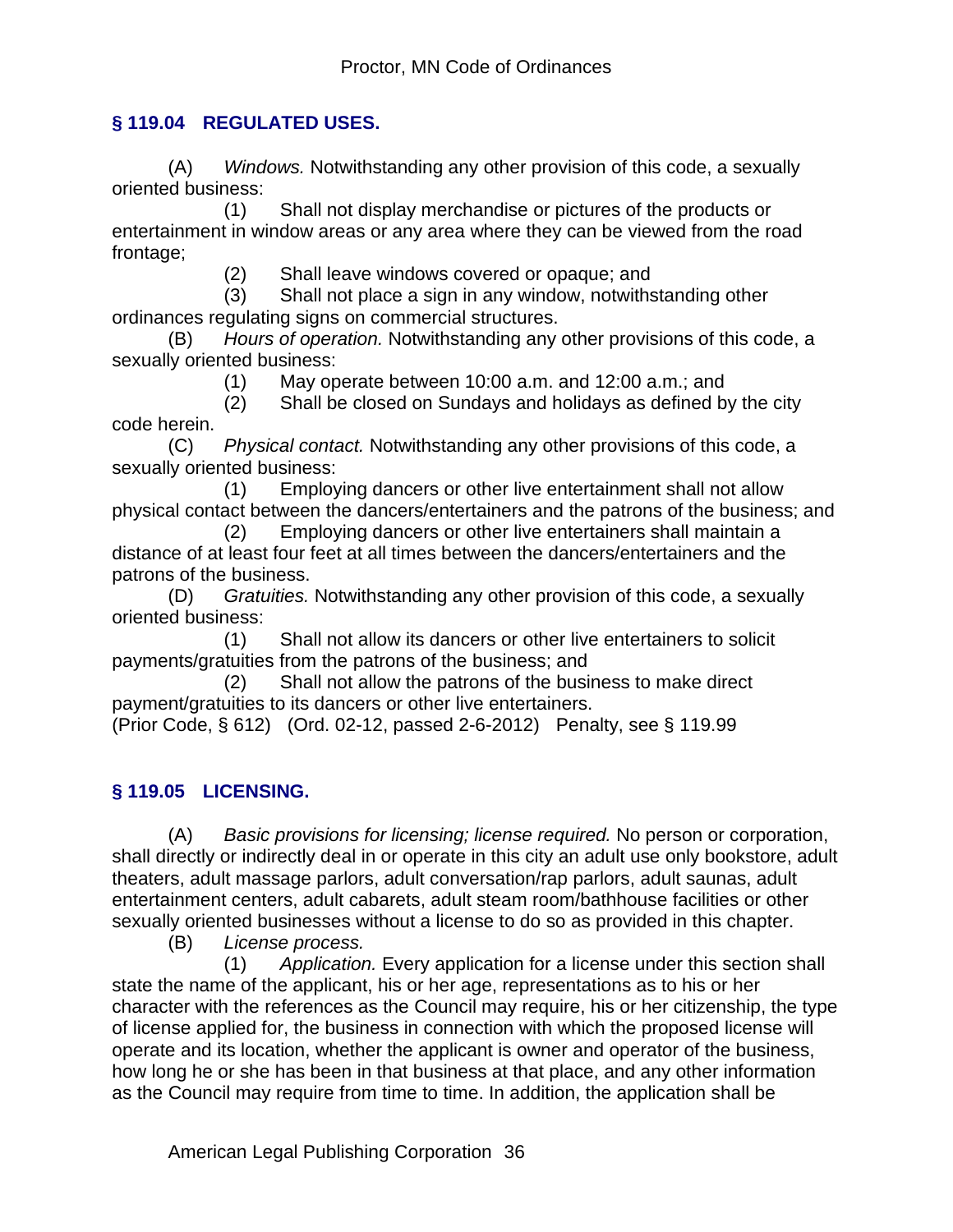verified and filed with the Clerk-Treasurer. No person shall make a false statement in an application.

 (2) *License fee.* The annual fee for a license under this chapter shall be found on the city schedule of charges and fees.

 (3) *Payment of fee.* Each application for a license issued pursuant to this chapter shall be accompanied by a certified check or money order for the license fee. All fees shall be paid into the General Fund. If a license is rejected, a full refund of the fee shall be made.

 (4) *Transfers.* Each license shall be issued to the applicant only and shall not be transferable to another holder. Each license shall be issued only for the premises described in the application. No license may be transferred to another place without having been first considered by the city.

(C) *Denial of license.* No license shall be granted to or held by any person who:

- (1) Is under 21 years of age;
- (2) Is an alien or nonresident of the state;
- (3) Is not of good moral character;

(4) Is not the proprietor of the establishment for which the license is

issued;

 (5) Is not current on real property taxes, assessments and city-owned utilities relating to the licensed premises; and

 (6) In addition, the city may refuse to renew the license of and shall refuse to issue a new license to a person who, within five years of the license application, has been convicted of a willful violation of a federal, state law or local ordinance concerning the type of businesses covered by this chapter.

(D) *Inappropriate licensee and revocation.*

 (1) *Conviction/revocation.* The City Council shall not grant any licenses to any premises where a licensee has been convicted of violating this chapter or any state law concerning the type of businesses covered by this chapter, where any license to operate hereunder has been revoked for cause unless one year's time has elapsed after conviction or revocation. A plea of guilty shall constitute a conviction.

 (2) *Suspension/revocation process.* The violation of any provision or condition of this chapter or any other ordinance or state law or regulation concerning the type of businesses covered by this chapter is grounds for revocation or suspension of the license. A license granted under this chapter may be revoked or suspended by the Council after written notice to the licensee and a public hearing held by the Council. The notice shall give at least ten days' notice of the time and place of the hearing and shall state the nature of the charges against the licensee. The city may suspend any license pending a hearing on revocation or suspension. No suspension shall exceed 60 days. Repeated violations (more than two) by the same licensee, its heirs or assigns, may be subject to revocation of the license through the hearing process.

(E) *Enforcement and inspection.*

 (1) *Enforcement.* It shall be the duty of all police officers of the city to enforce the provisions of this chapter and state law, to search premises and seize evidence of violation, reserve the same as evidence against the person alleged to be in violation, and to prepare the necessary processes and papers therefor.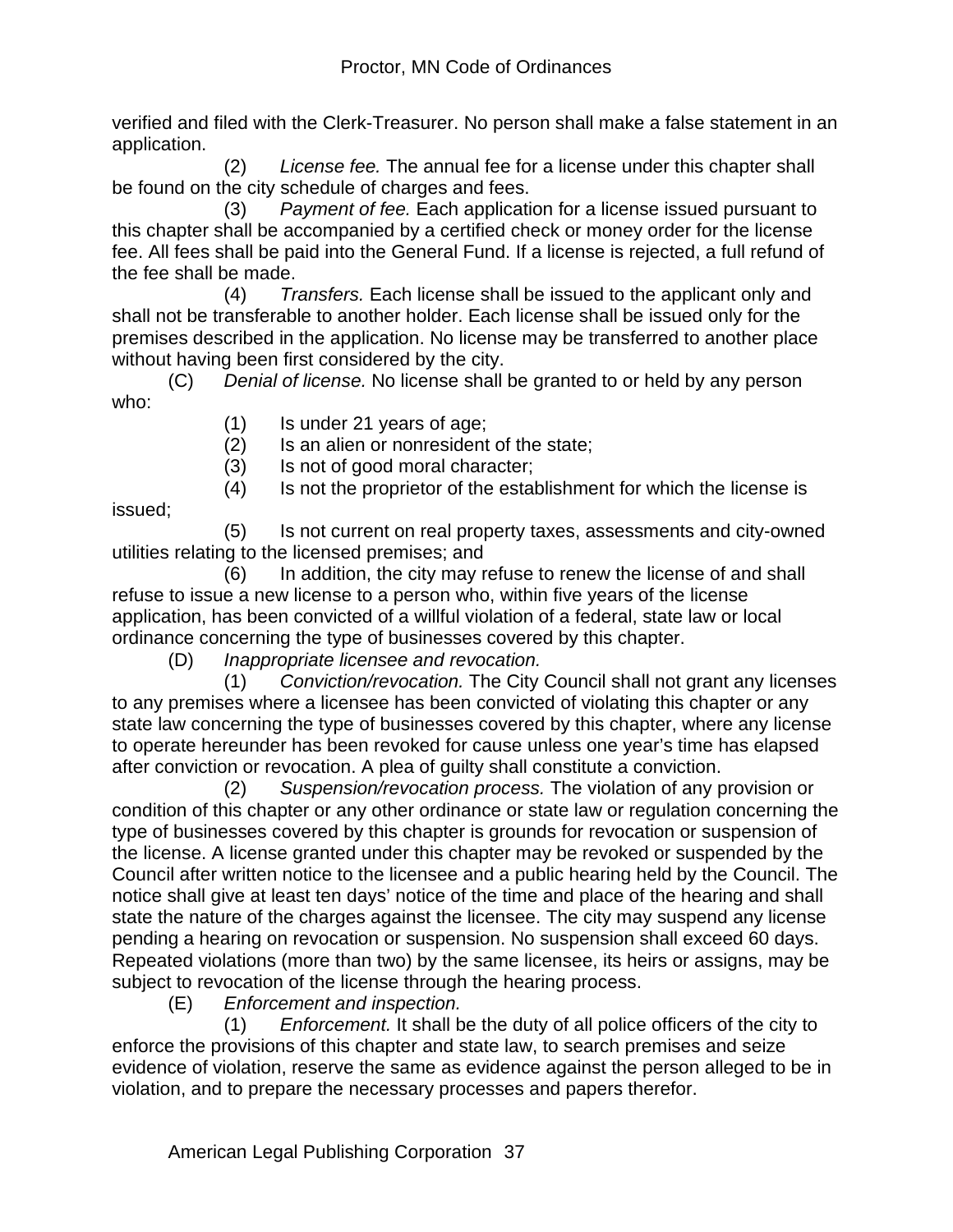(2) *Inspections.* Any business which is the subject of a license issued under this chapter shall be open at all reasonable hours for inspection by any peace officer, or other properly designated officer of the city. Refusal to permit the inspection shall be a violation of this code.

(F) *Licensee responsibility.* Every licensee shall be responsible for the conduct of his or her place of business and shall maintain conditions of order. (Prior Code, § 612) (Ord. 02-05, passed 4-4-2005; Ord. 02-12, passed 2-6-2012) Penalty, see § 119.99

## **§ 119.06 INAPPLICABILITY OF M.S. § 617.242.**

M.S. § 617.242, as it may be amended from time to time, does not apply to or in the city. The section is also inapplicable to or in the city as to any portion of the operations of sexually oriented businesses that are not regulated by this chapter but which may otherwise have been subject to it.

(Prior Code, § 612) (Ord. 04-07, passed 7-2-2007; Ord. 02-12, passed 2-6-2012)

## **§ 119.99 PENALTY.**

A violation of this chapter shall be a misdemeanor under state law. (Prior Code, § 612) (Ord. 02-12, passed 2-6-2012)

# **CHAPTER 120: ALCOHOL**

**Section** 

#### *Municipal Liquor Store*

- 120.001 Liquor store established
- 120.002 Location and operation
- 120.003 Dispensary Fund
- 120.004 Hours of operation
- 120.005 Regulation

#### *3.2% Malt Liquor*

- 120.020 Definitions
- 120.021 License required
- 120.022 License applications
- 120.023 Form of affidavit

#### *Intoxicating Liquor*

- 120.035 Basic provisions for licensing
- 120.036 Restaurant licenses
- 120.037 Developmental licenses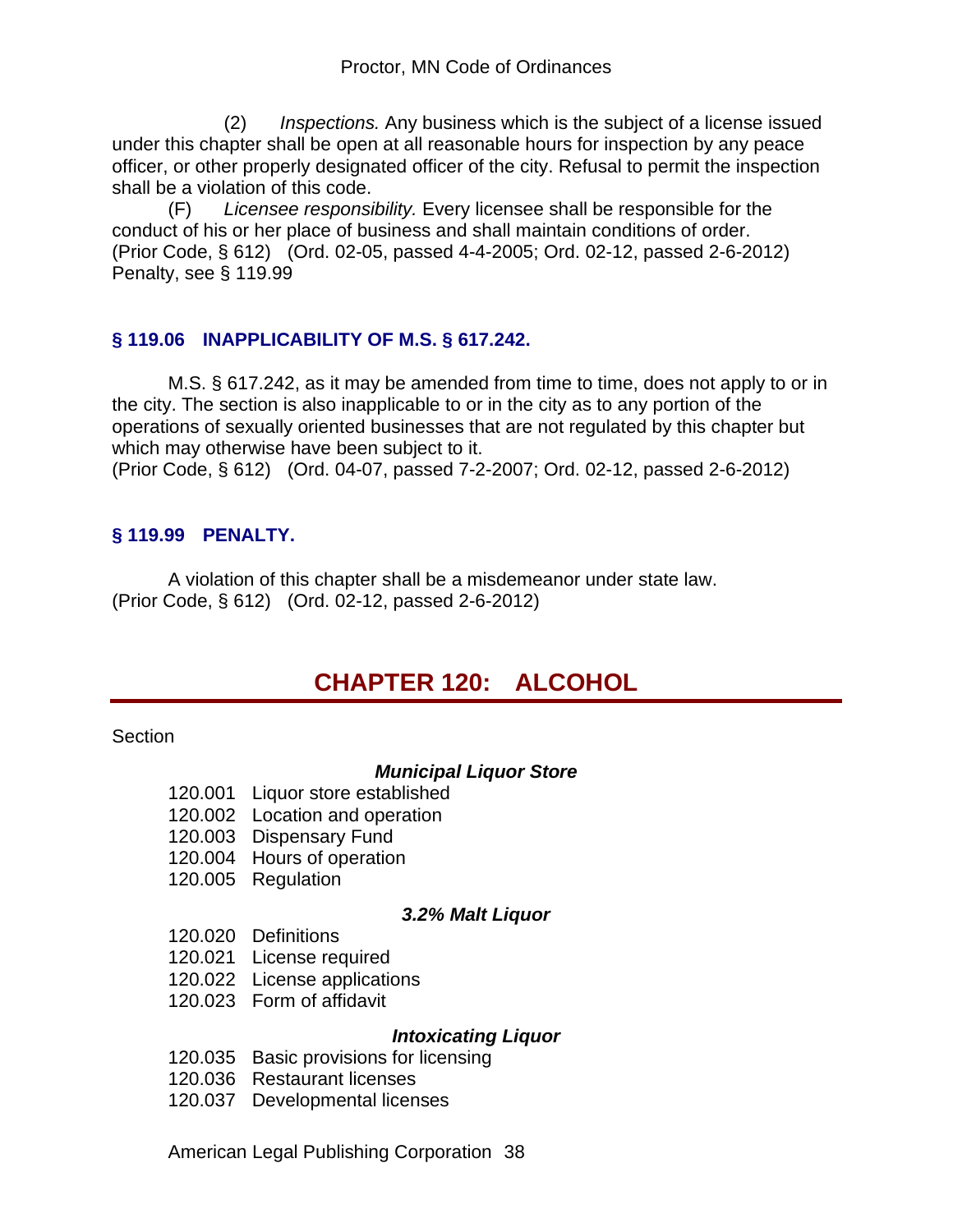- 120.038 Brewery taproom licenses.
- 120.039 License process

#### *Club Licensing*

- 120.050 Adoption by reference
- 120.051 State permit required
- 120.052 Inspections
- 120.053 One day permits

#### *Liquor Licensing Procedure*

- 120.065 Definitions
- 120.066 Fees
- 120.067 Application process
- 120.068 Denial of license
- 120.069 Inappropriate licensee/location
- 120.070 Suspension/revocation process
- 120.071 Regulation of hours and conduct
- 120.072 Enforcement and inspection

#### *Public Consumption of Alcohol*

- 120.085 Violations
- 120.086 Permits
- 120.087 Temporary and/or one day license holders
- 120.999 Penalty

# **MUNICIPAL LIQUOR STORE**

#### **§ 120.001 LIQUOR STORE ESTABLISHED.**

A municipal liquor dispensary is hereby established to be operated within this municipality for the sale of liquor for use as a beverage and containing more than 3.2% of alcohol by weight in sealed or closed receptacles or containers to be consumed off or away from the premises.

(Prior Code, § 701.01)

#### **§ 120.002 LOCATION AND OPERATION.**

(A) *Location.* The liquor store or stores shall be at a place or places as the Council shall determine by motion and may be either leased or owned by the municipality.

(B) *Operation.* The store or stores shall be in the charge of a person known as the "manager" who shall be selected by the Council and who shall be paid compensation as the Council shall determine. The manager shall have full charge of the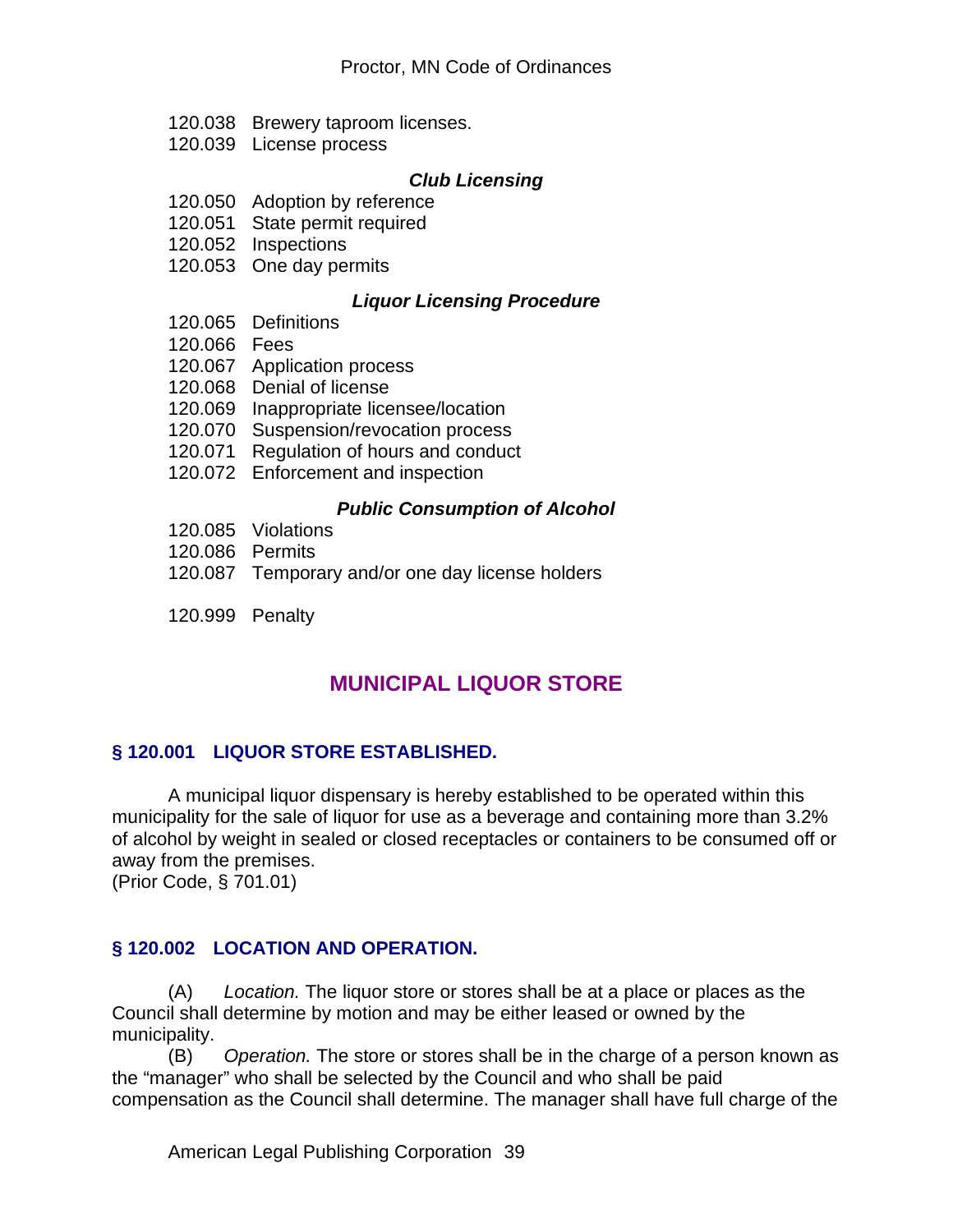operation of the store or stores and shall have authority to purchase supplies and merchandise as may be necessary and shall pay over to the Clerk-Treasurer, at regular intervals to be determined by the Council, all funds which shall come into his or her possession in the operation of the establishment. Additional help may be employed by the Council as may appear necessary at a rate of compensation under rules to be determined by the Council. All employees, including the manager, shall hold their positions at the pleasure of the Council. No minor person shall be employed in the liquor store or stores.

(Prior Code, § 701.02)

## **§ 120.003 DISPENSARY FUND.**

A Liquor Dispensary Fund is hereby created into which all revenues received from the operation of the dispensary shall be paid; provided that the initial costs of rent, fixtures and stock may be paid for out of the General Fund of the municipality, but the amount shall be reimbursed to the General Fund out of the first moneys coming into the Liquor Fund not needed to carry on the business. Any surplus accumulating in this Fund may be transferred to the General Fund by resolution of the Council and expended for any municipal purpose.

(Prior Code, § 701.03)

## **§ 120.004 HOURS OF OPERATION.**

(A) *General.* The municipal store or stores shall at all times observe the following on the hours of operation.

- (B) *Intoxicating liquor; off-sale.*
	- (1) No sale of intoxicating liquor may be made by an off-sale licensee:
		- (a) On Sundays, except between the hours of 11:00 a.m. and

6:00 p.m.;

(b) Before 8:00 a.m. or after 10:00 p.m. on Monday through

Saturday;

- (c) On Thanksgiving Day;
- (d) On Christmas Day, December 25; and
- (e) After 8:00 p.m. on Christmas Eve, December 24.
- (2) Sunday sale is permitted in accordance to M.S. § 340A.504, subd.

4, as it may be amended from time to time. These hours may be further limited by Council resolution.

(Prior Code, § 701.04) (Ord. 07-05, passed 6-6-2005; Ord. 04-17, passed 6-19-2017) Penalty, see § 120.999

## **§ 120.005 REGULATION.**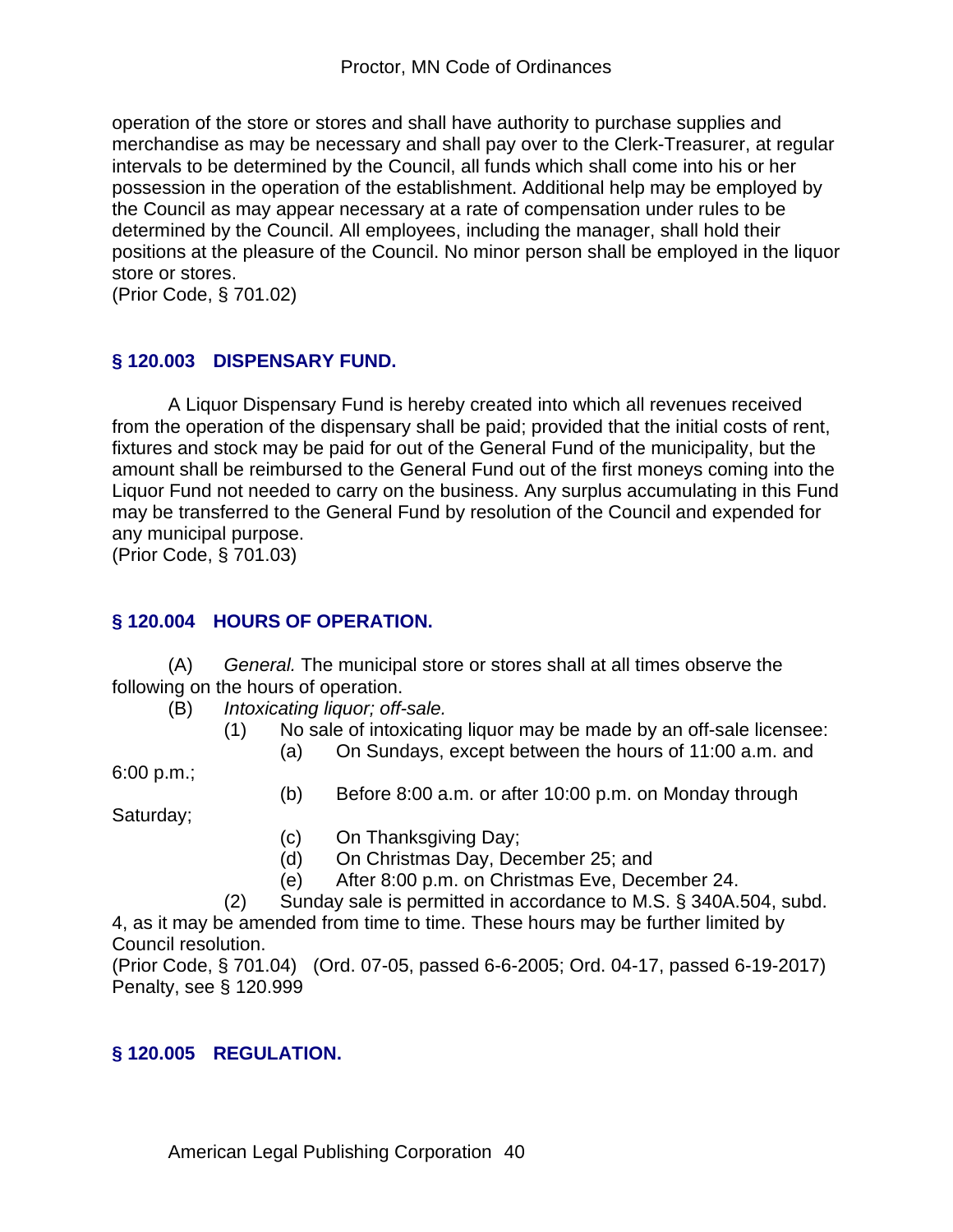(A) *Gambling.* No person on the premises of the municipal liquor store shall keep, possess or operate on the premises or in any rooms adjoining or connecting therewith any slot machine, dice or any other gambling device or permit the same to be so kept. No gambling shall be permitted on the premises; nor shall any person of known immoral character or any disorderly person be permitted on the premises. Charitable or other regulated gambling, as allowed by state law and local ordinance, may be permitted.

(B) *Other business.* No other business than the sale of liquor and related items, as previously set forth in this chapter, shall be carried on by the store or by any person employed therein during the time so employed.

(C) *Intoxicated persons.* No liquor shall be sold to any person who is in an intoxicated condition.

(D) *Underaged persons.* No liquor shall be sold to any person under the age of 21 years.

(E) *Health inspection.* The premises occupied by the liquor store shall be duly inspected by the health officer of the county as required by law.

(F) *Loitering.* No person shall be permitted to loaf or loiter about the store habitually.

(G) *Oversight, operation and control.* The City Council shall review the operation, profitability and business of the municipal liquor store on at least a quarterly basis. Any adjustments in the store's operation or profitability made by the City Council shall be acted upon by the City Administrator and the manager of the liquor store. (Prior Code, § 701.05) Penalty, see § 120.99

# **3.2% MALT LIQUOR**

# **§ 120.020 DEFINITIONS.**

(A) The provisions of M.S. Ch. 340A, as it may be amended from time to time, applicable to the sale of 3.2% malt liquor are adopted herein by reference.

(B) For the purpose of this subchapter, the following definitions shall apply unless the context clearly indicates or requires a different meaning.

 *3.2% MALT LIQUOR.* Any beverage containing alcohol of more than 1.5% by volume and not more than 3.2% by weight.

**PREMISES.** An establishment for the sale of 3.2% malt liquor.

**TAPROOM.** A room that is ancillary to the production of beer at a production brewery where the public can purchase and/or consume only the beer provided on site.

 *TEMPORARY.* A period not to exceed three days. Sales made pursuant to any *TEMPORARY* license shall meet all other requisites of this chapter.

 *WINE.* As defined by M.S. Ch. 340A, as it may be amended from time to time. The holder of an on-sale wine license who also hold an on-sale 3.2% malt liquor license is authorized to sell malt liquor with content over 3.2% (strong beer) without an additional license.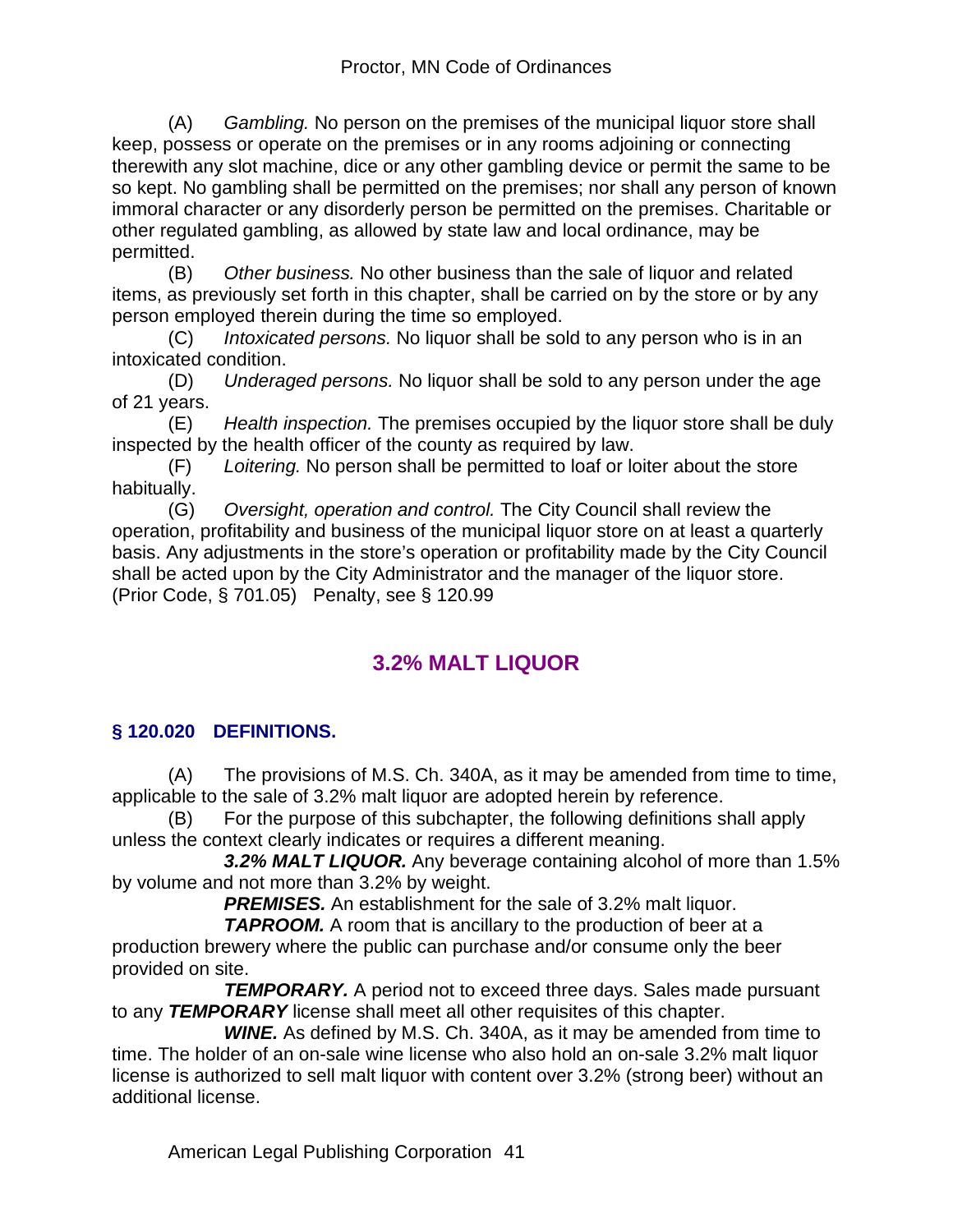(Prior Code, § 702.01) (Ord. 02-10, passed 4-19-2010; Ord. 01-14, passed 4-7-2014; Ord. 05-15, passed 1-4-2016)

# **§ 120.021 LICENSE REQUIRED.**

(A) *Licenses.*

 (1) No person, firm, partnership, corporation or association, except wholesalers and manufacturers to the extent authorized by law, shall deal in or dispose of by gift, sale or otherwise or keep or offer for sale any wine or non-intoxicating malt liquor within the city without first having received a license as hereinafter provided.

- (2) Licenses shall be of three kinds:
	- (a) Regular "on-sale";
	- (b) Temporary "on-sale"; and
	- (c) "Off-sale".

(B) *Regular on-sale.* Regular "on-sale" licenses shall be granted only to bona fide clubs, retail establishments holding wine or 3.2% malt liquor licenses, exclusive "on-sale" liquor stores, drug stores, restaurants and hotels where food is prepared and served for consumption on the premises. "On-sale" licenses shall permit the sale of wine or 3.2% malt liquor for consumption on the premises only.

(C) *Temporary on-sale.* Temporary "on-sale" licenses shall be granted only to bona fide clubs and charitable, religious and non-profit organizations for the sale of wine or 3.2% malt liquor for consumption on the premises only.

(D) *Off-sale.* "Off-sale" licenses shall permit the sale of wine or 3.2% malt liquor at retail in the original package for consumption off the premises only. (Prior Code, § 702.01) (Ord. 08-07, passed 1-22-2008; Ord. 02-10, passed 4-19-2010; Ord. 05-15, passed 1-4-2016) Penalty, see § 120.99

# **§ 120.022 LICENSE APPLICATIONS.**

(A) *Applications.* Every application for a license to sell wine or 3.2% malt liquor shall be made on forms to be supplied by the city setting forth the name of the applicant, his or her age, representations as to his or her character with references such as may be required, his or her citizenship, the location where the business is to be carried on, the type of license applied for, the business in connection with which the proposed license will operate, if any, whether the applicant is the owner and operator of the business, the time the applicant has been in that business at that place, and any other information as the Council may require from time to time. The application shall be verified by the oath of the applicant. It shall be unlawful to make any false statement in an application.

## (B) *Certification/affidavit.*

 (1) Prior to the issuance of a wine, 3.2% malt liquor license of the types described in § 120.021, as applicable, each license applicant shall provide the Clerk-Treasurer with a notarized affidavit in a form and manner set forth and provided by the city, which shall state: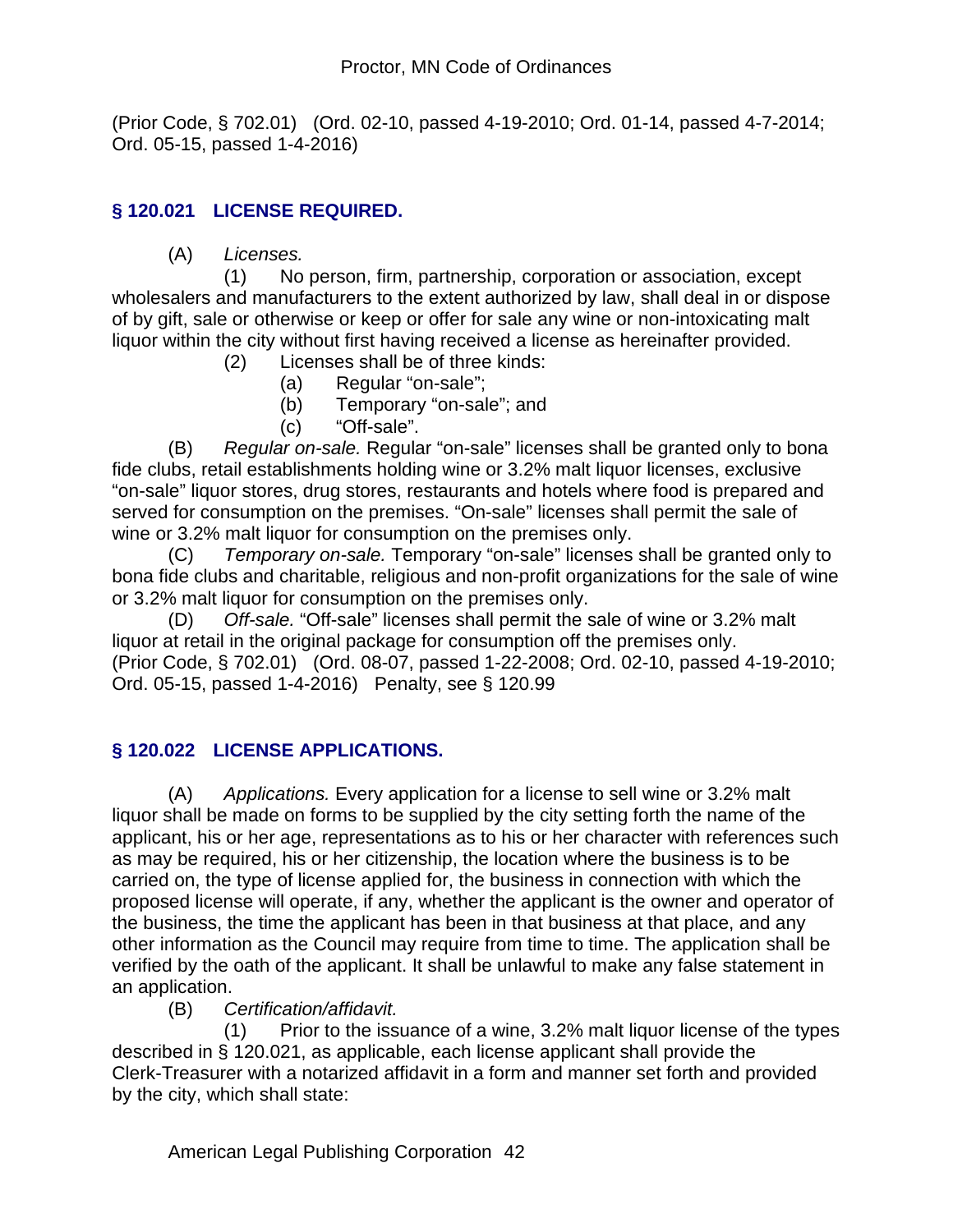(a) The applicant's gross annual sales of 3.2% malt liquor will not equal or exceed an amount set by City Council from time to time by resolution for the year for which the license is sought; or

 (b) The applicant's gross annual sales of 3.2% malt liquor will equal or exceed an amount set by City Council from time to time by resolution for the year for which the license is sought.

 (2) If a wine license is sought, that applicant is and shall remain in compliance with M.S. Ch. 340A, as it may be amended from time to time.

(C) *Security.* In the event that an applicant for a 3.2% malt liquor license submits a notarized statement under division (B) above which states that the gross 3.2% malt liquor sales of the applicant will equal or exceed an amount set by City Council from time to time by resolution for the license year, the applicant shall file with the Clerk-Treasurer a liability insurance policy in an amount set by City Council from time to time by resolution coverage for one person and an amount set by City Council from time to time by resolution coverage for more than one person. The policy must comply with the provisions of M.S. § 340A.301, as it may be amended from time to time, regarding liability insurance policies.

(D) *Auditing right.* The city reserves the right to conduct an annual independent audit of the records and books of each licensed applicant regarding the information contained in the notarized statement filed pursuant to division (A) above. The audit may be conducted after the Liquor Committee of the City Council has considered the matter and recommended to the City Council that the audit be undertaken. The City Council may or may not order an audit based upon the Liquor Committee's recommendations.

(Prior Code, § 702.01) (Ord. 02-10, passed 4-19-2010) Penalty, see § 120.99

# **§ 120.023 FORM OF AFFIDAVIT.**

| <b>AFFIDAVIT OF LICENSEE</b>                                                                                                                                                                                                                                                                                                                                                                                                               |  |  |  |  |
|--------------------------------------------------------------------------------------------------------------------------------------------------------------------------------------------------------------------------------------------------------------------------------------------------------------------------------------------------------------------------------------------------------------------------------------------|--|--|--|--|
| Name of Licensee                                                                                                                                                                                                                                                                                                                                                                                                                           |  |  |  |  |
| Person signing this statement                                                                                                                                                                                                                                                                                                                                                                                                              |  |  |  |  |
| Relationship or position of person signing this statement with Licensee                                                                                                                                                                                                                                                                                                                                                                    |  |  |  |  |
| Under oath, I state and affirm that the gross wine or 3.2% malt liquor sales for the                                                                                                                                                                                                                                                                                                                                                       |  |  |  |  |
| previous license year amount to the total sum of<br>Dollars (\$                                                                                                                                                                                                                                                                                                                                                                            |  |  |  |  |
| I further state and affirm that, upon good faith analysis of present and past trends<br>regarding the gross wine or 3.2% malt liquor sales, that the gross wine or 3.2% malt<br>liquor sales for the current license year, 20______, will/will not (strike one inapplicable<br>term) equal or exceed Twenty-Five Thousand and no/100ths Dollars (\$25,000), the<br>gross beer sales being presently estimated to equal approximately<br>20 |  |  |  |  |
| Further your affiant saith not.                                                                                                                                                                                                                                                                                                                                                                                                            |  |  |  |  |

\_\_\_\_\_\_\_\_\_\_\_\_\_\_\_\_\_\_\_\_\_\_\_\_\_\_\_\_\_\_\_\_\_\_\_\_\_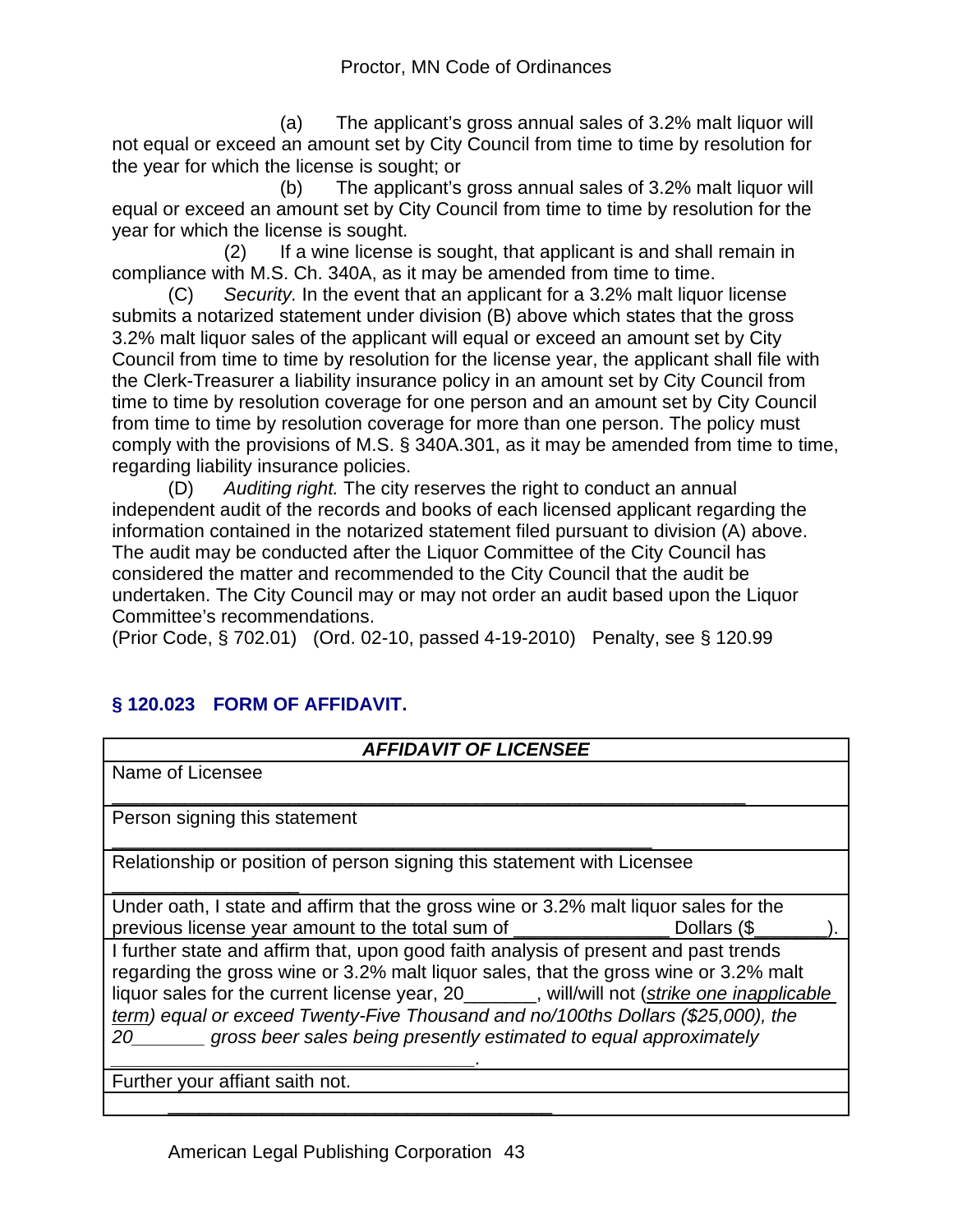| Licensee's Designated Representative   |        |  |
|----------------------------------------|--------|--|
| Subscribed and sworn to before me this | day of |  |
| Notary Public                          |        |  |

(Prior Code, § 702.01) (Ord. 01-06, passed 6-5-2006; Ord. 02-10, passed 4-19-2010)

# **INTOXICATING LIQUOR**

# **§ 120.035 BASIC PROVISIONS FOR LICENSING.**

(A) *Generally.*

 (1) The provisions of M.S. Ch. 340A, as may be amended from time to time, applicable to the sale of intoxicating liquor are adopted herein by reference.

 (2) The term *LIQUOR* herein means intoxicating liquor as defined in M.S. Ch. 340A, as may be amended from time to time.

(B) *License required.* No person or corporation, except a wholesaler or manufacturer to the extent authorized under state license, shall directly or indirectly deal in, sell or keep for sale in this city any intoxicating liquor without a license to do so as provided in this subchapter.

(C) *Off-sale prohibited.* There shall be no off-sale of any intoxicating liquor by any person or corporation within the city except as allowed under §§ 120.001 through 120.005 (municipal liquor store).

(D) *On-sale licenses.* There shall be allowed "on-sale" licenses as enumerated within M.S. Ch. 340A, as may be amended from time to time, the licenses to be limited in their issuance to only restaurants or hotels with seating capacities of 30 guest seats or more, except as provided in §§ 120.036 and 120.037, pertaining to restaurant licenses and developmental licenses, respectively.

(E) *Brewery taproom license.* A brewery taproom license authorizes on-sale of malt liquor produced by the brewer for consumption on the premises of or adjacent to one brewery location owned by the brewer.

(Prior Code, § 702.02) (Ord. 05-15, passed 1-4-2016)

# **§ 120.036 RESTAURANT LICENSES.**

(A) *Definition.* For purposes of the issuance of a restaurant liquor license within the purview of this section, *RESTAURANT* means an establishment other than a hotel or motel; under the control of a single proprietor or manager; having appropriate facilities for the serving of meals in a formal atmosphere (consisting of a full menu as distinguished from exclusively "fast food" items such as pizza, hamburgers and other sandwiches) and where, in consideration of payment therefor, meals are regularly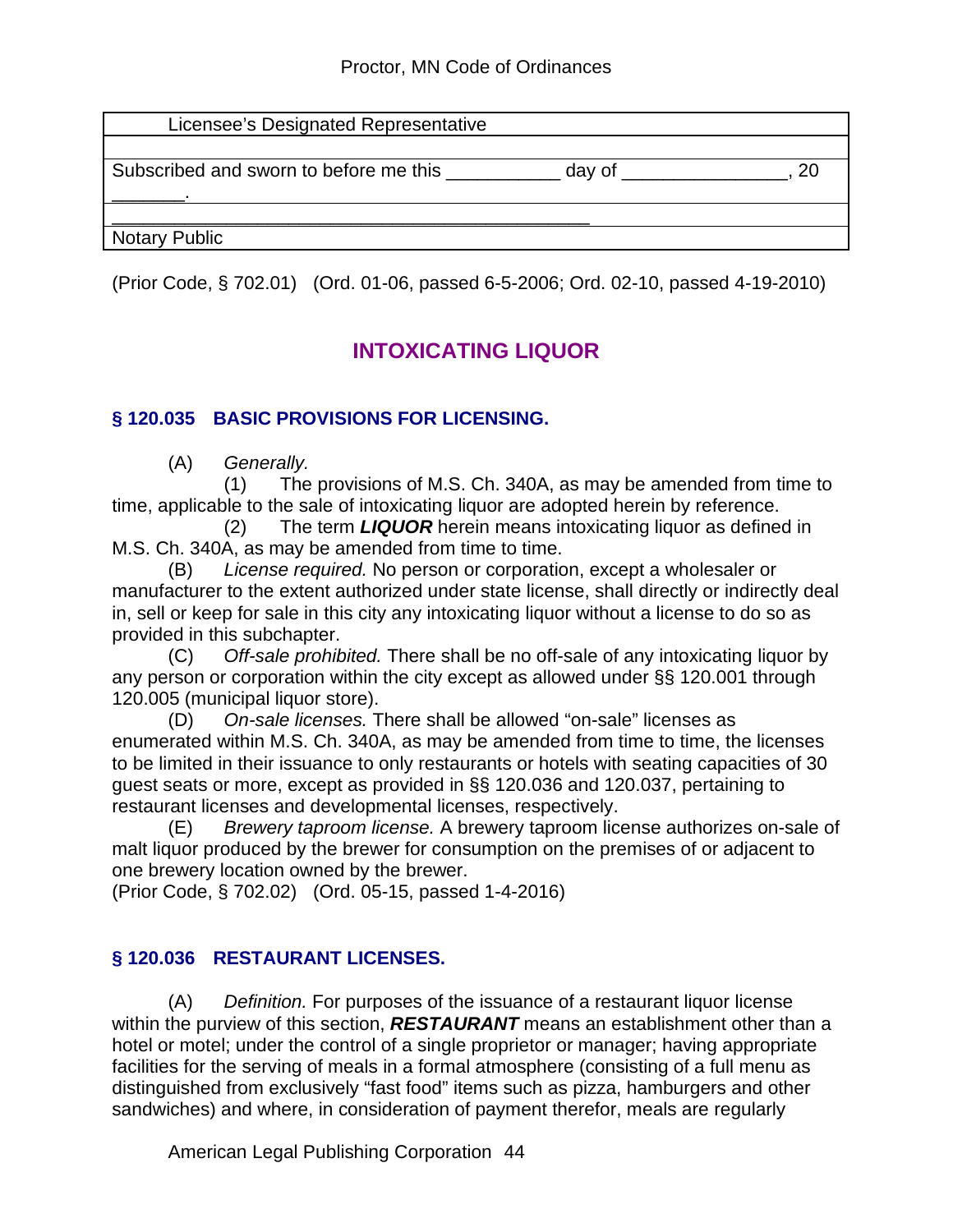served at tables, with reusable utensils and dishware, to the general public; which employs an adequate staff to provide the usual and suitable service to its guests; the principal part of the business (meaning at least 60% of the gross income from sales during each calendar quarter) being the serving of foods and which shall have seating facilities for seating not less than 30 guests at one time and have an appraised value of at least an amount set by City Council from time to time by resolution as to the building or portions of the building associated with liquor sales.

(B) *Sale, sell, sold. SALE, SELL* and *SOLD* mean all barters and all manners or means of furnishing alcoholic beverages to persons, including the furnishing in violation or evasion of law.

(C) *Adjustment of dollar amounts.* The dollar amounts in this section shall be adjusted annually by the same percentage as the consumer price index ("CPI"). (Prior Code, § 702.02) (Ord. 01-08, passed 2-19-2008) Penalty, see § 120.99

# **§ 120.037 DEVELOPMENTAL LICENSES.**

For purposes of the issuance of a developmental liquor license within the purview of this section, *DEVELOPMENTAL* means a licensed establishment coupled with a restaurant and an entertainment, lodging or recreation facility designed for family entertainment; or a business(es) located within a commercial development in which the business(es) employs at least 150 full-time employees outside of the licensed establishment.

(Prior Code, § 702.02) Penalty, see § 120.99

# **§ 120.038 BREWERY TAPROOM LICENSES.**

This license may be issued to the holder of a brewer's license under M.S. § 340A.301, as may be amended from time to time.

(A) *Conditions for brewery taproom license.*

 (1) A brewer may hold only one brewer taproom license under this section, and may not have an ownership of another brewery.

 (2) The on-sale of malt liquor may only be sold Monday through Saturday, unless a Sunday sales license is obtained, and during the hours that "on-sale" of liquor may be made.

 (3) A brewery must demonstrate compliance with all zoning standards pertaining to production breweries.

 (4) All other provisions of this chapter shall be applicable to the licenses and licensees unless inconsistent with the provisions of this section.

(B) *Preclude.* Nothing in this section shall preclude the holder of a brewer taproom license from also holding a license to operate a restaurant at the taproom location.

(Ord. 05-15, passed 1-4-2016) Penalty, see § 120.99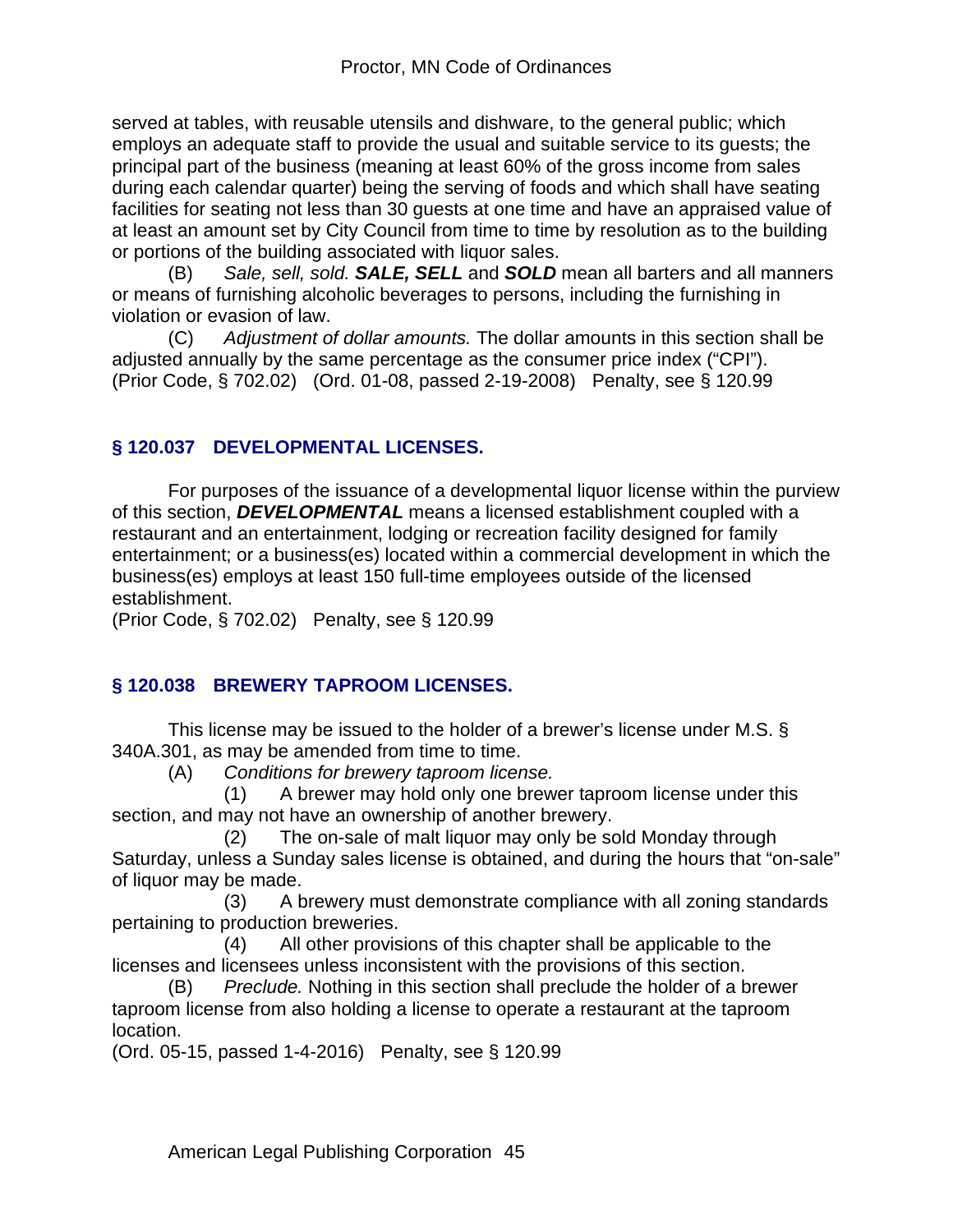### **§ 120.039 LICENSE PROCESS.**

(A) *Application.*

 (1) Every application for a license to sell liquor shall state the name of the applicant, his or her age, representations as to his or her character with references such as the Council may require, his or her citizenship, the type of license applied for, the business in connection with which the proposed license will operate and its location, whether the applicant is owner and operator of the business, how long he or she has been in that business at that place, and any other information as the Council may require from time to time.

 (2) In addition to containing this information, the application shall be in the form prescribed by the Commissioner of Public Safety and shall be verified and filed with the Clerk-Treasurer. No person shall make a false statement in an application.

(B) *Liability insurance.* Prior to the issuance of a liquor license, the applicant shall file with the Clerk-Treasurer a liability insurance policy which shall comply with the provisions of M.S. Ch. 340A, as may be amended from time to time, relating to liability insurance policies and shall include the minimum limits of coverage specified herein. (Prior Code, § 702.02) (Ord. 05-15, passed 1-4-2016) Penalty, see § 120.99

# **CLUB LICENSING**

### **§ 120.050 ADOPTION BY REFERENCE.**

The regulatory provisions of M.S. Ch. 340A, as it may be amended from time to time, are hereby adopted by reference as they apply to club licenses. (Prior Code, § 702.03)

## **§ 120.051 STATE PERMIT REQUIRED.**

(A) It shall be unlawful for any private club as defined by state law, directly or indirectly or upon any pretense or by any device, to allow the consumption or display of intoxicating liquor or the serving of any liquid for the purpose of mixing with intoxicating liquor without first securing a permit from the Commissioner of Public Safety.

(B) This requirement shall include the consumption and display of 3.2% malt liquor for which a permit shall also be necessary under this subchapter. (Prior Code, § 702.03) Penalty, see § 120.99

#### **§ 120.052 INSPECTIONS.**

(A) Any private club allowing the consumption or display of intoxicating liquor shall be open at all reasonable hours for inspection by the Commissioner of Public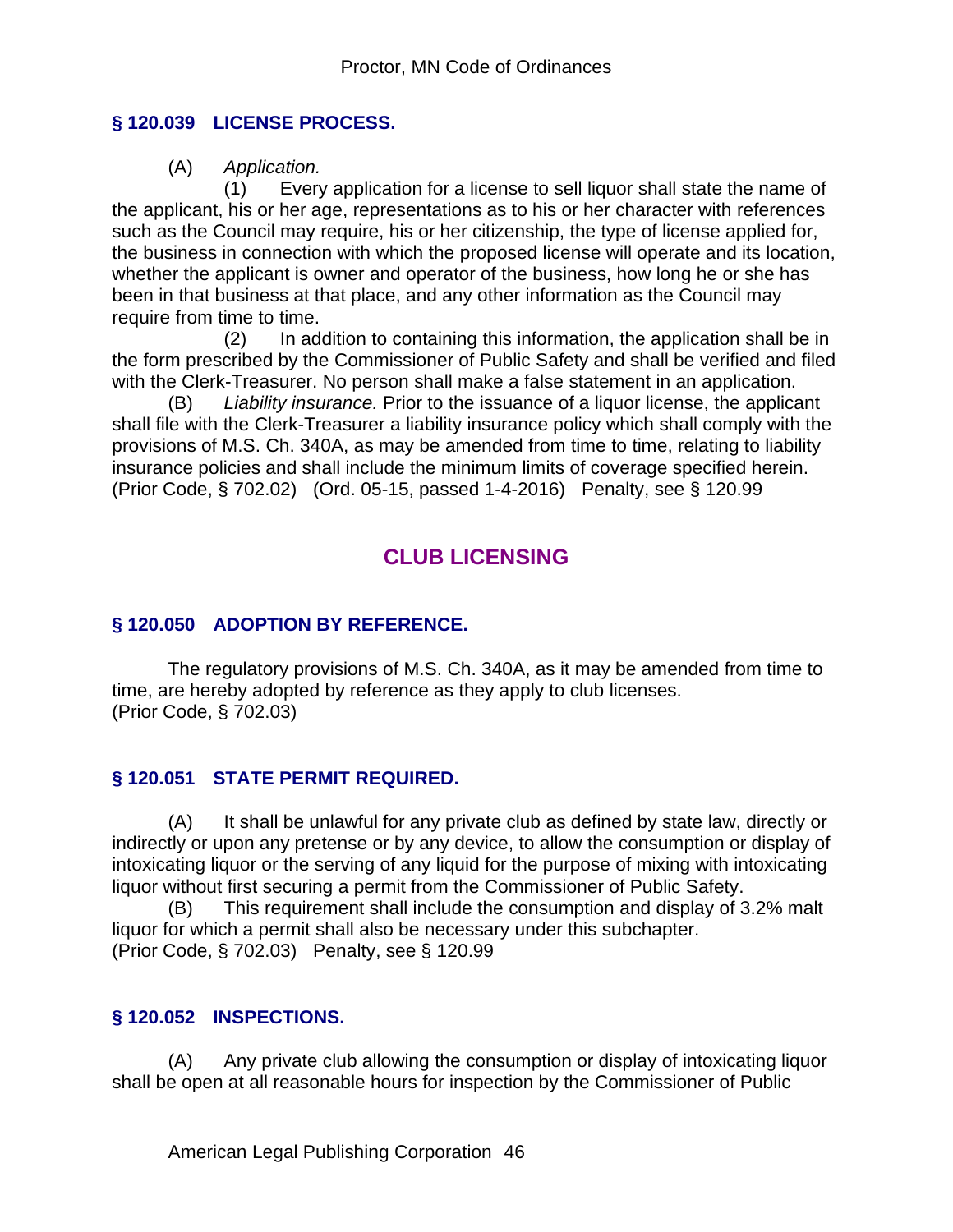Safety, his or her designated agents, and any peace officer, health officer or other properly designated officer of the city.

(B) Refusal to permit the inspection shall be a violation of this code. (Prior Code, § 702.03) Penalty, see § 120.99

# **§ 120.053 ONE DAY PERMITS.**

(A) Any private club, as defined by state law, may apply for a one-day permit for the consumption and display of intoxicating liquor by filing an application for the permit with the Commissioner of Public Safety and a copy thereof with the Clerk-Treasurer.

(B) Any permit fee specified by state law shall be remitted to the Commissioner.

(Prior Code, § 702.03)

# **LIQUOR LICENSING PROCEDURE**

# **§ 120.065 DEFINITIONS.**

For the purpose of this subchapter, the following definitions shall apply unless the context clearly indicates or requires a different meaning.

*ON-SALE.* The sale of any product licensed hereunder for consumption on the premises where sold.

*OFF-SALE.* The sale of any product licensed hereunder for consumption off the premises where sold.

(Prior Code, § 702.04)

# **§ 120.066 FEES.**

(A) *Municipal liquor store.* There shall be no fee collected by the city from its municipal liquor store for the granting of its franchise or right to operate.

(B) *3.2% malt liquor.*

 (1) *"On-sale".* The annual fee for an "on-sale" license shall be as set forth in the city schedule of charges and fees.

 (2) *"Off-sale".* The annual fee for an "off-sale" license shall be as set forth in the city schedule of charges and fees.

 (3) *"Temporary."* The fee for a "temporary" license shall be as set forth in the city schedule of charges and fees.

(C) *Intoxicating liquor.*

 (1) *"Off-sale".* There shall be no "off-sale" intoxicating liquor licenses issued by the city.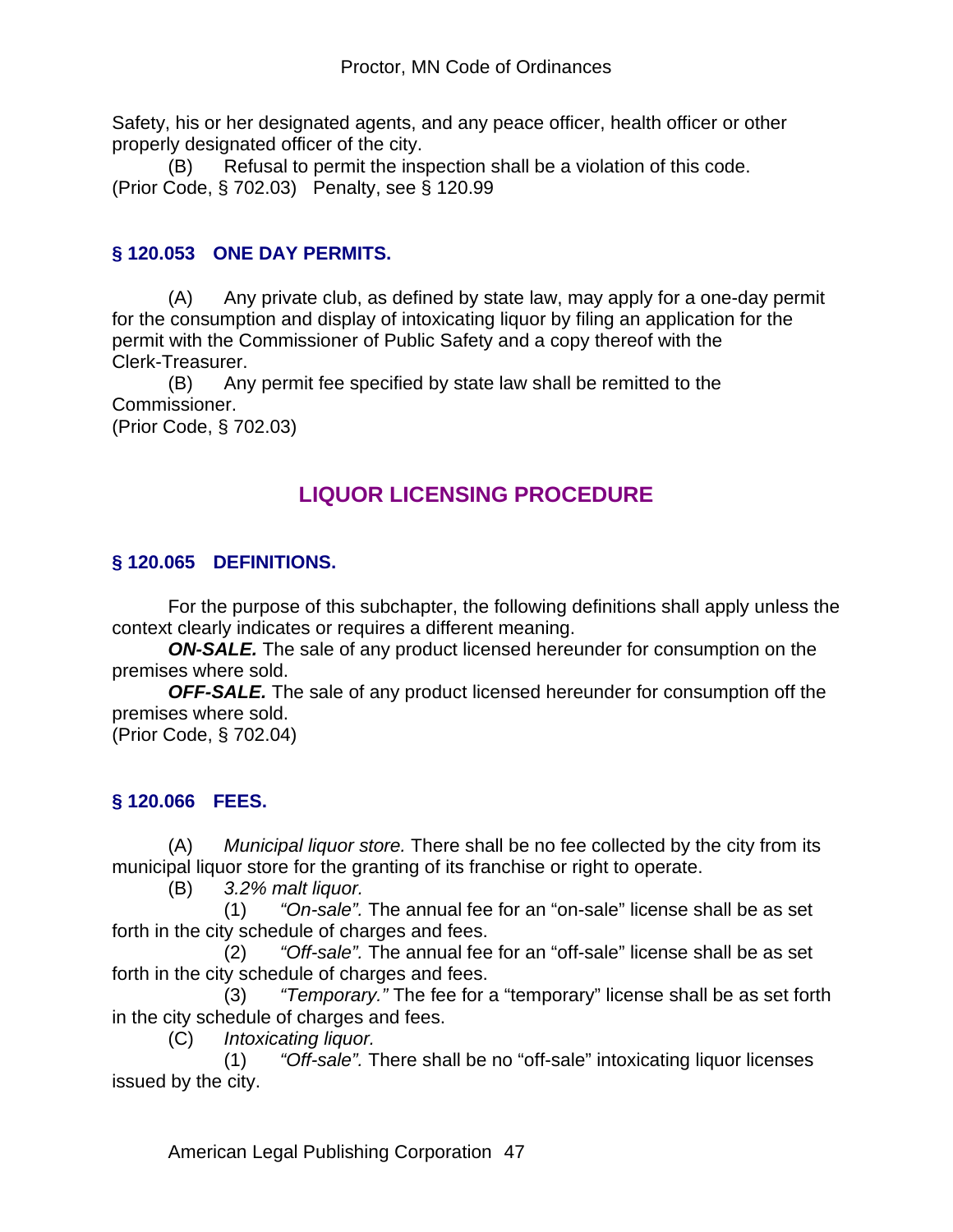(2) *"On-sale".* The annual fee for an "on-sale" license shall be as set forth in the city schedule of charges and fees.

 (3) *"Temporary".* The fee for a "temporary" license shall as set forth in the city schedule of charges and fees.

(D) *Club licenses.*

 (1) *"On-sale".* The annual fee for an "on-sale" club license shall be as set forth in the city schedule of charges and fees. This license fee shall be in addition to any permit fee charged by the Commission of Public Safety.

(2) *"Off-sale".* No "off-sale" club licenses shall be issued by the city.

 (3) *One day "on-sale".* The license fee for a one day "on-sale" club license issued under this subchapter shall be as set forth in the city schedule of charges and fees.

 (4) *Sunday "on-sale".* Sunday "on-sale" liquor licenses may be granted by the City Council as per this subchapter. The annual fee for Sunday "on-sale" licenses for restaurants, hotels and private clubs holding regular "on-sale" or club licenses shall be as set forth in the city schedule of charges and fees.

(Prior Code, § 702.04) (Ord. 01-05, passed 3-7-2005; Ord. 02-05, passed 4-4-2005; Ord. 06-05, passed 6-6-2005; Ord. 08-07, passed 1-22-2008)

# **§ 120.067 APPLICATION PROCESS.**

(A) *Payment of fee.* Each application for a license issued pursuant to this subchapter shall be accompanied by a certified check or money order for at least one-half of the license fee. In the event that the applicant pays only one-half of the license fee at the time of making the application, the other one-half of the fee shall be paid no later that June 1 of that year. All fees shall be paid into the General Fund. If a license is rejected, a full refund of the fee shall be made.

(B) *Pro rata fee.* Every license except a temporary license is issued for a period of one year and shall expire on January 1 or July 1, in the event that the second half of the license fee has not been paid for that year, except that if a portion of the license year has elapsed when the license is granted, the license shall be issued for the remainder of the year for a pro rata fee. In computing the fee, any unexpired fraction of a month shall be counted as one month. A temporary license shall be issued for a specific date on which a special event to which the sale in incident is being held, and the date shall be stated on the license.

(C) *Refunds.* No part of the fee paid for any license issued under this section shall be refunded except in the following instances upon application to the Council within 30 days from the happening of the event. There shall be refunded a pro rata portion of the fee for the unexpired period of the license, computed on a monthly basis, when operation of the licensed business ceases not less than one month before expiration of the licensee because of:

 (1) Destruction or damage of the licensed premises by fire or other catastrophe;

- (2) The licensee's illness;
- (3) The licensee's death;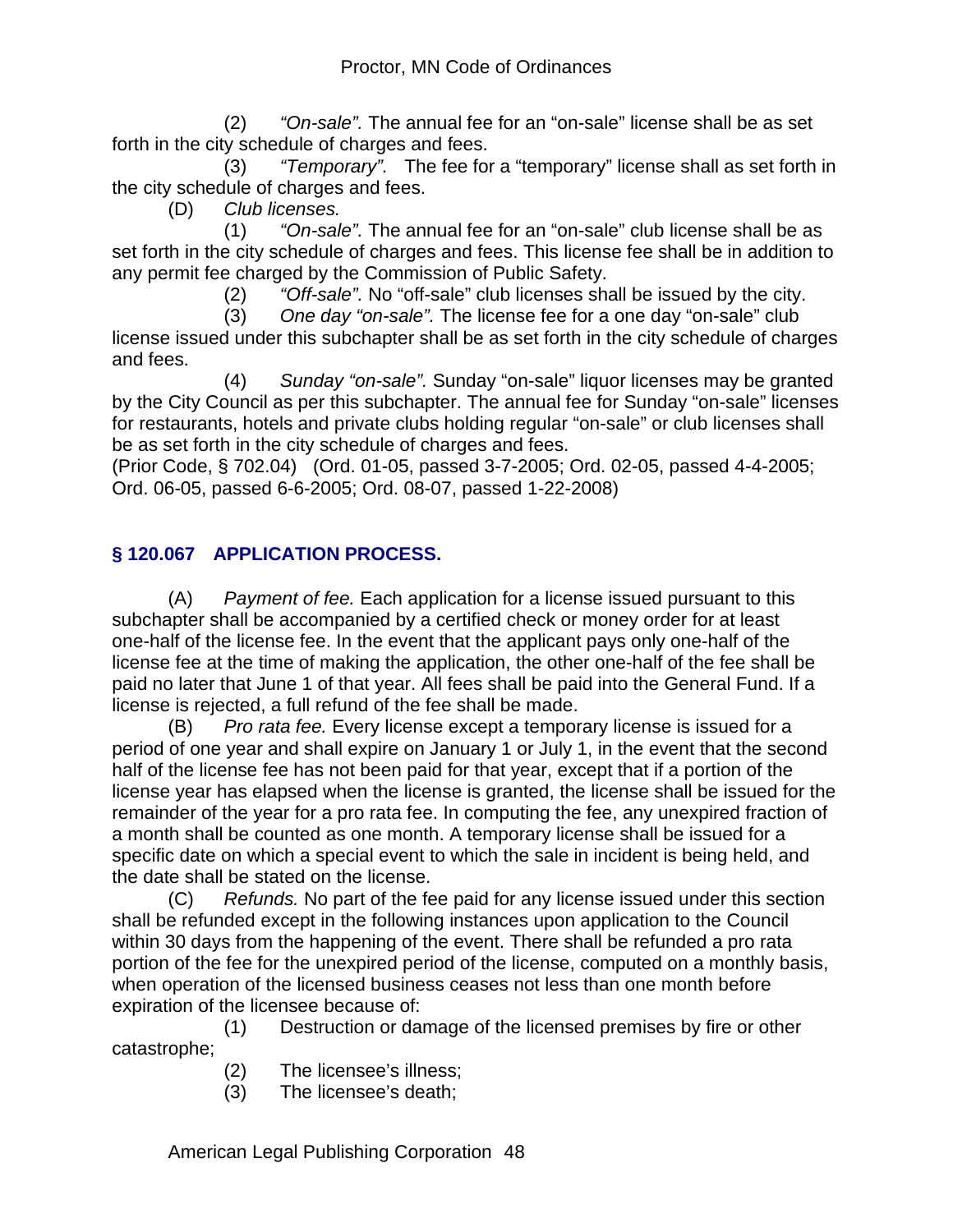(4) A change in the legal status of the municipality making it unlawful for the licensed business to continue; or

 (5) Change in owner - pro rata - in the event of a change in ownership of the underlying real property and/or business entity upon which the license is premised and issued.

(D) *Transfers.* Each license shall be issued to the applicant only and shall not be transferable to another holder. Each license shall be issued only for the premises described in the application. No license may be transferred to another place without having been first considered by the Liquor Control Committee. Following the Liquor Control Committee's consideration of any proposed transfer, the Committee shall make a recommendation to the City Council. The Council shall consider the Committee's recommendation and approve or reject the transfer.

(E) *Pre-approval investigation.* The Liquor Control Committee shall investigate all facts set out in the application. Opportunity shall be given to any person to be heard for or against the granting of the license. After the investigation and hearing, the Committee shall recommend that the City Council grant or refuse the application in its discretion. No license shall be granted to any applicant or premises on which taxes, assessments or other financial claims of the city or its utilities are delinquent and unpaid. Following the recommendation of the Committee, the City Council shall vote on the recommendation.

(F) *Application deadline.* All applications, including renewals, shall be filed on or before the first Friday in December. Applicants filing applications, including renewals, after the deadline or whose applications are still incomplete after the deadline, shall be required to pay an additional fee as set forth in the city schedule of charges and fees, commencing on the first business day after the deadline. Provided, however, that any application, including renewals, not filed and/or still incomplete as of the last regularly scheduled City Council meeting of that year shall not be accepted for filing or considered accepted. In the event that a request is made for the issuance of a new license, and the above-referenced deadline of the first Friday in December has passed, an additional fee shall be as set forth in the city schedule of charges and fees.

(G) *Non-enclosed premises.*

 (1) Any application granted for the inclusion of non-enclosed premises in the licensed premises will be granted upon the terms and conditions as the Council may specify in granting the application relating to the limits of the use including provisions relating to:

 (a) Barriers to be maintained delineating the unenclosed area such as requiring planters, walls or fences;

(b) Proposed lighting;

(c) Types of chairs and/or tables used and/or means to secure

the same;

(d) Personnel required to supervise the proposed area;

(e) Items required by applicable fire, health, building and life

safety codes;

(f) Maximum number of persons who may be present at any

one time;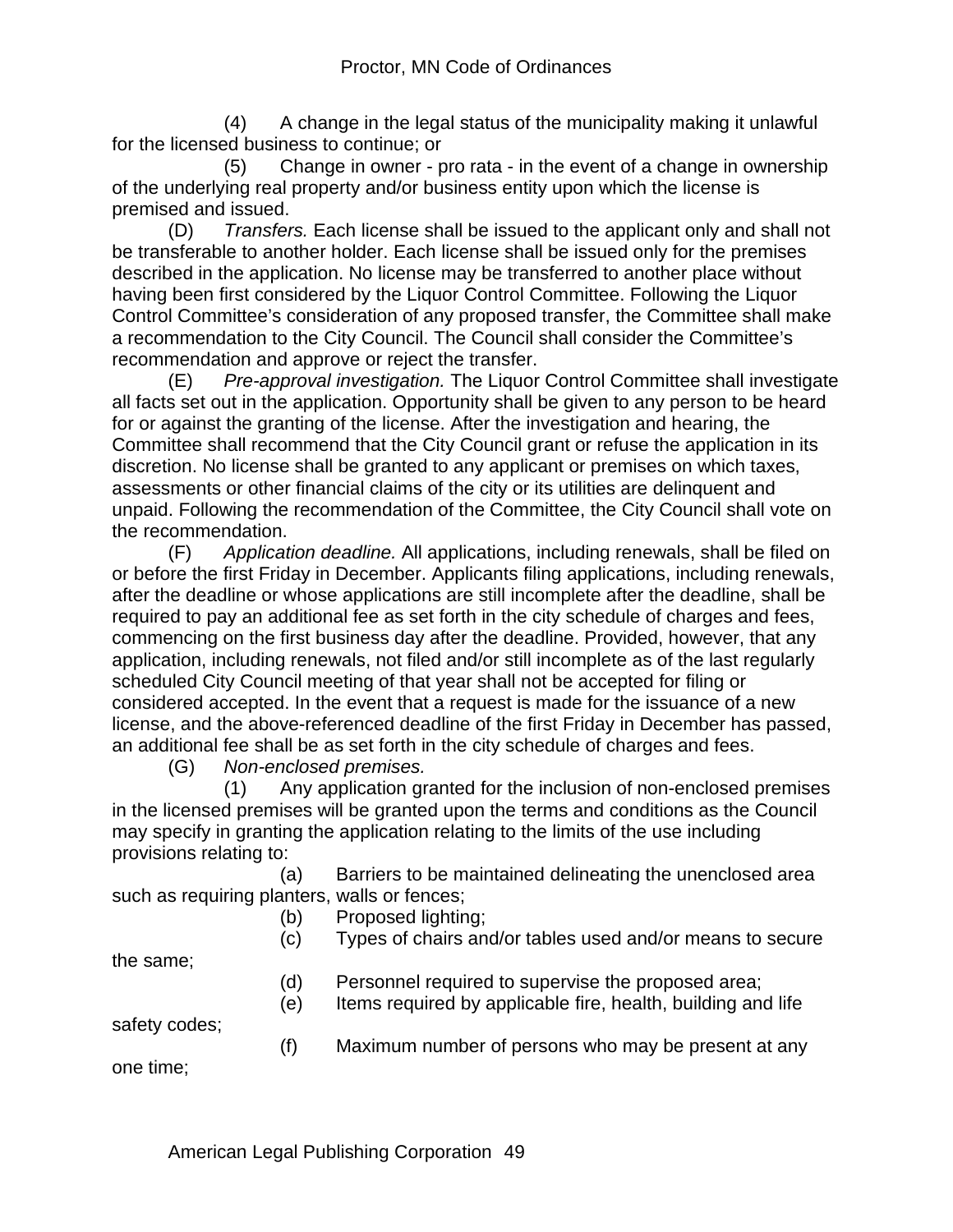(g) Means and methods used to restrict consumption to the licensed area and prevent removal or consumption of beverages outside licensed areas;

- (h) The type of beverage containers used;
- (i) Sanitary facilities provided, their location and number;
- (j) Days and times that the non-enclosed area would be used

by the licensee; and

proposed.

(k) Outdoor music, entertainment and all other activities

 (2) In the event that application is made herein at any time other than the time at which the license is renewed or initially granted, the Council may impose an additional fee per city schedule of charges and fees.

(Prior Code, § 702.04) (Ord. 02-05, passed 4-4-2005; Ord. 06-05, passed 6-6-2005; Ord. 08-07, passed 1-22-2008)

## **§ 120.068 DENIAL OF LICENSE.**

- (A) No license shall be granted to or held by any person who:
	- (1) Is under 21 years of age;

 (2) Is a manufacturer of 3.2% malt liquor or intoxicating liquor or is interested in the control of any place where the liquor is manufactured;

- (3) Is an alien or nonresident of the state;
- (4) Is not of good moral character;

 (5) Is or during the period of this license becomes the holder of a federal retail liquor dealer's special tax stamp for the sale of intoxicating liquor at any place unless there has also been issued to him or her a local license to sell intoxicating liquor at the place; or

 (6) Is not the proprietor of the establishment for which the license is issued.

(B) In addition, the city may refuse to renew the license of and shall refuse to issue a new license to a person who, within five years of the license application, has been convicted of a willful violation of a federal, state law or local ordinance concerning the manufacture, sale, distribution or possession for sale or distribution of an intoxicating liquor or 3.2% malt liquor.

(Prior Code, § 702.04)

# **§ 120.069 INAPPROPRIATE LICENSEE/LOCATION.**

(A) *Conviction/revocation.* The City Council shall not grant any licenses to any premises where a licensee has been convicted of violating this subchapter or any state liquor law or where any license to operate hereunder has been revoked for cause unless one year's time has elapsed after conviction or revocation. A plea of guilty shall constitute a conviction.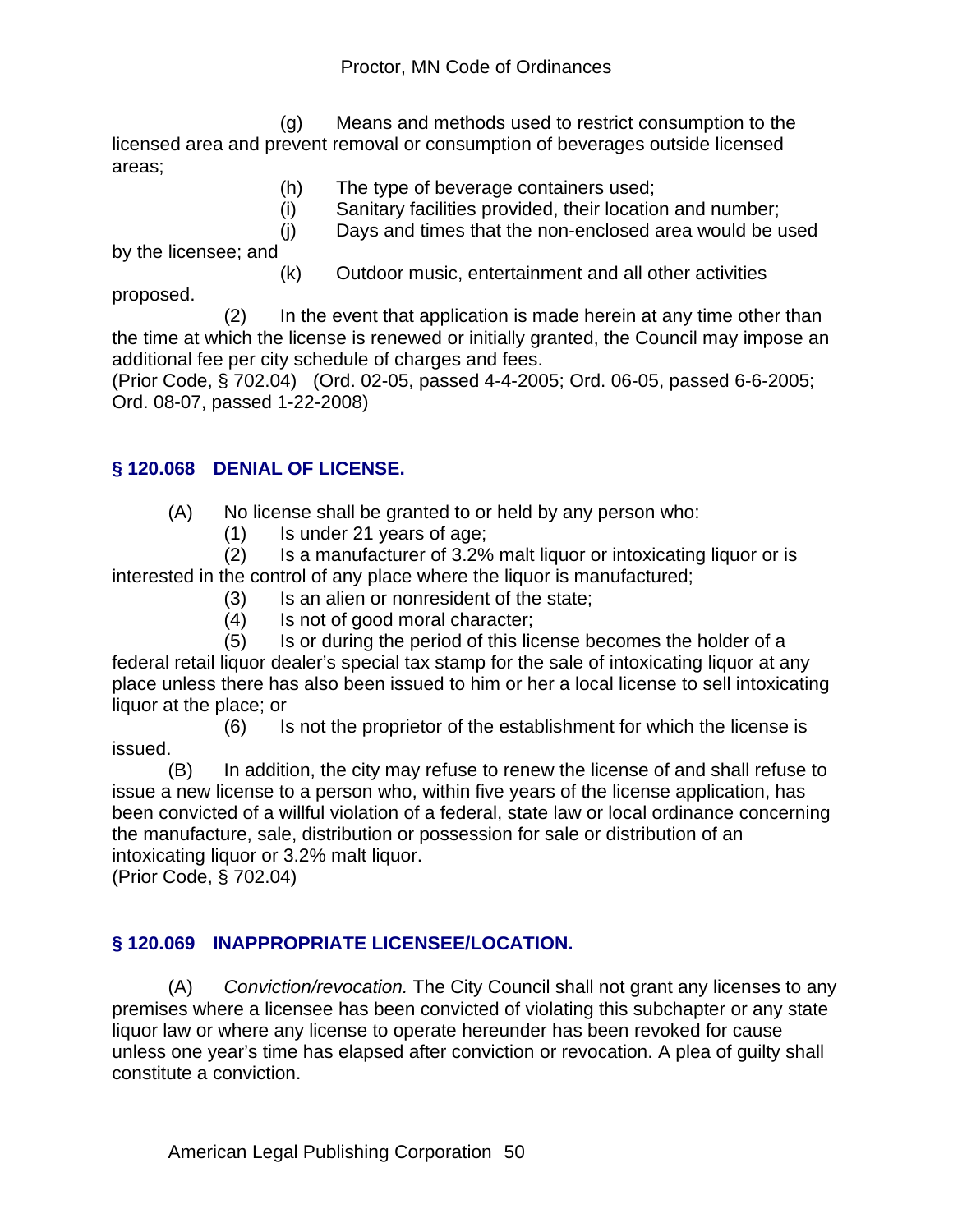(B) *Distance from schools and churches.* No license shall be granted for any place within 200 feet of any school or church. In applying this restriction, the distance shall be measured between the main front entrances following the route of ordinary pedestrian travel.

(Prior Code, § 702.04)

## **§ 120.070 SUSPENSION/REVOCATION PROCESS.**

The violation of any provision or condition of this subchapter or any other ordinance or state law or regulation relating to the sale, use or possession of 3.2% malt liquor or intoxicating liquor by a 3.2% malt liquor licensee or his or her agent is grounds for revocation or suspension of the license. The license of any person who holds a federal retail liquor dealer's special tax stamp without a license to sell intoxicating liquors at the place shall be revoked without notice and without hearing. In all other cases, a license granted under this subchapter may be revoked or suspended by the Council after written notice to the licensee and a public hearing held by the Liquor Control Committee. Upon completion of the hearing, the Committee's recommendation shall be voted upon by the City Council. No additional hearings shall be held by the City Council. The notice shall give at least ten days' notice of the time and place of the hearing and shall state the nature of the charges against the licensee. The city may suspend any license pending a hearing on revocation or suspension. No suspension shall exceed 60 days. Repeated violations (more than two) by the same licensee, its heirs or assigns, may be subject to revocation of the license through the hearing process.

(Prior Code, § 702.04)

# **§ 120.071 REGULATION OF HOURS AND CONDUCT.**

(A) *Hours of operation.*

 (1) On any licensed premises, no sale of any 3.2% malt liquor or intoxicating liquor shall be authorized under this subchapter before 8:00 a.m. Sunday nor after 2:00 a.m. on Monday provided that the licensee is permitted to engage in those sales after 1:00 a.m. pursuant to M.S. Ch. 340A, as it may be amended from time to time. No sale shall be authorized between the time set for the cessation of consumption and 8:00 a.m. on any other day.

 (2) No licensee or his or her agent shall allow another person to consume alcohol on a licensed premises from that period 30 minutes after sales are ceased by this subchapter until the next time sales are authorized or allowed by law. A person in charge of a licensed premises shall not allow alcoholic beverages in glasses, cups or other containers used for consumption of alcohol nor in open or uncorked cans or bottles following the expiration of the above-stated 30-minute grace period. Bottles and containers stored behind the bar with sealed lids, tappers or spout stoppers shall be considered corked.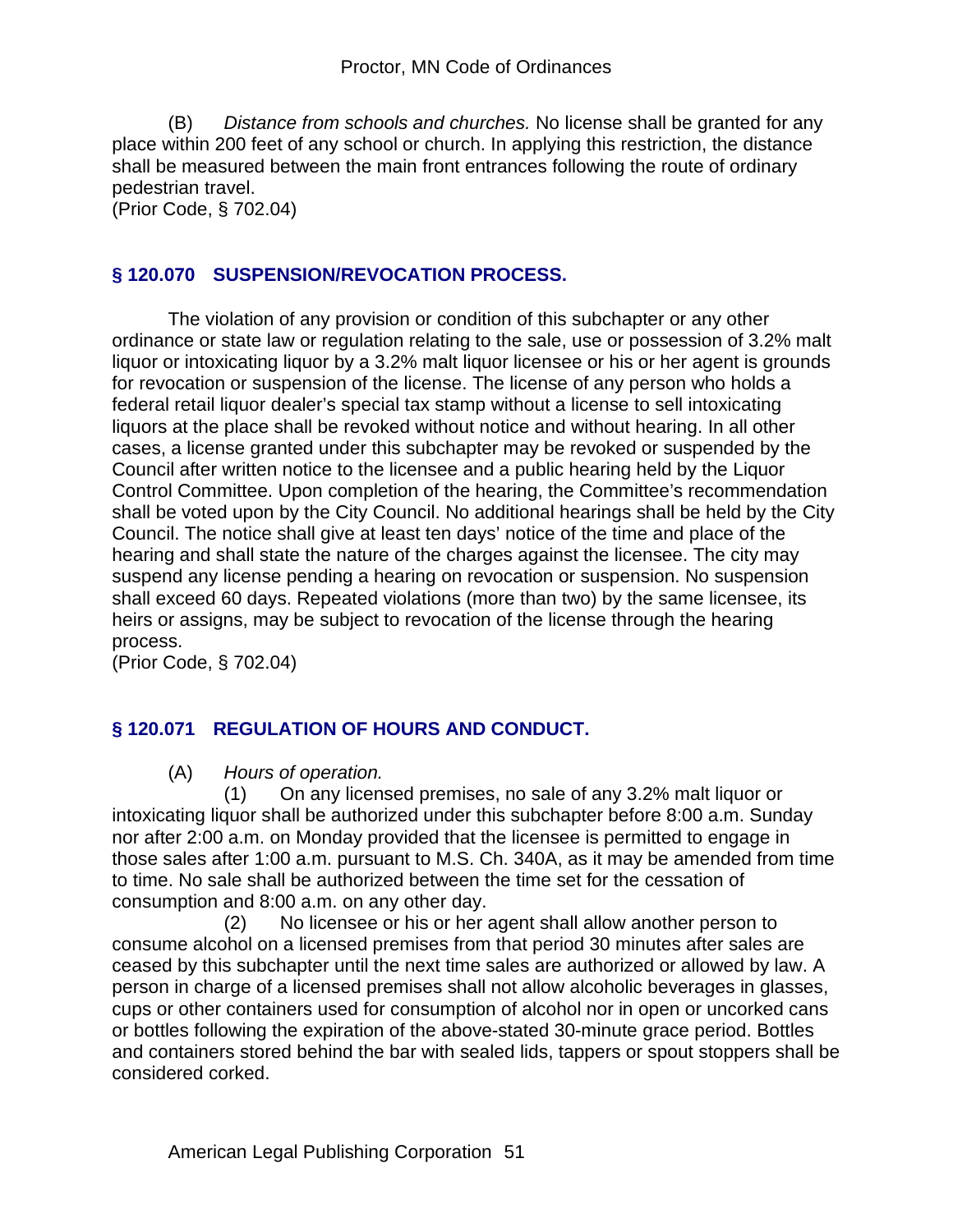(3) All patrons of the establishments shall be required to leave the licensed premises no later than 30 minutes after the time set for the cessation of consumption. All employees of the licensed premises (to include bartenders), members of musical performance groups removing equipment after their last scheduled show at a licensed establishment and janitors employed by a licensee shall be required to leave the premises no later than one hour after the time set for cessation of consumption.

(B) *Sales to certain persons prohibited.* No sales by a licensee hereunder shall be made:

(1) To a person under the age of 21 years;

(2) To a person in an intoxicated condition; or

 (3) To any other person who is prohibited by federal, state or other local law, ordinance provision or other regulation from purchasing or possessing the same.

(C) *Certain activities prohibited.*

 (1) No person on the premises shall engage in gambling or be allowed to do the same except that charitable or other gambling as allowed by state law and local ordinances may be permitted.

 (2) No underage person (person under 21) shall be allowed to consume 3.2% malt liquor or intoxicating liquor on a licensed premises.

 (3) No person under the age of 21 shall misrepresent his or her age for the purpose of inducing any licensee to serve him or her 3.2% malt liquor or intoxicating liquor in violation of this subchapter.

 (4) (a) No sales by a licensee hereunder shall be allowed on Sundays unless a Sunday "on-sale" liquor license is purchased.

 (b) There shall be Sunday retail on-sale licenses and Sunday club licenses. Such shall be issued only to a restaurant, hotel or club as defined in this subchapter. Restaurants and hotels so licensed shall have facilities for serving not less than 30 guests at one time. Any establishment which receives a Sunday on-sale license (including a club permit) may serve intoxicating liquors between the hours of 10:00 a.m. Sundays and 1:00 a.m. on Mondays. The licenses issued to hotels and restaurants must be utilized by the establishments in conjunction with the serving of food.

 (5) Interest of manufacturers or wholesalers: no manufacturer or wholesaler of 3.2% malt liquor shall have any ownership of or interest in any establishment licensed to sell at retail contrary to the provisions of M.S. § 340A.38, as it may be amended from time to time. No retail licensee and manufacturer or wholesaler of 3.2% malt liquor shall be party to any exclusive purchase contract. No retail licensee shall receive any benefits contrary to law from a manufacturer or wholesaler of 3.2% malt liquor, and no manufacturer or wholesaler shall confer any benefits contrary to law upon a retail licensee.

 (6) No person shall consume, mix or prepare intoxicating liquor for barter, display or sale in any public place or business unless licensed under this subchapter.

 (7) Liquor dealer's stamp: no licensee shall sell 3.2% malt liquor while holding or exhibiting in the licensed premises a federal retail liquor dealer's special tax stamp unless he or she is licensed under the laws of the state to sell intoxicating liquors.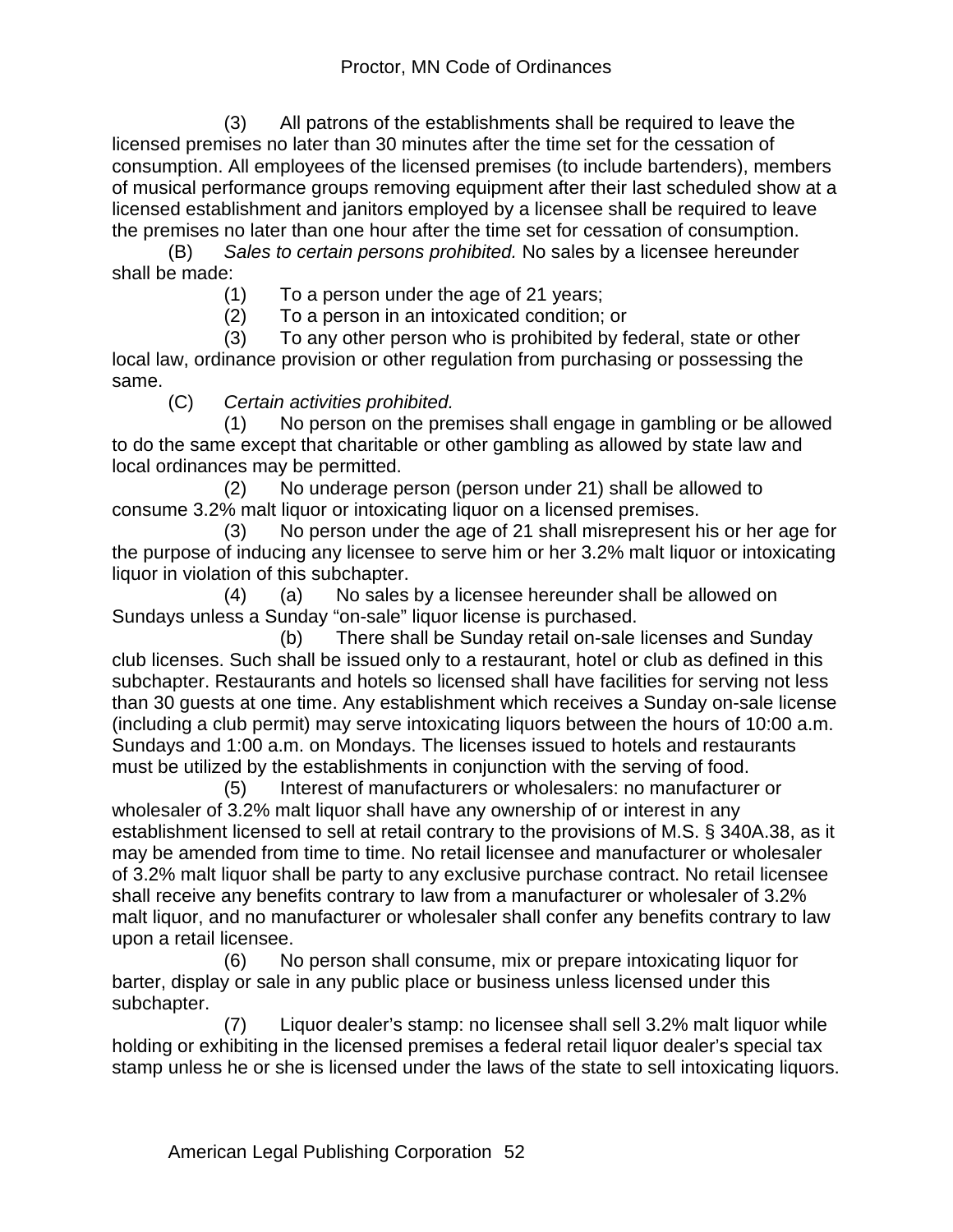(8) Intoxicating liquor: no licensee who is not also licensed to sell intoxicating liquor and who does not hold a consumption and display permit shall sell or permit the consumption or display of intoxicating liquors on the licensed premises or serve any liquids for the purpose of mixing with intoxicating liquor. The presence of intoxicating liquors on the premises of a licensee shall be prima facie evidence that intoxicating liquor is being permitted to be consumed or displayed contrary to this subchapter. No person shall consume or display any intoxicating liquor on the premises of a licensee who is not also licensed to sell intoxicating liquor and who does not hold a consumption and display permit.

(Prior Code, § 702.04) (Ord. 06-15, passed 1-19-2016) Penalty, see § 120.99

# **§ 120.072 ENFORCEMENT AND INSPECTION.**

(A) *Purpose.* Because the city finds that there is a connection between high risk and illegal conduct related to the illegal sale and possession of alcoholic beverages within the city; and, since the city further believes it is in the best interests of its citizens for the city to regulate the sale and distribution of alcoholic beverages in a manner which will help to prevent illegal sales and the sale and possession of alcoholic beverages by minors and underage adults (those under the drinking age), the city believes that it is in the best interests of its citizens and the general public that the city adopt an ordinance providing for compliance checks and administrative penalties for licensees who sell, barter or dispense intoxicating (and non-intoxicating beverages) in violation of the provisions of M.S. Ch. 340A, as it may be amended from time to time, and applicable law.

(B) *Definitions and interpretations.* Except as may otherwise be provided or clearly implied by context, all terms shall be given their commonly accepted definitions. The singular shall include the plural and the plural shall include the singular. The term "shall" means mandatory and the term "may" means permissive. For the purpose of this section, the following definitions shall apply unless the context clearly indicates or requires a different meaning.

 *COMPLIANCE CHECKS.* The system the city uses to investigate and ensure that those authorized to sell alcoholic beverages are following and complying with the requirements of applicable state laws and city ordinances with regard to the sale of alcoholic beverages. Compliance checks may involve the use of individuals (including minors) under the age of 21 as authorized by this section.

 *INTOXICATING AND NON-INTOXICATING LIQUOR.* Alcoholic beverages as referred to in this subchapter are intended to refer to both intoxicating and non-intoxicating liquors as those terms are defined by Minnesota Statute and in this subchapter.

 *MINOR.* Any natural person who has not yet reached the age of 18 years. *SALE.* Any transfer of goods for money, trade, barter or other

consideration.

 *UNDERAGE ADULT.* Any natural person who is an adult but who has not yet reached the legal age for the consumption of intoxicating or non-intoxicating beverages as defined by then existing Minnesota Statutes.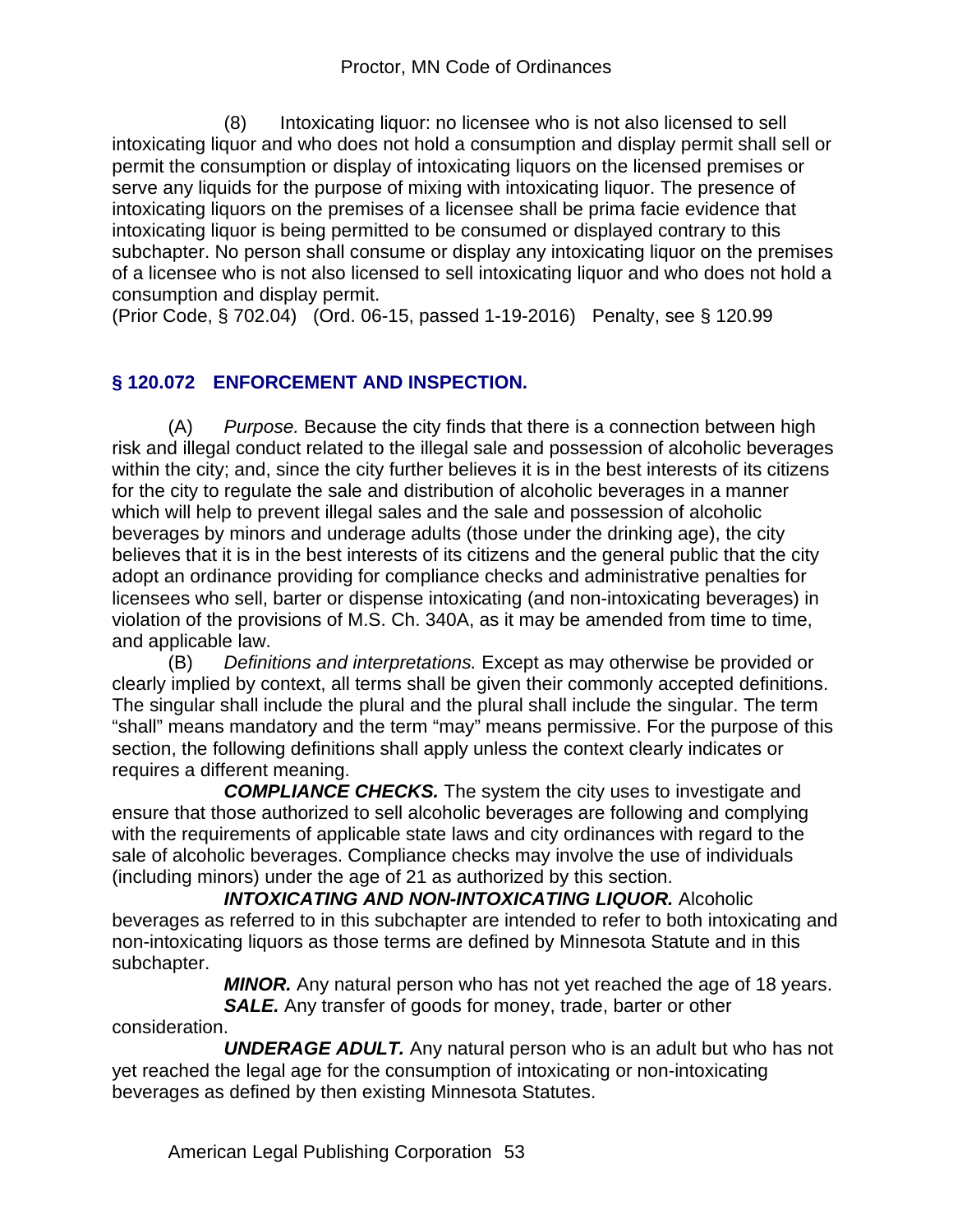(C) *Responsibility.*

 (1) *Enforcement.* It shall be the duty of all police officers of the city to enforce the provisions of this subchapter and state law regarding intoxicating liquors, to search premises and seize evidence of violation, reserve the same as evidence against the person alleged to be in violation, and to prepare the necessary processes and papers therefor.

 (2) *Inspections.* Any private club allowing the consumption or display of intoxicating liquor shall be open at all reasonable hours for inspection by the Commissioner of Public Safety, his or her designated agents, and any peace officer, health officer or other properly designated officer of the city. Refusal to permit the inspection shall be a violation of this code.

 (3) *Licensees responsible.* All licensees shall be responsible for the actions of their employees in regard to the sale of alcoholic beverage on the licensed premises, and for purposes of this subchapter the sale of an item by an employee shall be considered a sale by the license holder. Additionally, every licensee shall be responsible for the conduct of his or her place of business and shall maintain conditions of sobriety and order.

(D) *Citation process and right to a hearing.* Upon discovery of a violation of this section or pursuant to a compliance check, the involved clerk or bartender and the licensee shall be issued a citation by city police. Each violation, and every day in which a violation occurs or continues, shall constitute a separate offense. All fees imposed by this section will be payable to the City Administrator. No administrative fee may be imposed until the clerk or bartender and the licensee has received written notice of the violation by personal service or by certified mail sent to the location of the alleged violation and the cited parties have been afforded an opportunity for a hearing. Any cited party that requests a hearing in writing within 20 days of the date of mailing of the written notice of violation will be afforded an opportunity for a hearing before a person authorized by the licensing authority to conduct the hearing. A decision that a violation has occurred must be in writing and will be completed within ten days of the hearing.

(E) *Right to obtain a transcript.* If a hearing is requested, the hearing will not be recorded and will only be transcribed if all financial arrangements are made in advance with a certified court reporter by the person requesting the hearing. Furthermore, any person requesting that the hearing be transcribed agrees to provide the city with a copy of the transcript at no cost to the city.

(F) *Compliance checks and inspections.*

 (1) *Generally.* All licensed premises shall be open to inspection by city police or other authorized city officials during regular business hours. From time to time, but at least once per year, the city shall conduct compliance checks by engaging underage youth to enter the licensed premises to attempt to purchase alcoholic beverage. No minor or underage adult used in compliance checks shall attempt to use a false identification or theatrical makeup which misrepresents their age. All minors and underage adults lawfully engaged in a compliance check shall answer all questions about their age truthfully when asked by the licensee and shall produce any identification which he or she is asked to produce. In all instances, the minors or underage adults shall be accompanied by city police or authorized city officials to the location of the compliance check.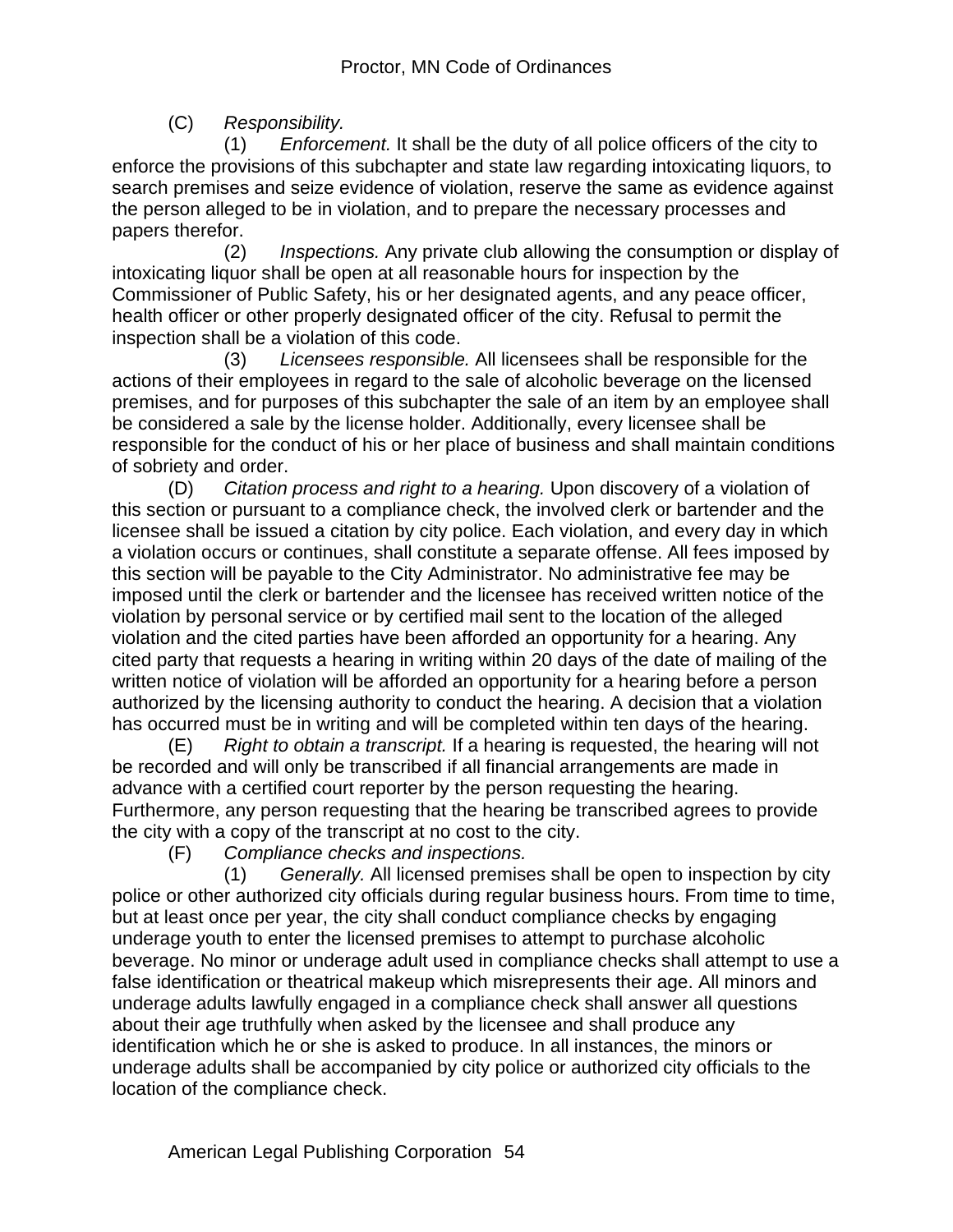(2) *Mandatory keg registration.* As of the date of the adoption of this section codified in this subchapter, all off-sale licensed establishments will be required to register and mark for identification all kegs sold to the public. The information that will be required for registration includes, but is not limited to, any registration number located or placed on the keg, the name and address and driver's license number of the individual to whom the keg was sold, the day in which the keg was sold, the brand of beer in the keg and the keg size. Merchants/licensees will be required to maintain this information on all kegs sold within the city for a minimum of one year. In addition, the merchant/licensee will be required to make this information available to the city police officers upon demand during normal hours of operation. Merchant license holders will be required to mark the kegs sold in a manner in which to allow them to specifically identify them.

(G) *Exceptions and defenses.* Nothing in this subchapter shall prevent the providing or use of alcoholic beverages to underage adults or minors as part of a lawfully recognized religious, spiritual or cultural ceremony or by a parent or guardian of a minor or underage adult in the household of the parent or guardian. It shall also be an affirmative defense to the violation of this subchapter for a person to have reasonably relied on proof of age as described by law.

(H) *Severability and savings clause.* If any section or portion of this subchapter shall be found unconstitutional or otherwise invalid or unenforceable by a court of competent jurisdiction, that finding shall not serve as an invalidation or affect the validity and enforceability of any other section or provision of this subchapter.

(I) *Judicial review.* Any person who maintains they are aggrieved by a decision pursuant to this section may have the decision reviewed in the district court consistent with M.S. § 462.361, as it may be amended from time to time. (Prior Code, § 702.04) Penalty, see § 120.99

# **PUBLIC CONSUMPTION OF ALCOHOL**

# **§ 120.085 VIOLATIONS.**

No person shall consume 3.2% malt liquor or intoxicating liquor on a public street, highway, sidewalk, in a public park or upon any other publicly owned property. (Prior Code, § 703.01) (Ord. 02-05, passed 4-4-2005) Penalty, see § 120.99

## **§ 120.086 PERMITS.**

The public body governing and controlling the public property may, upon notice to the City Police Department, permit the consumption in limited areas maintained for that purpose. (Prior Code, § 703.01)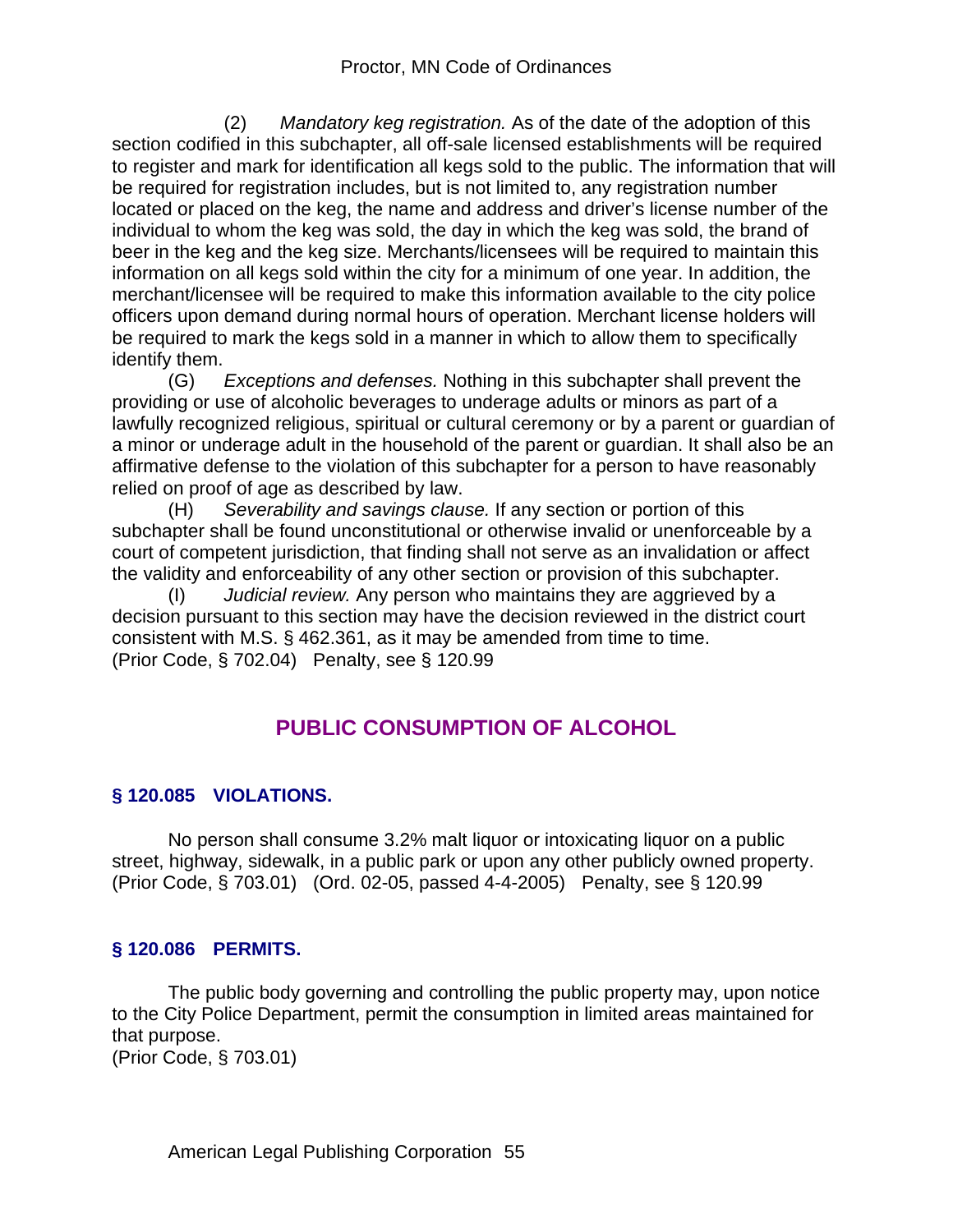## **§ 120.087 TEMPORARY AND/OR ONE DAY LICENSE HOLDERS.**

Persons consuming non-intoxicating malt liquor or intoxicating liquor in public areas for which a valid "temporary" or "one day" license has been issued pursuant to §§ 120.021(C) or 120.053, shall be exempt from the provisions of this subchapter; provided that all other requisites of this chapter have been complied with. (Prior Code, § 703.01)

## **§ 120.999 PENALTY.**

(A) Any person violating any provision of this chapter, for which no other penalty is provided, shall be subject to the penalty provisions of § 10.99.

(B) Any licensee's designated representative who misrepresents his or her annual gross 3.2% malt liquor sales or projected sales under § 120.022(A) as described in the required affidavit (§ 120.023) filed with the Clerk-Treasurer shall be guilty of a misdemeanor.

(Prior Code, § 702.01)

 $(C)$  (1) Notwithstanding the provisions in § 120.072(A) through  $(C)$ , the clerk or employee specifically involved in a compliance check violation or determined to have violated §§ 120.065 through 120.072 will be personally liable to pay an administrative fee in addition to any fees or license suspensions or revocations imposed upon the employer or license holder.

 (2) It is hereby determined that the following penalty schedule is adopted.

 (a) A first offense violation will result in an administrative fee of an amount set by City Council from time to time by resolution to the merchant license holder and a penalty fee of an amount set by City Council from time to time by resolution to the individual clerk or bartender involved in the violation. The administrative fee assessed the merchant license holder will be waived if the merchant license holder was not the individual clerk or bartender involved directly in the violation and if the merchant license holder can provide proof within 14 days of the date of the violation that the employee involved in the violation had attended RBS (responsible beverage service) staff training prior to the alleged offense as approved by the city.

 (b) A second offense violation within 24 months of the first violation will result in an administrative penalty of an amount set by City Council from time to time by resolution to any clerk or bartender previously cited within 24 months and an administrative penalty of an amount set by City Council from time to time by resolution to any merchant/licensee whose clerk was previously cited for a violation of §§ 120.065 through 120.072 within a 24-month period. If the clerk or bartender cited has not been previously cited in the preceding 24-month period, the administrative fee of the merchant/licensee will be reduced to an amount set by City Council from time to time by resolution if the merchant license holder can provide proof that his or her employees have attended staff ID training as approved by the city within 14 days of the determination of a violation. Failure to comply with this mandate may result in an additional suspension or revocation of any license issued by the city.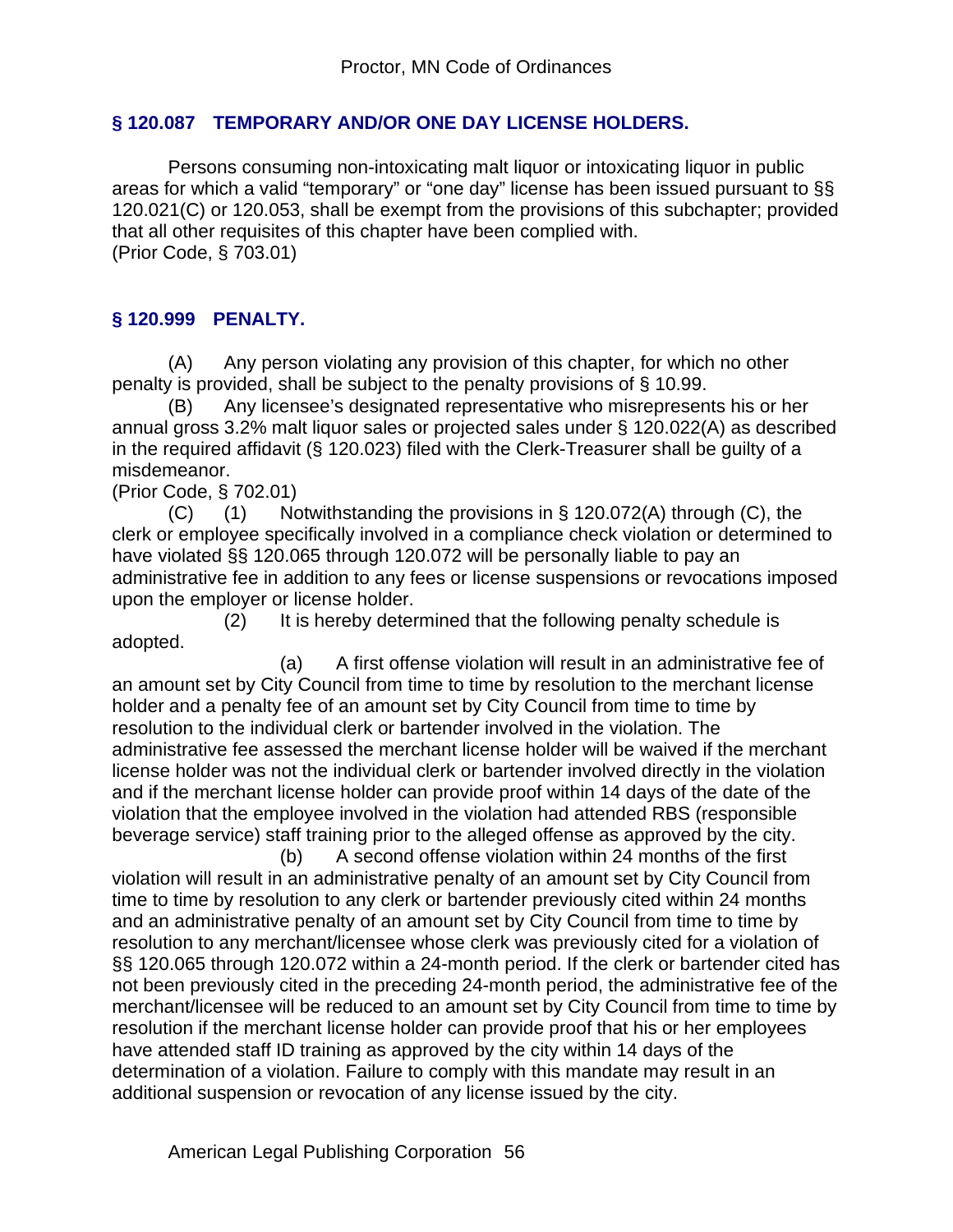(c) A third offense violation within 24 months will result in an administrative penalty of an amount set by City Council from time to time by resolution to any clerk or bartender cited with two prior violations of §§ 120.065 through 120.072 and will result in an administrative penalty of an amount set by City Council from time to time by resolution to any merchant/licensee whose clerk was previously cited for a violation of §§ 120.065 through 120.072 within a 24-month period. If the clerk or bartender cited has not been previously cited in the preceding 24-month period the administrative fee of the merchant/licensee will be reduced to an amount set by City Council from time to time by resolution if the merchant license holder can provide proof that his or her employees have attended staff ID training as approved by the city within 14 days of the determination of a violation. Failure to comply with this mandate may result in an additional suspension or revocation of any license issued by the city.

 (d) A fourth offense violation within a 24-month period by a licensee will result in a penalty fee of an amount set by City Council from time to time by resolution to the merchant/license holder. The merchant/license holder will also be required to provide proof that his or her employees have attended staff ID training as approved by the city within 14 days of determination of violation. Failure to comply with these mandates may result in an additional suspension or revocation of any license issued by the city.

 (e) In each instance where the clerk or bartender involved in a violation is also the merchant license holder, the individual cited will receive only the penalty prescribed for the merchant license holder.

 (3) All administrative fees imposed by §§ 120.065 through 120.072 are deemed payable within 60 days of the date of citation or no later than 30 days after the date of any written decision determining that a violation has occurred for all appeals. Failure to pay any administrative fee imposed within the time limits set herein will result in a license suspension until the date of payment.

(D) Failure to comply with § 120.072(F) will result in an administrative penalty of an amount set by City Council from time to time by resolution for a first offense and of an amount set by City Council from time to time by resolution for a second or any subsequent offense.

(Prior Code, § 702.04)

(E) Any violation of §§ 120.085 through 120.087 shall constitute a petty misdemeanor with a fine subject to the city administrative fine schedule. (Prior Code, § 703.01)

(Ord. 02-05, passed 4-4-2005; Ord. 02-10, passed 4-19-2010)

# **CHAPTER 121: SHORT-TERM VACATION RENTALS**

#### Section

- 121.01 Purpose
- 121.02 Definitions
- 121.03 Exemptions
- 121.04 License required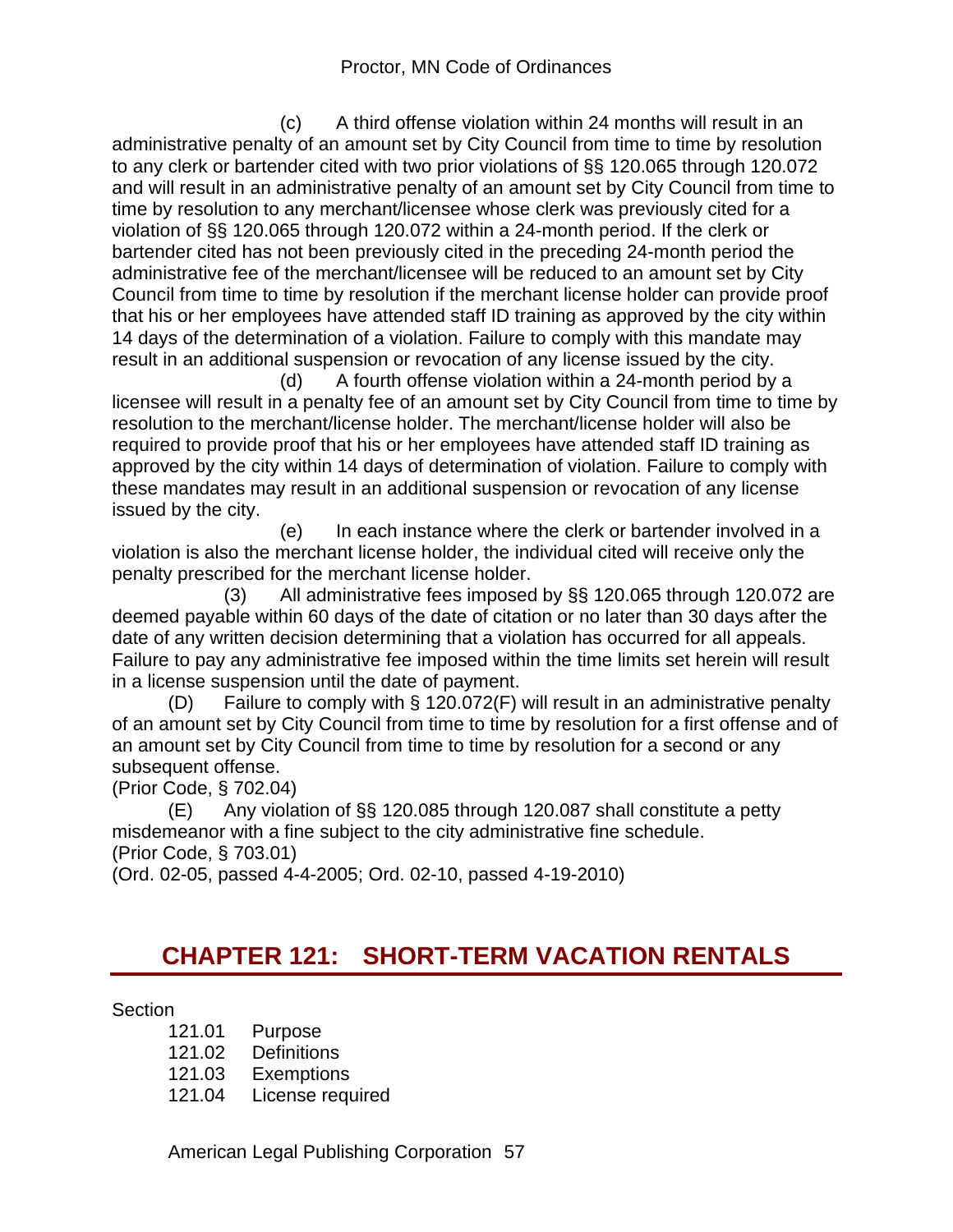- 121.05 Application
- 121.06 Lodging tax
- 121.07 Expiration of license
- 121.08 Renewal of license
- 121.09 Permitted premises<br>121.10 Recreational vehicle
- Recreational vehicles
- 121.11 Licenses not transferable
- 121.12 Registered agent required
- 121.13 Responsibility of owners<br>121.14 Disorderly conduct prohit
- Disorderly conduct prohibited
- 121.15 Permit revocation
- 121.16 Violation
- 
- 121.17 Zoning Current short-term rentals

## **§ 121.01 PURPOSE.**

The purpose of this chapter is to ensure that the short-term rental of dwelling units within the city is conducted, operated and maintained in a manner so as to protect the public health, safety and welfare of the citizens of the city, and so as to not become a nuisance to the surrounding neighborhood.

(Ord. 05-19, passed 12-16-2019; Ord. 04-20, passed 3-16-2020)

# **§ 121.02 DEFINITIONS.**

The following terms, as used in this chapter, shall have the meanings stated in this section.

**DWELLING.** Any building, or portion thereof, which is designed for or used for residential purposes.

**DWELLING UNIT.** Any room or group of rooms located within a dwelling and forming a single habitable unit equipped and intended to be used for living, sleeping, cooking and eating.

*ON-PREMISES SIGN.* As defined in § 155.227.

**OPERATE.** To charge a rental charge for the use of a unit in a dwelling.

*OWNER.* Any person who, alone or jointly or severally with others:

 (1) Shall have legal title to any dwelling or dwelling unit, with or without accompanying actual possession thereof; or

 (2) Shall have charge, care or control of any dwelling or dwelling unit, as owner or agent of the owner, prime tenant, or as executor, executrix, administrator, administratrix, trustee or guardian of the estate of the owner. Any such person thus representing the actual owner shall be bound to comply with the provisions of this section, to the same extent as if that person were the owner.

*PERSON.* Any individual, firm, corporation, association or partnership. *RECREATIONAL VEHICLE.* Any of the following: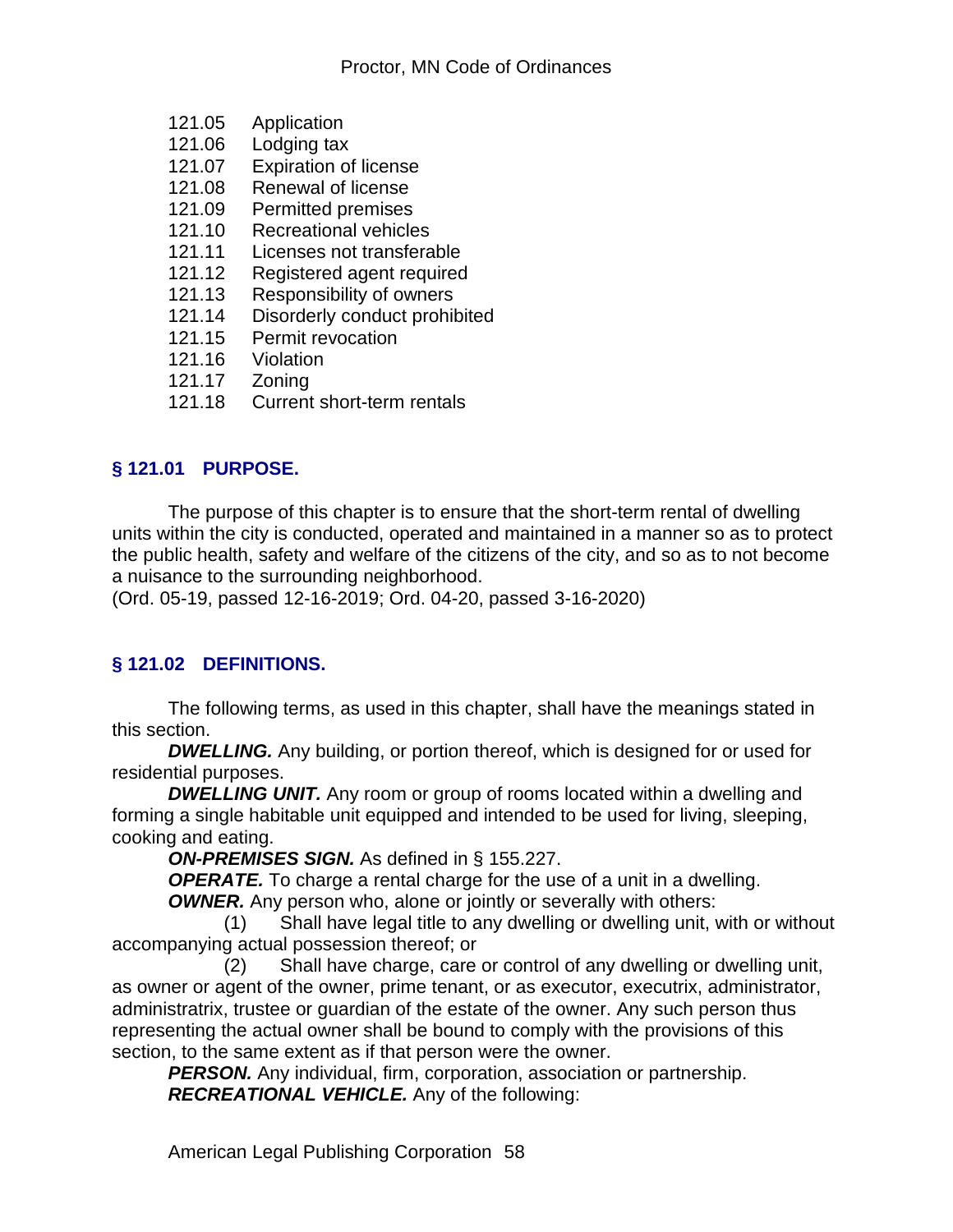(1) *MOTOR HOME.* A portable, temporary building to be used for travel, recreation and vacation, constructed as an integral part of a self-propelled vehicle.

 (2) *PICK-UP COACH.* A structure designed to be mounted on a truck chassis for use as a temporary dwelling for travel, recreation and vacation.

 (3) *TRAVEL TRAILER.* A vehicular, portable structure built on a chassis designed to be used as a temporary dwelling for travel, recreational and vacation uses, permanently identified as a *TRAVEL TRAILER* by the manufacturer of the trailer.

**SHORT-TERM RENTAL.** The rental or lease of a dwelling unit, in whole or in part, for 30 days or less.

**SHORT-TERM RENTAL PERMIT.** The permit issued by the city for the rental or lease of a dwelling unit, in whole or in part, for 30 days or less.

*SOLID WASTE.* Garbage, refuse or any other discarded solid organic or inorganic materials.

**TENANT.** Any person who is occupying a dwelling unit, in whole or in part, under any agreement (written or oral), lease or contract.

(Ord. 05-19, passed 12-16-2019; Ord. 04-20, passed 3-16-2020)

# **§ 121.03 EXEMPTIONS.**

This chapter shall not apply to hospital units or rooms, nursing homes, retirement homes, hotels, motels, bed and breakfasts, or other similar rental space that is otherwise licensed by the state or the city.

(Ord. 05-19, passed 12-16-2019; Ord. 04-20, passed 3-16-2020)

# **§ 121.04 LICENSE REQUIRED.**

No owner shall undertake the short-term rental of any dwelling unit to a tenant or tenants unless properly permitted by state, county and any other governmental regulations, and as hereinafter provided. (Ord. 05-19, passed 12-16-2019; Ord. 04-20, passed 3-16-2020)

# **§ 121.05 APPLICATION.**

An owner desiring to undertake or allow the short-term rental of a dwelling unit in the city shall apply for a short-term rental license. The application shall be submitted by the owner. The permit application shall be on a form prescribed by the city and shall include all required information.

(Ord. 05-19, passed 12-16-2019; Ord. 04-20, passed 3-16-2020)

# **§ 121.06 LODGING TAX.**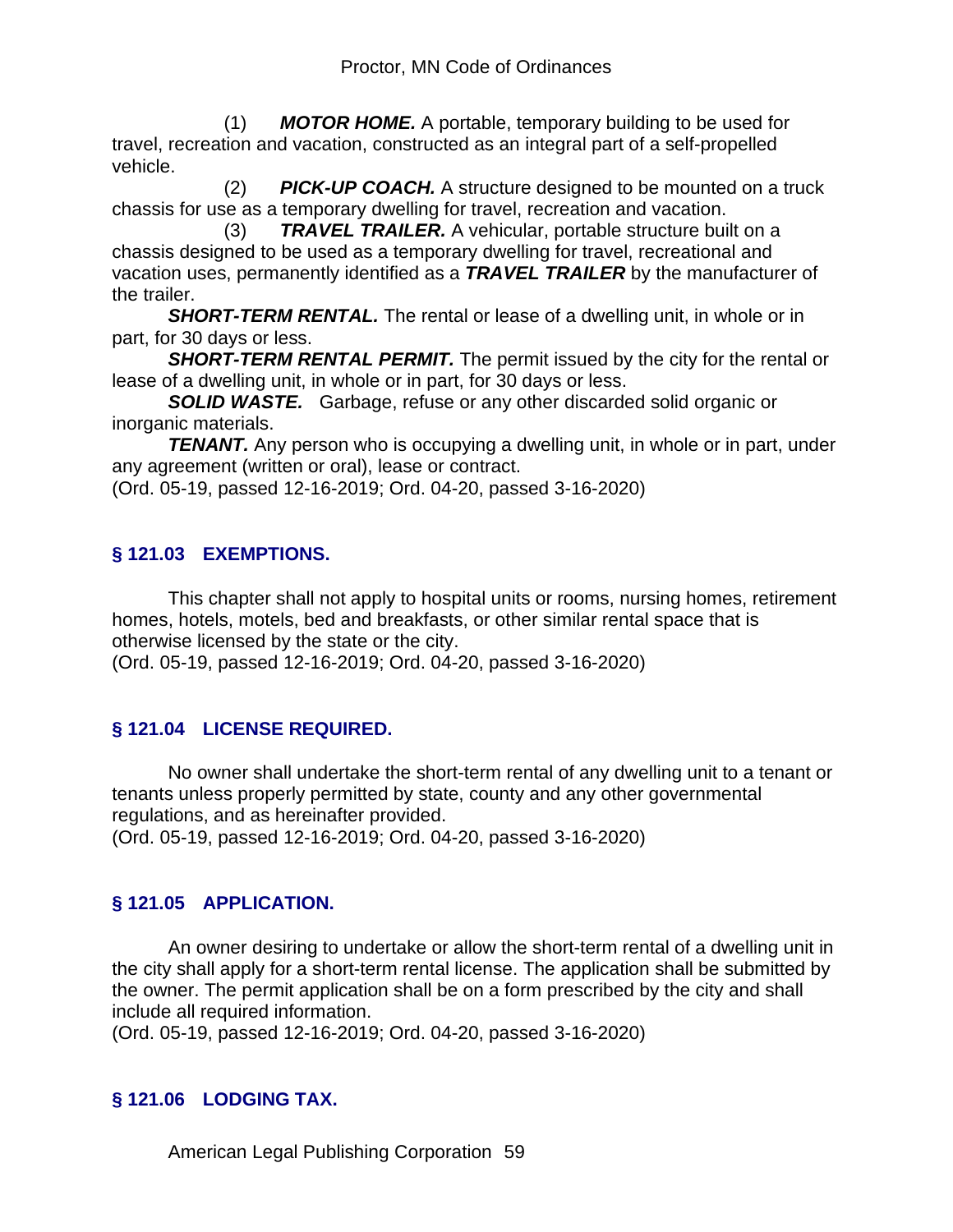Short-term rentals are subject to lodging tax as provided for in the city code. An application for a short-term rental license must be accompanied by a lodging tax form, as prescribed by the city, including all required information. A short-term rental permit holder is required to file monthly lodging tax reports.

(Ord. 05-19, passed 12-16-2019; Ord. 04-20, passed 3-16-2020)

### **§ 121.07 EXPIRATION OF LICENSE.**

A short-term rental license shall expire annually on December 31, unless suspended or revoked as provided for in this chapter. (Ord. 05-19, passed 12-16-2019; Ord. 04-20, passed 3-16-2020)

### **§ 121.08 RENEWAL OF LICENSE.**

Applications for the renewal of an existing short-term rental license must be made at least 60 days prior to the expiration of the current short-term rental license. All such applications shall be made to the city on forms provided by the city. (Ord. 05-19, passed 12-16-2019; Ord. 04-20, passed 3-16-2020)

#### **§ 121.09 PERMITTED PREMISES.**

Short-term rentals shall only be licensed for dwelling units located on conforming lots as defined in the zoning ordinance. All licensed premises must be hooked up to city water and sewer services.

(Ord. 05-19, passed 12-16-2019; Ord. 04-20, passed 3-16-2020)

#### **§ 121.10 RECREATIONAL VEHICLES.**

The short-term rental of recreational vehicles parked or otherwise located on property outside of designated campsites within the city is prohibited. (Ord. 05-19, passed 12-16-2019; Ord. 04-20, passed 3-16-2020)

## **§ 121.11 LICENSES NOT TRANSFERABLE.**

No short-term rental licenses shall be transferable to another person or another dwelling unit. Every person holding a short-term rental license shall give notice in writing to the city within five business days after having legally transferred or otherwise disposed of the legal control of any dwelling unit for which a short-term rental license has been issued. Such notice shall include the name and address of the person succeeding to the ownership or control of such dwelling unit. (Ord. 05-19, passed 12-16-2019; Ord. 04-20, passed 3-16-2020)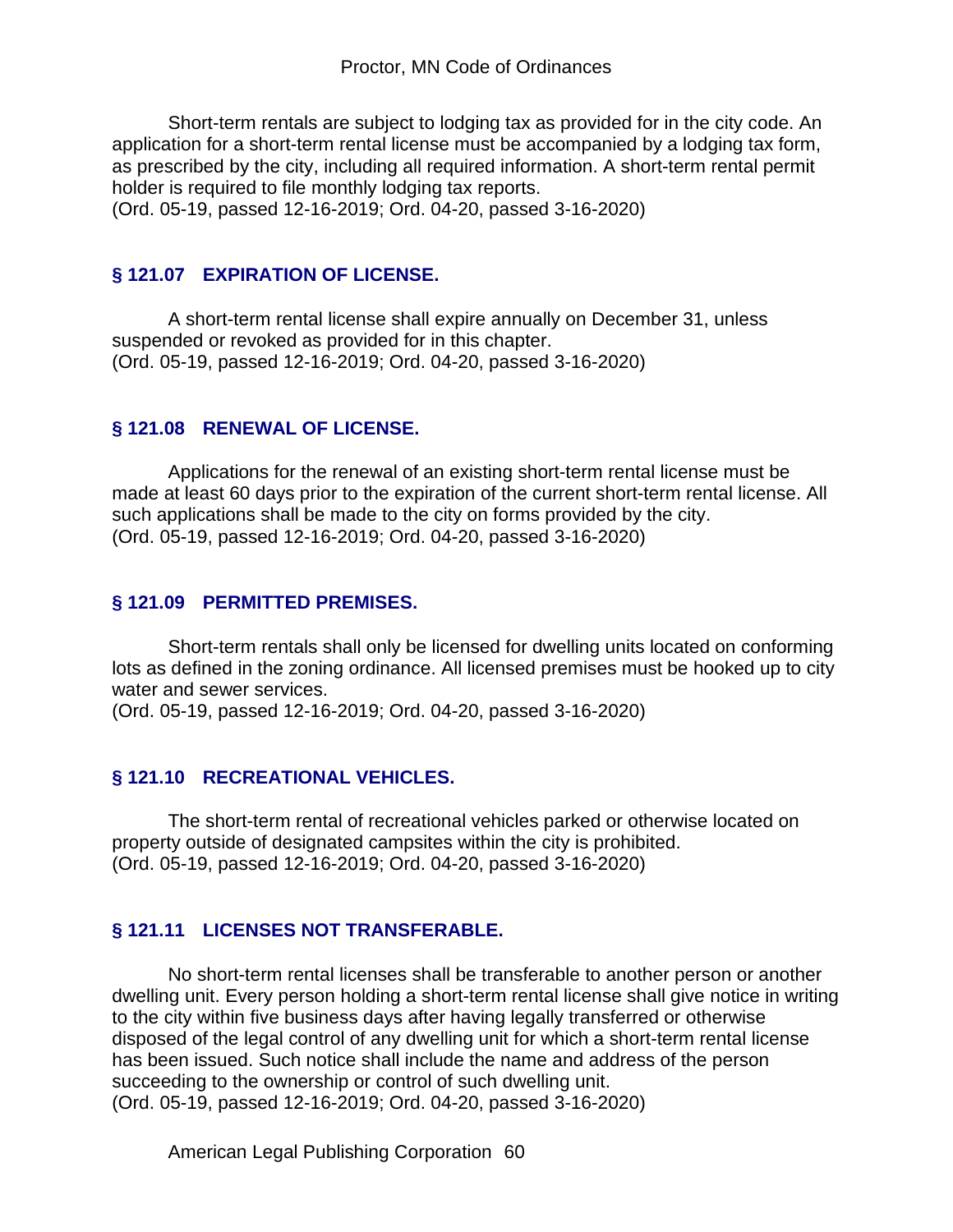# **§ 121.12 REGISTERED AGENT REQUIRED.**

No short-term rental permit shall be issued without the designation of a local agent. The agent must live and work within 30 miles of the dwelling unit. The agent may be, but is not required to be, the owner. One person may be the agent for multiple dwelling units. At all times, the agent shall have on file with the city primary and secondary telephone numbers as well as a current address. The agent or a representative of the agent shall be available 24 hours a day during all times that the dwelling unit is being rented, at the primary or secondary telephone number, to respond immediately to complaints and contacts relating to the dwelling unit. The city shall be notified in writing within five business days of any change of agent. The agent shall be responsible for the activities of tenants and for the maintenance and upkeep the dwelling unit and shall be authorized and empowered to receive notice of a violation of the provisions of city ordinances and state law, to receive orders, to institute remedial action to effect such orders, and to accept service of process pursuant to law. (Ord. 05-19, passed 12-16-2019; Ord. 04-20, passed 3-16-2020)

# **§ 121.13 RESPONSIBILITY OF OWNERS.**

No owner shall undertake or allow the short-term rental of a dwelling unit that does not comply with all applicable city ordinances, the laws of the state, and this section. It shall be the owner's responsibility to ensure compliance with the following:

(A) *Maintenance standards.* Every dwelling unit used for short-term rental shall conform to all building and zoning requirements of the city and the laws of the state.

(B) *Parking.* All short-term rentals shall have their own designated, off-street parking and their own drive, not shared with another dwelling or business.

(C) *Signs prohibited.* On-premises signs are prohibited.

(D) *Tenants.* The owner or registered agent shall maintain a list of all current and prior tenants of each dwelling unit, including the dates they stayed at the dwelling unit. The owner or registered agent shall make the list available to city staff and/or law enforcement upon request.

(E) *Emergency contact.* The owner shall post within the dwelling unit the name, address, email and primary and secondary telephone numbers of the owner or any registered agent that can be utilized 24 hours a day by tenants or their guests.

(F) *Noise standards.* Quiet hours shall be between 10:00 p.m. and 8:00 a.m. Any outdoor amplified sound during this time that can be heard by neighboring property owners is prohibited.

(G) *Solid waste.* The owner shall ensure that appropriate solid waste and/or recycling bins are available for use by tenants and guests, and shall not be stored in public view.

(H) *Posted notice.* The owner shall post within the dwelling unit notice of all use restrictions as set forth in this chapter.

(Ord. 05-19, passed 12-16-2019; Ord. 04-20, passed 3-16-2020)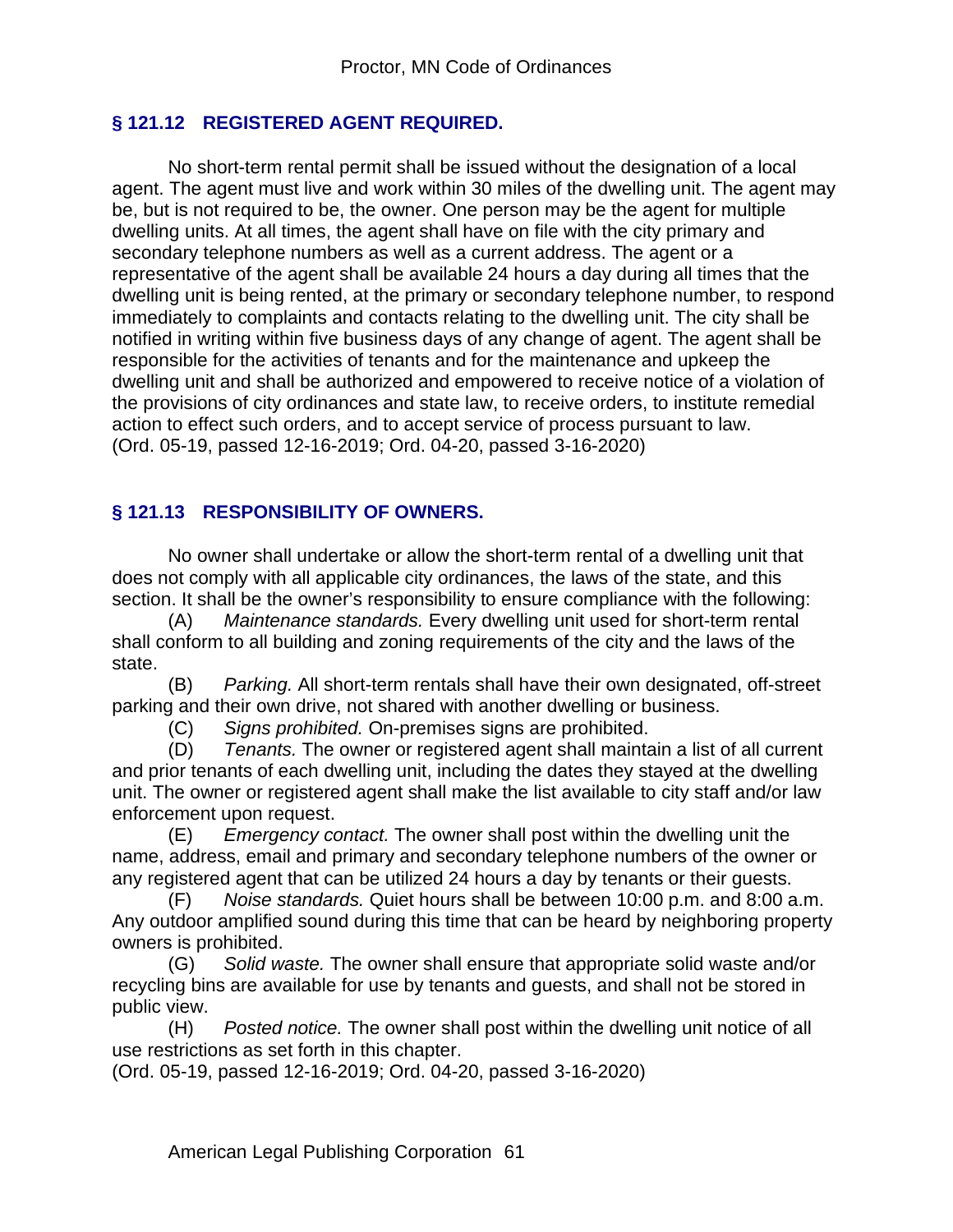### **§ 121.14 DISORDERLY CONDUCT PROHIBITED.**

Disorderly conduct is prohibited on all permitted premises. It shall be the responsibility of the owner to ensure that all tenants occupying the permitted premises, and their guests, conduct themselves in such a manner as not to cause the permitted premises to be disorderly. For purposes of this section, disorderly conduct refers to any disorderly conduct violation under state statutes or city ordinances. (Ord. 05-19, passed 12-16-2019; Ord. 04-20, passed 3-16-2020)

#### **§ 121.15 PERMIT REVOCATION.**

Every short-term rental permit is subject to revocation for violations of this chapter or any other provision of state statutes or city ordinances.

(A) *Violations.* Violations of this chapter shall be reported to the City Clerk's office and/or the City Council. The City Council shall review the violation and provide written notice to the permit holder of the violation and any necessary remedial actions.

(B) *Revocation.* If a license holder fails to correct a violation or receives three violations within any 12-month period, the City Council shall recommend revocation of the short-term rental license. The City Council and the City Clerk shall provide written notice to the owner and any registered agent of the revocation. The notice shall inform the owner and agent of the right to appeal the decision of the City Council.

(C) *Appeal.* A license holder aggrieved by the revocation of a short-term rental license may appeal to the City Council. Such appeal shall be taken by filing with the City Clerk's office within ten days after date of issuance of the written revocation notice, a written statement requesting a hearing before the City Council and setting forth fully the grounds for the appeal. A hearing shall be held within 30 days of receipt of the request. Notice of the hearing shall be given by the City Clerk in writing, setting forth the time and place of the hearing. Such notice shall be mailed, postage prepaid, to the permit holder at his/her last known address at least five days prior to the date set for hearing.

(D) *Effect of revocation.* If a short-term rental permit is revoked, it shall be unlawful for anyone to thereafter allow any new short-term rental occupancies of the dwelling unit until such time as a valid short-term rental permit is issued by the city. No person who has had a permit revoked under this section shall be issued a short-term rental permit for one year from the date of revocation.

(Ord. 05-19, passed 12-16-2019; Ord. 04-20, passed 3-16-2020)

## **§ 121.16 VIOLATION.**

Any person who undertakes or allows any violation of this chapter shall be guilty of a misdemeanor.

(Ord. 05-19, passed 12-16-2019; Ord. 04-20, passed 3-16-2020)